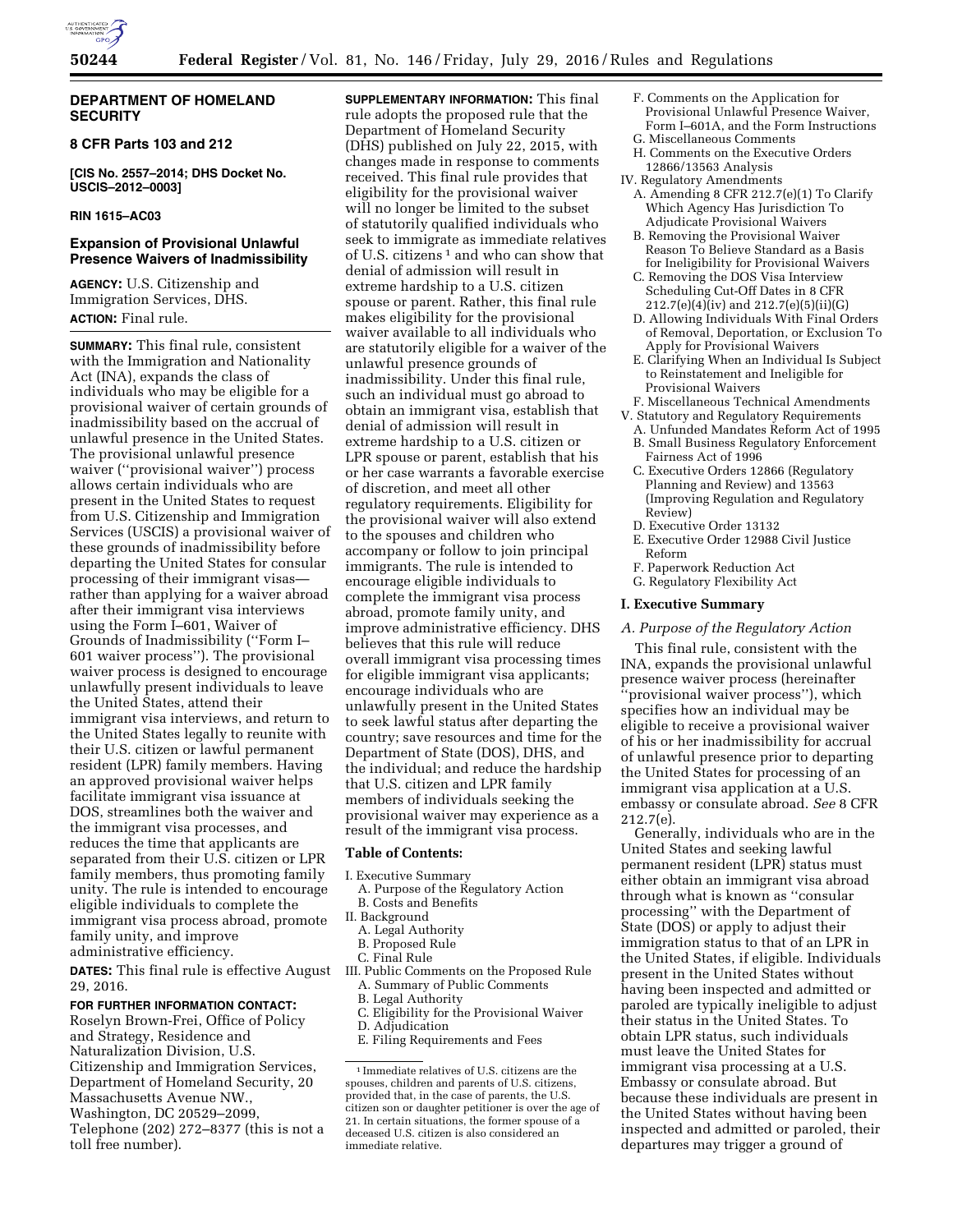inadmissibility based on the accrual of unlawful presence in the United States under INA section  $212(a)(9)(B)(i)$ , 8 U.S.C. 1182(a)(9)(B)(i).

Under subclause (I) of this provision, an individual who has been unlawfully present in the United States for more than 180 days but less than one year, and who then departs voluntarily from the United States before the commencement of removal proceedings, is inadmissible for 3 years from the date of departure. *See* INA section 212(a)(9)(B)(i)(I), 8 U.S.C.  $1182(a)(9)(B)(i)(I)$ . Under subclause (II), an individual who has been unlawfully present in the United States for one year or more and then departs the United States (before, during, or after removal proceedings), is inadmissible for 10 years from the date of the departure. *See*  INA section 212(a)(9)(B)(i)(II), 8 U.S.C. 1182(a)(9)(B)(i)(II). These ''3- and 10 year unlawful presence bars'' do not take effect unless and until the individual departs from the United States. *See, e.g.*, *Matter of Rodarte-Roman*, 23 I. & N. Dec. 905 (BIA 2006).

The Secretary of Homeland Security (Secretary) may waive this ground of inadmissibility for an individual who can demonstrate that the refusal of his or her admission to the United States would result in extreme hardship to his or her U.S. citizen or LPR spouse or parent. *See* INA section 212(a)(9)(B)(v), 8 U.S.C. 1182(a)(9)(B)(v). Prior to the creation of the provisional waiver process in 2013, any individual who was seeking an immigrant visa and became inadmissible under the 3- or 10 year unlawful presence bar upon departure from the United States, could apply for a waiver of such inadmissibility from DHS by filing an Application for Waiver of Grounds of Inadmissibility, Form I–601, with USCIS, but only after having attended the consular immigrant visa interview abroad. Those who applied for waivers under this ''Form I–601 waiver process'' 2 were effectively required to remain abroad for at least several months while USCIS adjudicated their waiver applications.3

For some individuals, the Form I–601 waiver process led to lengthy separations of immigrant visa applicants from their family members, causing some U.S. citizens and LPRs to experience the significant emotional and financial hardships that Congress aimed to avoid when it authorized the waiver. *See* INA section 212(a)(9)(B)(v), 8 U.S.C. 1182(a)(9)(B)(v) (providing for an inadmissibility waiver, ''if it is established to the satisfaction of the Attorney General that the refusal of admission to such immigrant alien would result in extreme hardship to the citizen or lawfully resident spouse or parent of such alien''). For this reason, many relatives of U.S. citizens and LPRs who are eligible to obtain LPR status may be reluctant to travel abroad to seek immigrant visas and obtain such status. The Form I–601 waiver process also created processing inefficiencies for both USCIS and DOS through repeated interagency communication and through multiple consular appointments or interviews.

On January 3, 2013, DHS promulgated a final rule, *Provisional Unlawful Presence Waivers of Inadmissibility for Certain Immediate Relatives*, in the **Federal Register**. *See* 78 FR 536 (Jan. 3, 2013) (''2013 Rule''). To improve administrative efficiency and reduce the amount of time that a U.S. citizen spouse or parent is separated from his or her relative while the relative completes the immigrant visa process, the 2013 Rule provided a process by which certain statutorily eligible individuals—specifically, certain parents, spouses and children of U.S. citizens—may apply for provisional waivers of the 3- and 10-year unlawful presence bars (''provisional waivers'') before leaving the United States for their immigrant visa interviews. The final rule also limited eligibility for provisional waivers to those immediate relatives of U.S. citizens who could show extreme hardship to a U.S. citizen spouse or parent. One reason DHS limited eligibility for the provisional waiver was to allow DHS and DOS time to assess the effectiveness of the process and the operational impact it may have on existing agency processes and resources. *See* 2013 Rule, 78 FR at 541.

Administration of the provisional waiver process has shown that granting a provisional waiver prior to the departure of an immediate relative of a U.S. citizen can reduce the time that such family members are separated. The grant of a provisional waiver also reduces hardships to U.S. citizen families and lowers the processing costs for DHS and DOS. In light of these benefits, and because other individuals

are statutorily eligible for waivers of the 3- and 10-year unlawful presence bars, DHS decided to remove restrictions that prevented certain individuals from seeking such waivers through the provisional waiver process. On July 22, 2015, DHS proposed to expand the class of individuals who may be eligible for provisional waivers beyond certain immediate relatives of U.S. citizens to all statutorily eligible individuals regardless of their immigrant visa classification. DHS also proposed to expand the class of individuals who could obtain provisional waivers, consistent with the statutory waiver authority, by permitting consideration of extreme hardship not only to U.S. citizen spouses or parents, but also to LPR spouses or parents.

In this final rule, DHS adopts the changes discussed in the proposed rule with several modifications in response to comments submitted on the proposed rule. The new modifications include:

(1) Clarifying that all individuals seeking provisional waivers, including those in removal proceedings before the Executive Office for Immigration Review (EOIR), must file applications for provisional waivers with USCIS.

(2) Allowing individuals to apply for provisional waivers even if USCIS has a reason to believe that they may be subject to other grounds of inadmissibility.

(3) Eliminating the proposed temporal limitations that would have restricted eligibility for provisional waivers based on DOS visa interview scheduling.

(4) Allowing individuals with final orders of removal, exclusion, or deportation to be eligible for provisional waivers provided that they have already applied for, and USCIS has approved, an Application for Permission to Reapply for Admission into the United States After Deportation or Removal, Form I–212.

(5) Clarifying that DHS must have actually reinstated a removal, deportation, or exclusion order in order for an individual who has returned to the United States unlawfully after removal to be ineligible for a provisional waiver on that basis.

In addition, DHS made several technical and non-substantive changes.

#### *B. Costs and Benefits*

This rule's expansion of the provisional waiver process will create costs and benefits for newly eligible provisional waiver (Form I–601A) applicants, their U.S. citizen or LPR family members, and the Federal Government (namely, USCIS and DOS), as outlined in the Summary Table. This rule will impose fee, time, and travel

<sup>2</sup>The ''Form I–601 waiver process,'' for purposes of this rule, refers to the process that an applicant uses when seeking an immigrant visa at a U.S. Embassy or consulate abroad and applying for a waiver of inadmissibility by filing an Application for Waiver of Grounds of Inadmissibility, Form I– 601.

<sup>3</sup>The average adjudication time of Form I–601 applications is currently over five months. Source: U.S. Citizenship and Immigration Services. USCIS Processing Time Information for the Nebraska Service Center-Form I–601, *available at [https://](https://egov.uscis.gov/cris/processTimesDisplayInit.do) [egov.uscis.gov/cris/processTimesDisplayInit.do](https://egov.uscis.gov/cris/processTimesDisplayInit.do)* (last updated Feb. 11, 2016).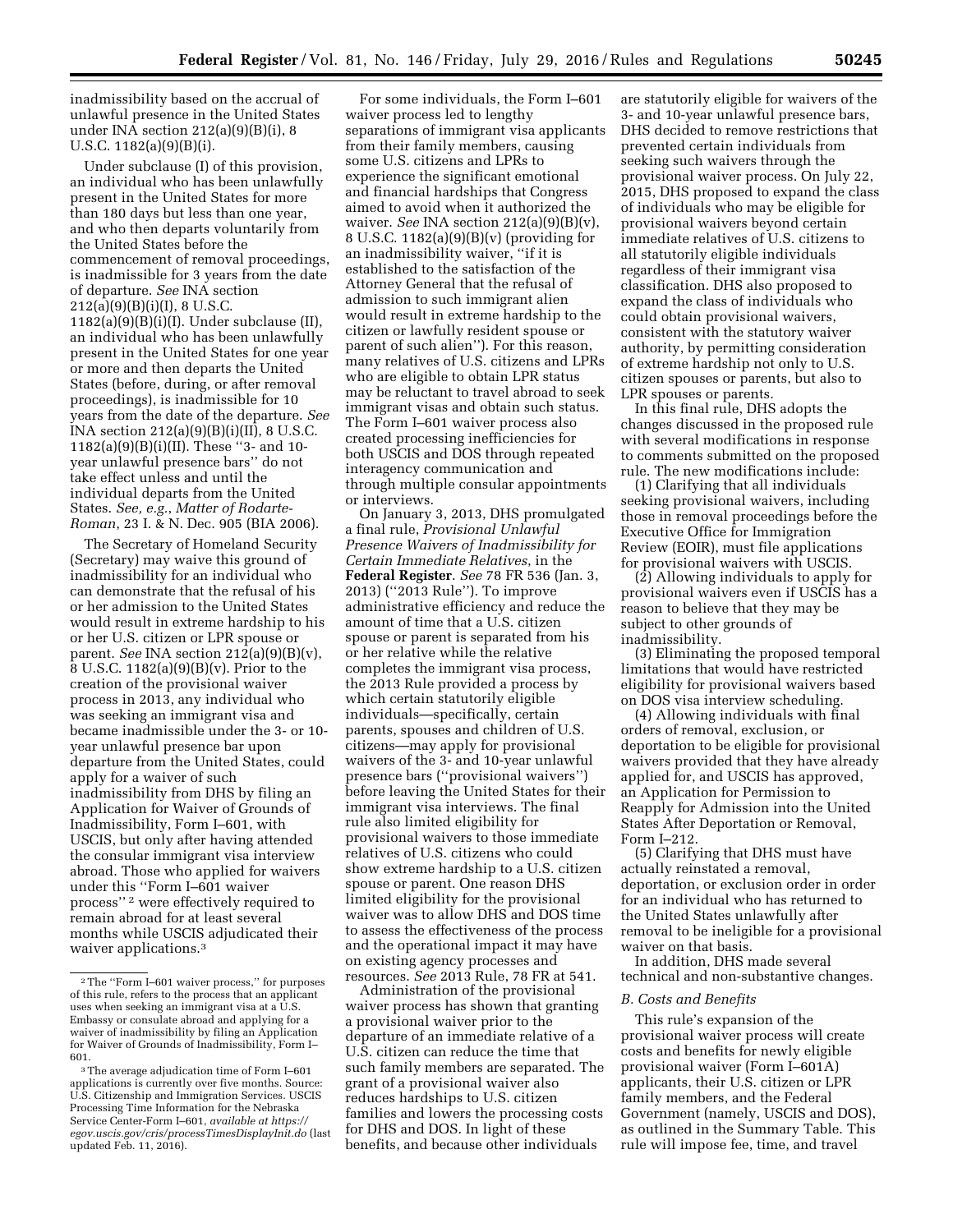costs on an estimated 100,000 newly eligible individuals who choose to complete and submit provisional waiver applications and biometrics (fingerprints, photograph, and signature) to USCIS for consideration during the 10-year period of analysis (*see* Table 8). These costs will equal an estimated \$52.4 million at a 7 percent discount rate and \$64.2 million at a 3 percent discount rate in present value across the period of analysis. On an annualized basis, the costs will measure approximately \$7.5 million at both 7 percent and 3 percent discount rates (*see* Summary Table).

Newly eligible provisional waiver applicants and their U.S. citizen or LPR family members will benefit from this rule. Those applying for provisional waivers will receive advance notice of USCIS' decision to provisionally waive their 3- or 10-year unlawful presence bar before they leave the United States for their immigrant visa interview

abroad. This offers applicants and their family members the certainty of knowing that the applicants have been provisionally approved for waivers of the 3- and 10-year unlawful presence bars before departing from the United States. Individuals with approved provisional waivers may experience shortened periods of separation from their family members living in the United States while they pursue issuance of immigrant visas abroad, thus reducing any related financial and emotional strains on the families. USCIS and DOS will continue to benefit from the operational efficiencies gained from the provisional waiver's role in streamlining immigrant visa application processing, but on a larger scale.

In the absence of this rule, DHS assumes that the majority of individuals who are newly eligible for provisional waivers under this rule will likely continue to pursue an immigrant visa through consular processing abroad and

apply for waivers of grounds of inadmissibility resulting from the accrual of unlawful presence through the Form I–601 waiver process. Those who apply for unlawful presence waivers through the Form I–601 waiver process will incur fee, time, and travel costs similar to individuals applying for waivers through the provisional waiver process. However, without this rule, individuals who must seek a waiver of inadmissibility abroad through the Form I–601 waiver process after the immigrant visa interview may face longer separation times from their families in the United States and will experience less certainty regarding the approval of a waiver of the 3- or 10-year unlawful presence bar before departing from the United States. Absent a waiver, individuals who are subject to these bars would be unable to obtain LPR status for either 3 or 10 years.

#### SUMMARY TABLE—TOTAL COSTS AND BENEFITS OF RULE, YEAR 1–YEAR 10

|                                            | 10-Year present values                                                                                                                                                                                                                                                                                                                                                                                                                    |                                                                                                                                                                           | Annualized values                                                                                                                                                                                                   |                                                                                                                                                                                                                                                                                                                                                                                                        |
|--------------------------------------------|-------------------------------------------------------------------------------------------------------------------------------------------------------------------------------------------------------------------------------------------------------------------------------------------------------------------------------------------------------------------------------------------------------------------------------------------|---------------------------------------------------------------------------------------------------------------------------------------------------------------------------|---------------------------------------------------------------------------------------------------------------------------------------------------------------------------------------------------------------------|--------------------------------------------------------------------------------------------------------------------------------------------------------------------------------------------------------------------------------------------------------------------------------------------------------------------------------------------------------------------------------------------------------|
|                                            | 3% Discount rate                                                                                                                                                                                                                                                                                                                                                                                                                          | 7% Discount rate                                                                                                                                                          | 3% Discount rate                                                                                                                                                                                                    | 7% Discount rate                                                                                                                                                                                                                                                                                                                                                                                       |
| Total Costs:<br>Quantitative               |                                                                                                                                                                                                                                                                                                                                                                                                                                           |                                                                                                                                                                           | \$7,464,741                                                                                                                                                                                                         |                                                                                                                                                                                                                                                                                                                                                                                                        |
| <b>Total Benefits:</b><br>Qualitative<br>. | Decreased amount of time that U.S. citizens or LPRs<br>are separated from their family members with ap-<br>proved provisional waivers, leading to reduced finan-<br>cial and emotional hardship for these families.                                                                                                                                                                                                                       |                                                                                                                                                                           | Decreased amount of time that U.S. citizens or LPRs<br>are separated from their family members with ap-<br>proved provisional waivers, leading to reduced finan-<br>cial and emotional hardship for these families. |                                                                                                                                                                                                                                                                                                                                                                                                        |
|                                            | Provisional waiver applicants will receive advance notice<br>of USCIS' decision to provisionally waive their 3- or<br>10-year unlawful presence bar before they leave the<br>United States for their immigrant visa interview<br>abroad. This offers applicants and their family mem-<br>bers the certainty of knowing that the applicants have<br>been provisionally approved for a waiver before de-<br>parting from the United States. |                                                                                                                                                                           | parting from the United States.                                                                                                                                                                                     | Provisional waiver applicants will receive advance notice<br>of USCIS' decision to provisionally waive their 3- or<br>10-year unlawful presence bar before they leave the<br>United States for their immigrant visa interview<br>abroad. This offers applicants and their family mem-<br>bers the certainty of knowing that the applicants have<br>been provisionally approved for a waiver before de- |
|                                            | ence.                                                                                                                                                                                                                                                                                                                                                                                                                                     | Federal Government will achieve increased efficiencies<br>by streamlining immigrant visa processing for appli-<br>cants seeking inadmissibility waivers of unlawful pres- | Federal Government will achieve increased efficiencies<br>by streamlining immigrant visa processing for appli-<br>cants seeking inadmissibility waivers of unlawful pres-<br>ence.                                  |                                                                                                                                                                                                                                                                                                                                                                                                        |

**Note:** The cost estimates in this table are contingent upon Form I–601A filing projections as well as the discount rates applied for monetized values.

# **II. Background**

# *A. Legal Authority*

Under section 212(a)(9)(B) of the INA, 8 U.S.C. 1182(a)(9)(B), an individual who has accrued more than 180 days of unlawful presence in the United States and then leaves the United States generally is inadmissible for a specified period after the individual's departure. The inadmissibility period lasts for 3 years if the individual accrued more than 180 days but less than 1 year of

unlawful presence, and for 10 years if the individual accrued 1 year or more of unlawful presence. Under INA section  $212(a)(9)(B)(v)$ , 8 U.S.C.  $1182(a)(9)(B)(v)$ , the Secretary of Homeland Security (''Secretary'') has discretion to waive this ground of inadmissibility if the Secretary finds that denying the applicant's admission to the United States would result in extreme hardship to the applicant's U.S. citizen or LPR spouse or parent. INA section 103, 8 U.S.C. 1103, gives the Secretary the

authority to prescribe regulations for the administration and enforcement of the immigration and naturalization laws of the United States.

#### *B. Proposed Rule*

On July 22, 2015, DHS published a notice of proposed rulemaking to expand eligibility for provisional waivers of certain grounds of inadmissibility based on the accrual of unlawful presence to all individuals who are statutorily eligible for a waiver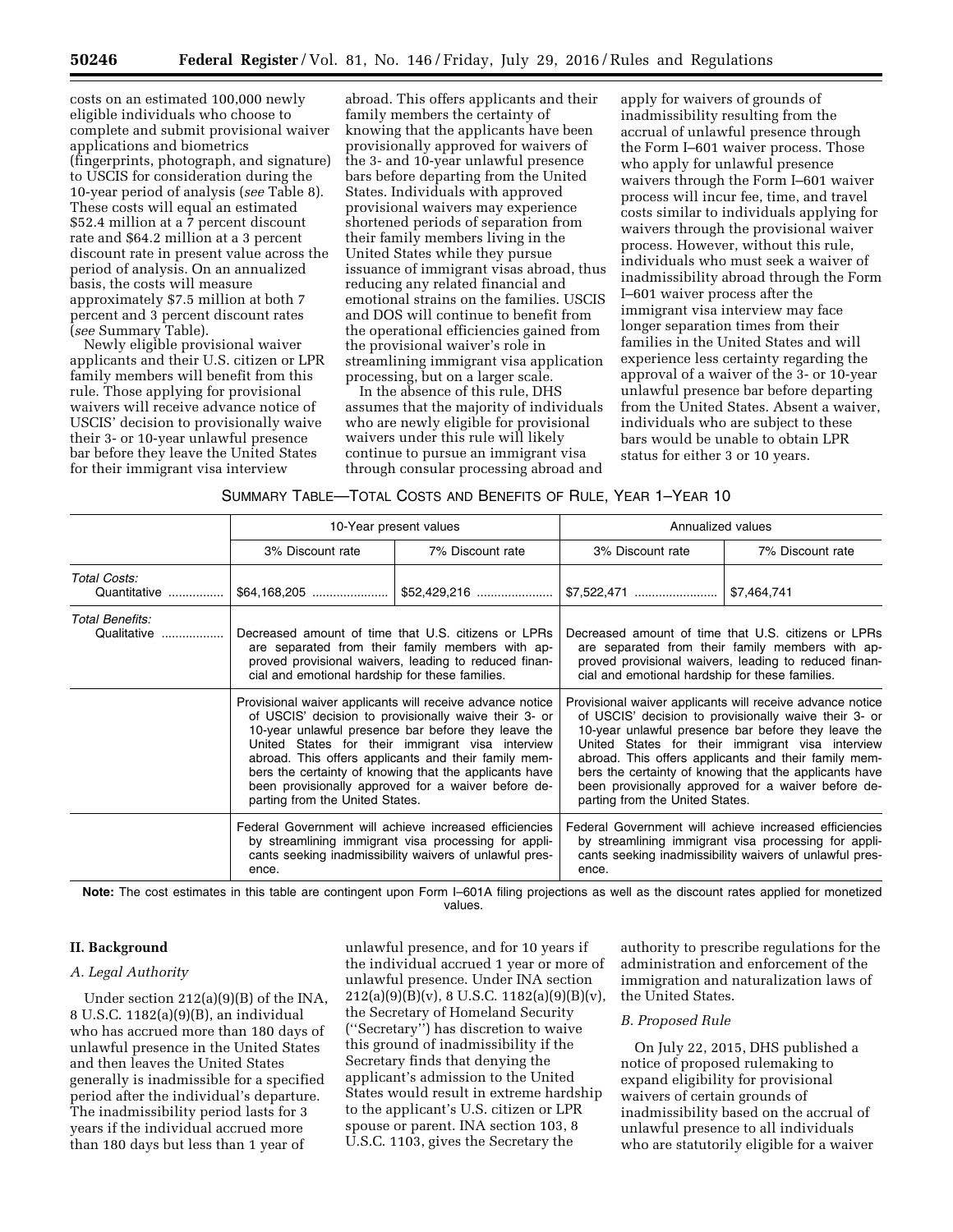of such grounds, are seeking a provisional waiver in connection with an immigrant visa application, and meet other conditions. *See* proposed rule, *Expansion of Provisional Waivers of Inadmissibility*, 80 FR 43338 (July 22, 2015) (2015 Proposed Rule).

In response to the proposed rule, DHS received 606 public comments from individuals, advocacy groups, attorneys, organizations, schools, and local governments. Some of the comments were submitted through mass mailing or email campaigns or petitions expressing support for or opposition to the provisional waiver process in general. Opinions on the proposed rule varied, but the majority of commenters (472) were supportive of the proposed expansion. Many of these commenters made additional suggestions to improve the provisional waiver process overall. These suggestions are discussed below.

DHS received 82 comments opposed to the proposed rule. In many of these instances, these commenters argued that the Executive Branch lacks the legal authority to implement the proposed changes. Commenters indicated that expanding the program amounted to an abuse of authority. One commenter asserted that the rule exceeded the Secretary's authority under the INA and that provisionally approving a waiver before an individual departs from the United States based on a family unity rationale was arbitrary and capricious. Some commenters also believed that the provisional waiver process would grant legal status to individuals unlawfully present in the United States. Others asked that USCIS prioritize the lawful immigrant community over those unlawfully present in the United States.

DHS received 52 comments that either did not clearly express an opinion in support of or in opposition to the proposed rule or that did not address any aspect of the proposed rule. For example, a few commenters provided input on immigrants in general, immigration policy, the Federal government, and other government programs that are not within the scope of this rulemaking. Because these comments address nothing in the proposed rule, DHS provides no specific response to them.

Unless mentioned in this supplementary information, commenters did not make any specific suggestions for changes to the provisional waiver process based on what DHS outlined in the proposed rule. In preparing this final rule, DHS counted and considered each public comment and other relevant materials that appear in the Federal Docket Management System (FDMS). All

comments received may be reviewed in FDMS at *<http://www.regulations.gov>*, under docket number USCIS–2012– 0003.

## *C. Final Rule*

This final rule adopts most of the regulatory amendments set forth in the proposed rule except for a few provisions, as explained in this preamble. The rationale for the proposed rule and the reasoning provided in its preamble remain valid with respect to the regulatory amendments adopted. Additionally, DHS has made several changes to the regulatory provisions based on the comments received. This final rule also adopts the technical regulatory amendments suggested in the proposed rule without change. This final rule does not address comments seeking changes in U.S. laws, regulations, or agency policies that are unrelated to the provisional waiver process or the clarifying technical amendments to 8 CFR 212.7. This final rule does not change the procedures or policies of other DHS components or Federal agencies, or resolve issues outside the scope of this rulemaking.

# **III. Public Comments on the Proposed Rule**

#### *A. Summary of Public Comments*

The 60-day public comment period for the proposed rule ended on September 21, 2015. The majority of comments came from supporters who agreed that the proposed rule would promote family unity and reduce the length of time family members would be separated. Many considered family unity as one of the core principles of U.S. immigration law and stated that this rulemaking benefitted the United States overall, not just families. Several commenters made suggestions for simplifying the provisional waiver process overall.

Some commenters identified themselves as U.S. citizens or LPR family members (including children) who were worried about their relatives' immigration situations and about being separated from their family members for prolonged time periods. Numerous commenters who urged DHS to implement the proposed expansion shared personal stories and described hardships they have experienced or may experience upon being separated from family members. Many reasoned that keeping families together assists the U.S. economy and otherwise strengthens the country, because many individuals who are undocumented work hard, pay taxes, and are concerned about the well-being of their children. Many asserted that the 3- and 10-year unlawful presence bars and other bars to admissibility are inhumane and cruel and that these laws need to change. Backlogs in the immigration system, such as visa backlogs, were raised generally by commenters as additional reasons for supporting this rule. Some commenters also believed that expanding eligibility for the provisional waiver process would streamline the waiver adjudication process for applicants inadmissible based on the accrual of unlawful presence in the United States, thereby making the immigrant visa process faster and more predictable. Finally, a commenter expressed the belief that expanding the process would reduce burdens on DOS.

Several commenters who disagreed with the proposed expansion argued that the Executive Branch lacks the legal authority to implement the proposed changes without congressional approval. Others stated that the proposed expansion is the Administration's way of circumventing existing laws, creating amnesty, and favoring those who are unlawfully present over lawful immigrants. Some considered the measure to be unconstitutional, arbitrary, and capricious. A number of commenters asserted that the expansion would reward law breakers, further illegal immigration, and lead to system abuse and fraud, as well as additional social problems.

For several commenters, unifying families was not an acceptable justification for the proposed rule. Some asserted that it is not the U.S. Government's place to accommodate people who are in the country illegally. Those commenters expressed that family separation is a natural consequence of an individual's choice to break the law. Others asserted that expanding the process would undermine the Nation's sovereignty, economy, security, and proper law enforcement efforts. Overall, these commenters believed that the expansion would erode the integrity of the immigration system.

Many of the commenters identified themselves as lawful immigrants or relatives of lawful immigrants. Some of these individuals voiced disappointment over the proposed expansion and indicated that the Federal Government's money and resources would be better invested in assisting U.S. citizens and lawful immigrants. These commenters emphasized that they have complied with the law, paid taxes, and worked hard toward maintaining lawful status,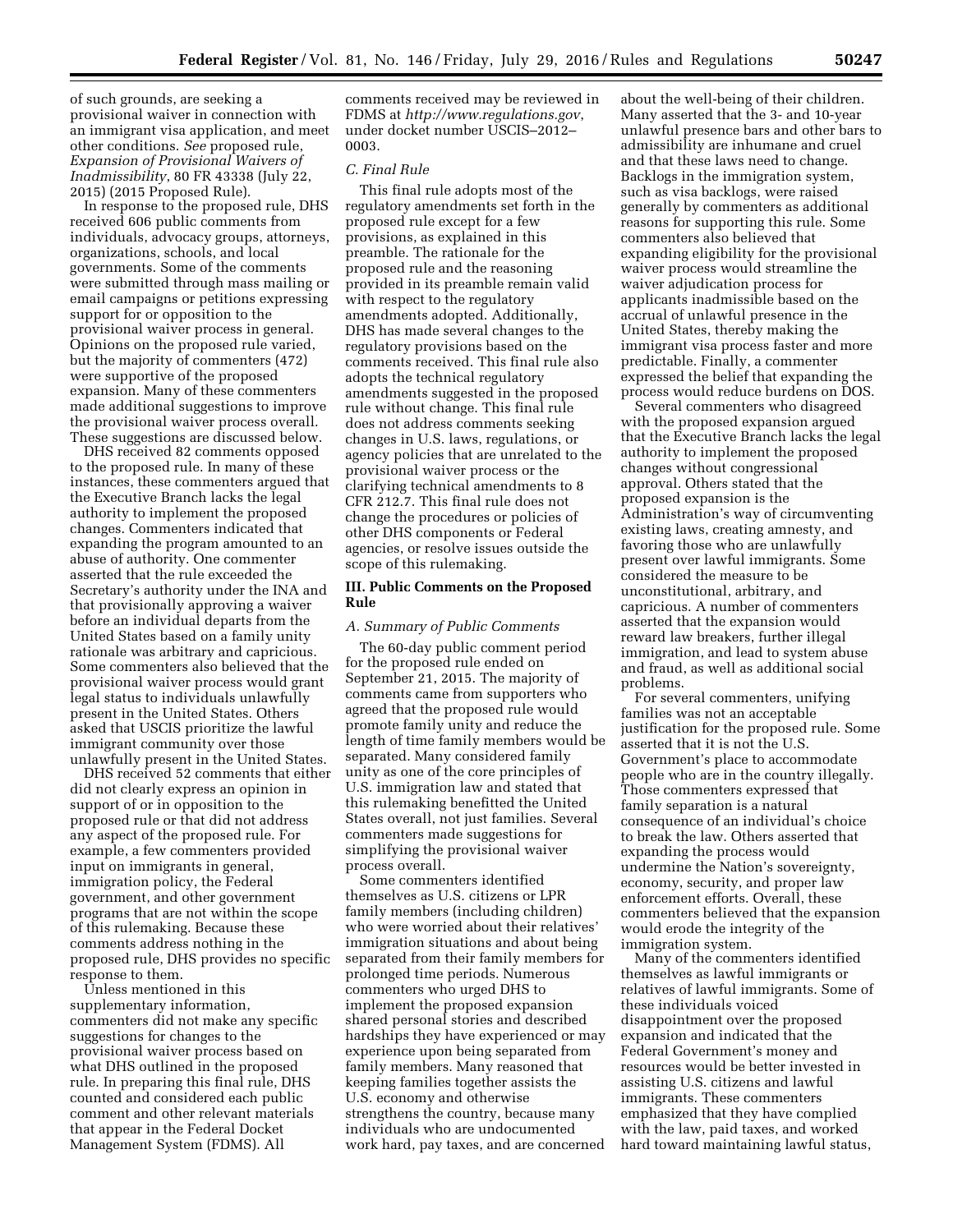and they asked DHS to first assist individuals who are lawfully present in the United States to obtain immigrant status by fixing the backlogged immigration system before fixing processes that benefit those who are unlawfully present in the United States.

One commenter suggested that local governments, rather than the Federal Government, should control the immigration process. This commenter indicated that local governments are in a better position to consider the costs of immigration measures to local communities. Other commenters considered the rule unnecessary and current regulations sufficient to address the immigrant community's needs. One commenter asked that DHS restrict and not expand the provisional waiver process in order to better control the U.S. border.

DHS has reviewed all of the public comments received in response to the proposed rule and addresses those comments focused on aspects in this final rule. DHS's responses to these comments are grouped by subject area, with a focus on the most common issues and suggestions raised by the commenters. The response to each comment also explains whether DHS made any changes to address the comment. DHS received no comments on the following topics addressed in the proposed rule: Inclusion of Diversity Visa selectees; inclusion of derivative spouses and children; the rejection criteria; the validity of an approved provisional waiver; and automatic revocation.

#### *B. Legal Authority*

A number of commenters questioned the Department's legal authority to expand the provisional waiver process. Some commenters expressed the view that the rule constituted an attempt to circumvent Congress, and that it was as an effort in disregard of current immigration laws, including case law. Some commenters also stated that the proposed rule exceeded DHS authorities in implementing the Secretary's directive to expand eligibility for provisional waivers. Others asserted that the rule was arbitrary and capricious.

DHS disagrees that this rule's expansion of the provisional waiver process exceeds the Secretary's legal authority. As a preliminary matter, the Federal Government has plenary authority over immigration and naturalization, and Congress may enact legislation establishing immigration law and policy. *See, e.g., Arizona* v. *United States,* 132 S. Ct. 2492, 2498 (2012) (''The Government of the United States

has broad, undoubted power over the subject of immigration and the status of aliens. This authority rests, in part, on the National Government's constitutional power to 'establish [a] uniform Rule of Naturalization,' and its inherent power as sovereign to control and conduct relations with foreign nations.'' (citations omitted)); *see also Fiallo* v. *Bell,* 430 U.S. 787, 792 (1977). The Executive Branch, which includes DHS, implements the laws passed by Congress, and Congress has specifically charged the Secretary with the administration and enforcement of the immigration and naturalization laws. *See* 6 U.S.C. 112, 202(3)–(5); INA section 103, 8 U.S.C. 1103(a). The Secretary is also authorized to promulgate rules and ''perform such other acts as he deems necessary for carrying out his authority.'' INA section 103(a)(3), 8 U.S.C. 1103(a)(3). The Secretary thus has broad discretion to determine the most effective way to administer the immigration laws. *See, e.g., Jean* v. *Nelson,* 727 F.2d 957, 965 (11th Cir. 1984) (''The principal responsibility for immigration matters in the Executive branch resides with the [Secretary], who is the beneficiary of broad grants of discretion under the statute.''), *aff'd,* 472 U.S. 846 (1985); *Narenji* v. *Civiletti,* 617 F.2d 745, 747 (D.C. Cir. 1979) (observing that the INA ''need not specifically authorize each and every action taken by the Attorney General [(now Secretary of Homeland Security)], so long as his action is reasonably related to the duties imposed upon him'').

More specifically, Congress provided for a waiver of the 3- and 10-year unlawful presence bars in INA section  $212(a)(9)(B)(v)$ , 8 U.S.C.  $1182(a)(9)(B)(v)$ , for individuals who can demonstrate extreme hardship to certain qualifying relatives. That section does not restrict the manner in which eligible individuals can seek such waivers. In 2013, DHS created the provisional waiver process to allow certain immigrant visa applicants who are immediate relatives of U.S. citizens to provisionally apply for waivers before they leave the United States for their consular interviews. The creation of this process was merely a procedural change that addressed the manner in which eligible individuals can apply for the statutorily provided waiver of inadmissibility. *See Provisional Unlawful Presence Waivers of Inadmissibility for Certain Immediate Relatives,* 78 FR 536, 541 (Jan. 3, 2013) (''2013 Rule''). This rule expands on that process by simply expanding the pool of individuals eligible to apply for

provisional waivers to statutorily eligible individuals in all immigrant visa classifications, subject to certain conditions. *See* new 8 CFR 212.7(e). Like the 2013 Rule, this Final Rule, therefore, does not create new waiver authority; it implements an existing authority conferred by Congress.4

Finally, DHS disagrees with commenters who stated that the proposed rule is arbitrary and capricious. The commenters appear to assert that DHS exceeds its statutory authority by violating the substantive requirements of the Administrative Procedure Act (APA). *See* 5 U.S.C. 706(2)(A). A rulemaking may be considered arbitrary and capricious under the APA when an agency's action is unreasonable, unsound, or not explained, or when it fails to demonstrate that the agency has considered the circumstances surrounding its action. An agency must examine the relevant data and articulate a satisfactory explanation for its action, including a rational connection between the facts found and the choice made. *See Motor Vehicle Mfrs. Ass'n of the United States, Inc.* v. *State Farm Mut. Auto. Ins. Co.,* 463 U.S. 29, 42–43 (1983). DHS has made clear throughout the proposed rule and this preamble all of the factors that were considered in putting forth the proposal and has articulated how the expansion of the provisional waiver process is tied to the purposes of the immigration laws and efficient operation of the immigration system. *See generally* 2015 Proposed Rule, 80 FR 43339. DHS believes that the assertions of these commenters are unfounded.

# *C. Eligibility for the Provisional Waiver*

1. Categories of Eligible Individuals

Many commenters believed that expanding eligibility for the provisional waiver as proposed to all statutorily

<sup>4</sup>Neither conditioning a waiver on an individual's departure from the United States nor allowing advance application for a waiver is novel. For example, DHS regulations at 8 CFR 212.2(j) have long allowed an individual who is subject to a removal order to seek consent to reapply for admission under INA section  $212(a)(9)(A)(iii)$ , 8 U.S.C. 1182(a)(9)(A)(iii), while the individual is in the United States and before the individual departs the United States. A grant of consent to reapply for admission, like the provisional waiver, is conditioned on the individual's eventual departure from the United States. *See* 8 CFR 212.2(j). DHS and former Immigration and Naturalization Service (INS) regulations have permitted advance applications for consent to reapply for admission under INA section  $212(a)(9)(A)$ (iii), 8 U.S.C. 1182(a)(9)(A)(iii) since at least 1969. *See, e.g.,* 34 FR 9061 (1969); 36 FR 11635 (1971). The INS also permitted advance waiver applications under former INA section 212(c),  $\overline{8}$  U.S.C. 1182(c) (repealed 1996). *See* 8 CFR 212.3(b); 52 FR 11620  $(1987)$ .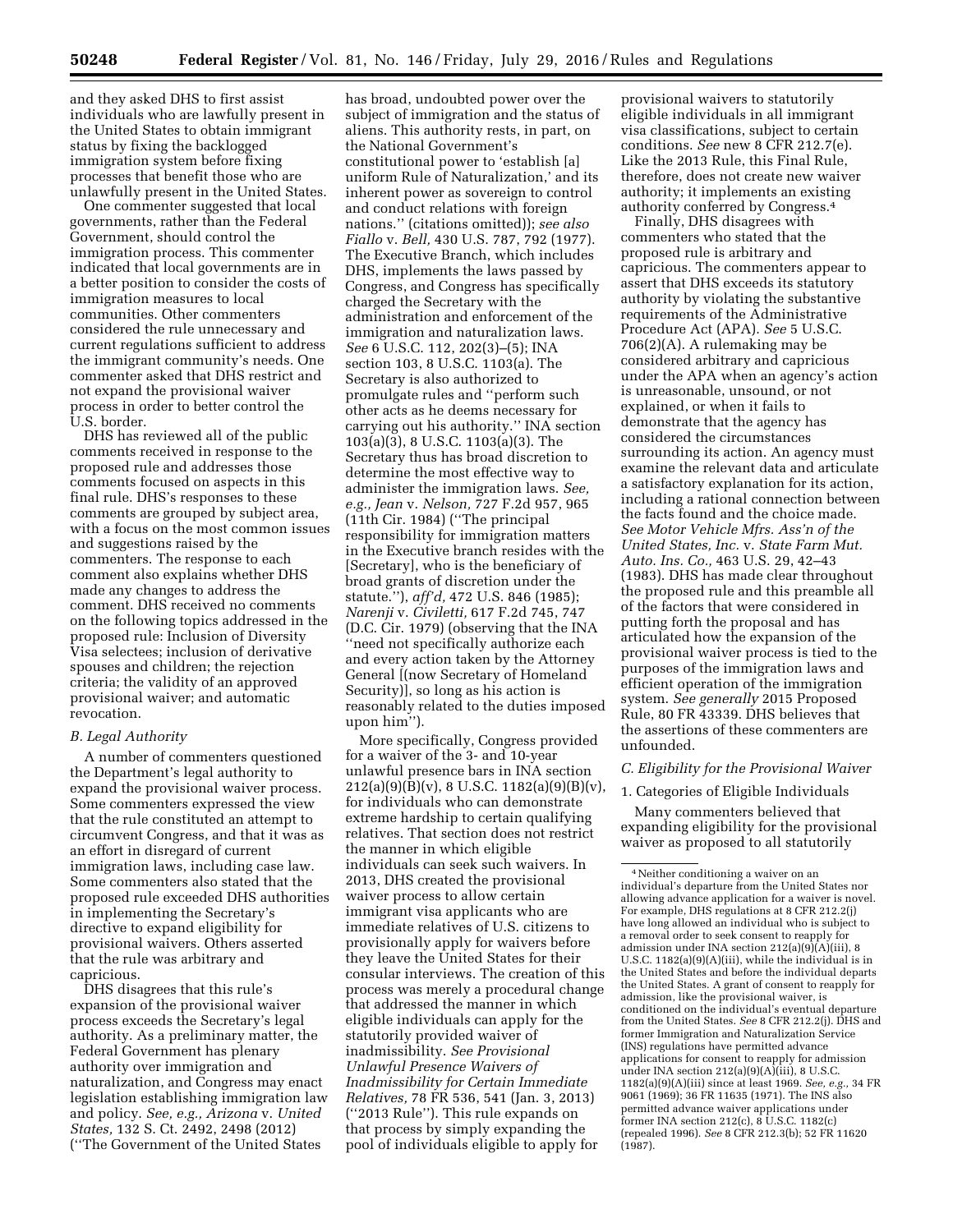eligible individuals—including beneficiaries in family-sponsored and employment-based preference categories, as well as Diversity Visa selectees—would offer benefits to the U.S. Government and facilitate legal immigration and family unity. These commenters indicated that the expansion would reduce the fear of many immigrants, who otherwise may worry that they would be unable to reunite with their families after leaving the United States to have their immigrant visas processed abroad.

Accordingly, some commenters suggested that all individuals with approved immigrant visa petitions should be able to participate in the provisional waiver process, regardless of whether they are located inside or outside the United States. Other commenters asked that USCIS allow individuals with approved immigrant visa petitions to apply for provisional waivers regardless of their priority dates, especially if they had been present in the United States for many years.

Many commenters asked that DHS allow the following categories of individuals to apply for provisional waivers: (1) Married or unmarried individuals over the age of 21 with U.S. citizen parents; (2) individuals over the age of 21, whether single or married; (3) spouses of U.S. citizens without a criminal record and with good standing in their communities; (4) parents of U.S. citizens with approved petitions; (5) sons-in-law and daughters-in-law; and 6) self-petitioning widows and widowers of U.S. citizens. Some commenters urged DHS to prioritize relatives of U.S. citizens over relatives of LPRs. Some commenters asked that DHS focus not only on families, but also on sponsored employees, corporations, and self-sponsored business owners. Others requested that DHS include the following categories of individuals in the provisional waiver process: (1) Those with nonimmigrant investor-type visas; (2) well-educated professionals; (3) those with approved immigrant visa petitions but without any family in the United States; (4) spouses of nonimmigrant visa holders who are beneficiaries of approved employmentbased immigrant visa petitions (Forms I–140); and (5) those with pending immigrant visa petitions. Many commenters requested that USCIS adjust an individual's status to that of an LPR upon approval of the waiver; others mistakenly believed that USCIS already does so.

The Secretary is authorized to waive the 3- and 10-year unlawful presence bars for individuals seeking admission

to the United States as immigrants if they can show that the refusal of admission would result in extreme hardship to a qualifying U.S. citizen or LPR spouse or parent, and provided that the applicant warrants a favorable exercise of discretion. *See* INA section  $212(a)(9)(B)(v)$ , 8 U.S.C. 1182(a)(9)(B)(v). With this final rule, DHS is allowing all individuals who are statutorily eligible for an immigrant visa and who meet the legal requirements for a waiver under INA section  $212(a)(9)(B)(v)$ , 8 U.S.C.  $1182(a)(9)(B)(v)$ , to seek a provisional waiver in accordance with new 8 CFR 212.7(e). Consistent with the current provisional waiver process, provisional waivers are available only to those who are present in the United States, who must apply for immigrant visas at U.S. embassies or consulates abroad, and who at the time of the immigrant visa interview may be inadmissible based on the accrual of unlawful presence under INA section 212(a)(9)(B)(i), 8 U.S.C. 1182(a)(9)(B)(i).

DHS can only expand the pool of individuals eligible for this process to those who fall within one of the current statutory immigrant visa classifications and who meet the requirements for the unlawful presence waiver described in INA section 212(a)(9)(B)(v), 8 U.S.C.  $1182(a)(9)(B)(v)$ . DHS cannot expand eligibility to those who are not statutorily eligible for such waivers under current law. Similarly, DHS cannot change who is statutorily eligible to adjust status in the United States. Intending immigrants who are present in the United States but ineligible to adjust status must depart the United States and obtain their immigrant visas through consular processing abroad; approval of a provisional waiver does not change this requirement. *See* INA sections 104, 202(a)(1)(B), 211, 221, 222 and 245; 8 U.S.C. 1104, 1152(a)(1)(B), 1181, 1201, 1202, and 1255. *See generally* 8 CFR part 245; 22 CFR part 42.

As indicated above, many commenters asked that DHS expand the provisional waiver process to include additional categories of individuals, including sons or daughters who have approved immigrant visa petitions and are over the age of 21 or married. To clarify, in the proposed rule, DHS sought to include *all* beneficiaries of approved immigrant visa petitions who are statutorily eligible for a waiver of the 3- and 10-year unlawful presence bars, regardless of age, marital status, or immigration status. Individuals with approved immigrant visa petitions, including sons and daughters (married or unmarried) of U.S. citizens, as well as those who have been selected to

participate in the Diversity Visa program, may participate in the provisional waiver process provided they meet the requirements stated in 8 CFR 212.7(e). Consistent with its statutory authority under INA section  $212(a)(9)(B)(v)$ , 8 U.S.C.  $1182(a)(9)(B)(v)$ , DHS will no longer limit the provisional waiver process to certain immediate relatives of U.S. citizens.5

2. Backlogged Immigrant Visa Categories and Eligibility for Interim Benefits

A large number of commenters suggested that individuals with approved family-sponsored and employment-based immigrant visa petitions should be permitted to obtain provisional waivers if immigrant visas are unavailable to them as a result of visa backlogs.6 Many commenters expressed frustration with the current legal immigration system and lengthy wait times for visas, which separate families and hinder the professional development of many individuals and their family members. Some commenters said it was unfair that DHS and USCIS seek to implement rules that assist persons who came to the United States unlawfully. These commenters indicated that those who came legally to the United States but who cannot obtain immigrant status as a result of visa backlogs should also receive assistance. These commenters opined that those who immigrate lawfully, such as employment-based immigrants, bring economic advantages to the United States.

A few commenters suggested that individuals with or without approved provisional waivers should be given interim benefits while awaiting visa availability. For example, one commenter requested that USCIS grant deferred action and work authorization to undocumented individuals who are U.S.-educated professionals in nursing, medical, or engineering fields, are the beneficiaries of family-sponsored petitions, and have displayed good conduct. Another commenter requested that an individual with an approved provisional waiver be issued a temporary Social Security number and renewable work authorization for a minimum of 3 years. A commenter asked USCIS to provide work authorization and advance parole documents to enable travel outside of,

<sup>5</sup>Additionally, as explained throughout this preamble, DHS is changing other eligibility and ineligibility criteria in response to comments received.

<sup>6</sup> In particular, some commenters requested that DHS include married and unmarried sons and daughters of U.S. citizens for whom an immigrant visa is unavailable due to immigrant visa backlogs.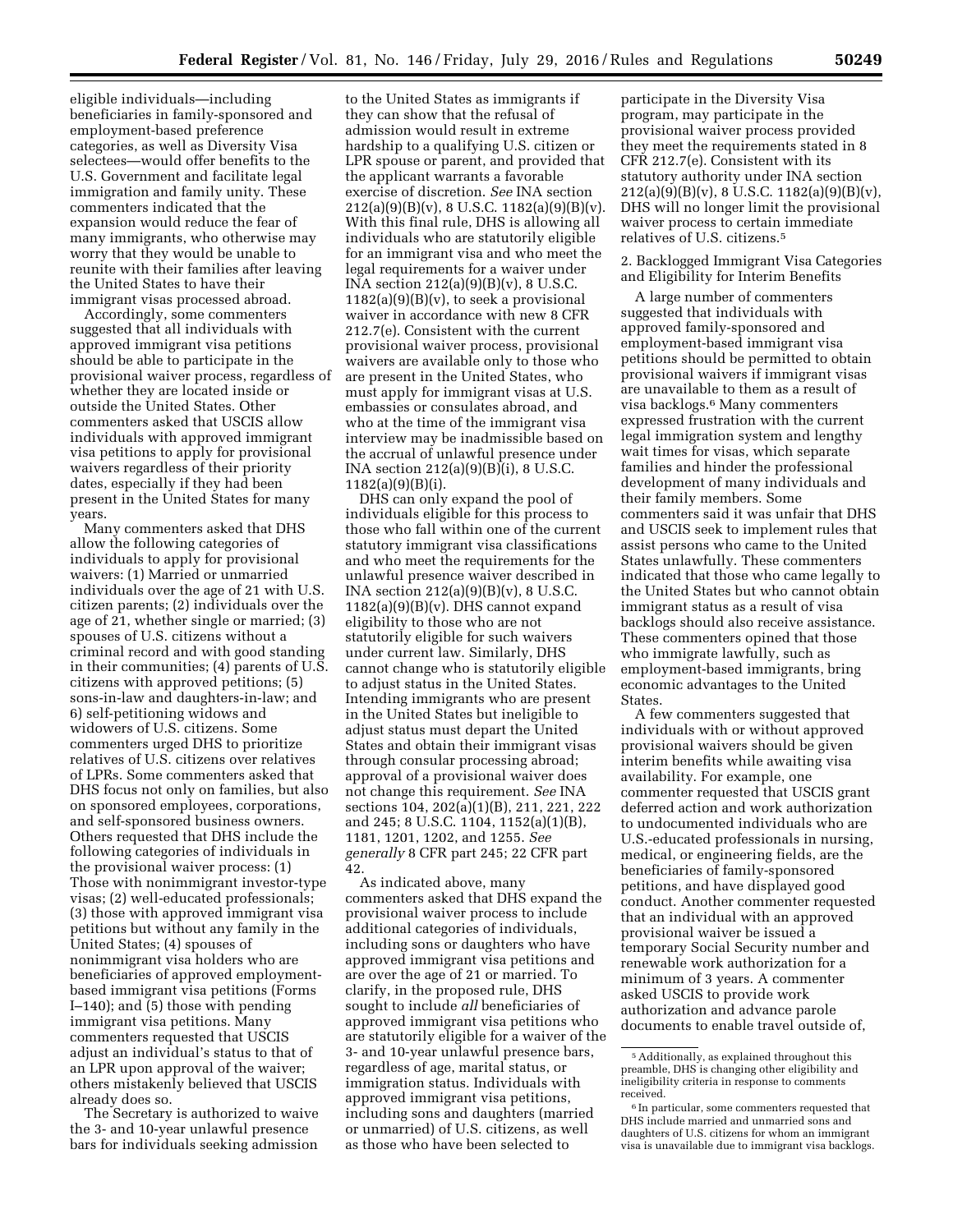and facilitate return to, the United States to lawfully present individuals affected by visa backlogs if they otherwise complied with the immigration laws. Another commenter believed that USCIS should grant parole in place to an individual with an approved immigrant visa petition and provisional waiver, if the petitioner's or beneficiary's disability makes travel abroad hazardous due to a condition covered by the Americans with Disabilities Act (ADA).7 After receiving parole in place, the commenter reasoned, the beneficiary could adjust his or her status in the United States and would not have to risk the petitioner's or the beneficiary's life by traveling. Finally, many commenters expressed the desire that individuals be able to adjust status in the United States if they have an approved petition or provisional waiver.

DHS acknowledges the concerns many intending immigrants face due to backlogs in available immigrant visa numbers. As noted, DHS is broadening the availability of the provisional waiver process to include all statutorily eligible individuals—including all beneficiaries of family-sponsored and employmentbased immigrant visa petitions, as well as Diversity Visa selectees—who have a qualifying relative under the statute for purposes of the extreme hardship determination. Beneficiaries in familysponsored and employment-based preference categories, as well as Diversity Visa immigrants, are subject to annual numerical limits that have been set by Congress. *See* INA sections 201, 202 and 203; 8 U.S.C. 1151, 1152 and 1153. Neither DOS nor DHS can change the number of visas that Congress allocates for particular immigrant visa categories, nor can they alter the statutory requirements for adjustment of status in the United States. Addressing those recommendations would require legislative changes.

DHS does not consider it appropriate to make an application for a provisional waiver, or the approval of such an application, a basis for granting interim benefits, including an advance parole document or employment authorization. In particular, because an approved immigrant visa petition and a waiver of inadmissibility do not independently confer any immigration status or otherwise afford lawful presence in the United States, neither may typically serve as the basis for interim benefits. Furthermore, issuance of interim benefits to individuals who are granted provisional waivers may encourage

them to postpone their timely departures from the United States to pursue their immigrant visa applications. The purpose of the provisional waiver process is not to prolong an applicant's unlawful presence in the United States. Rather, the purpose is to facilitate the applicant's departure to attend an immigrant visa interview abroad so that they may complete their application process for an immigrant visa. Moreover, providing an advance parole document is unnecessary because the premise of the provisional waiver process is that the applicant, if eligible, will depart the United States and return with an immigrant visa.

The provisional waiver process is designed to encourage unlawfully present individuals to leave the United States, attend their immigrant visa interviews, and return to the United States legally to reunite with their U.S. citizen or LPR family members. Having an approved provisional waiver helps facilitate immigrant visa issuance at DOS, streamlines both the waiver and the immigrant visa processes, and reduces the time that applicants are separated from their U.S. citizen or LPR family members, thus promoting family unity.

### 3. Individuals Outside the United States

A few commenters asked DHS to extend eligibility for provisional waivers to individuals outside the United States. Commenters argued that such individuals should be eligible for provisional waivers because they are often relatives of U.S. citizens with approved immigrant visa petitions and have immigrant visa applications pending with DOS. These commenters also suggested that those who need waivers of the 3- and 10-year unlawful presence bars but are now outside the United States should not be disadvantaged by their decision to ultimately comply with the immigration laws by departing the United States. The commenters believed that DHS should apply the same rules and processes to all visa applicants.

DHS understands the difficulties that U.S. citizens and LPRs face when their family members are outside the United States and are attempting to navigate the immigrant visa process. DHS notes, however, that individuals who are outside the United States and are eligible for waivers of the 3- and 10-year unlawful presence bars may apply for such waivers through the preexisting Form I–601 waiver process. Considering the existence of the Form I–601 waiver process, DHS continues to believe that expanding the provisional waiver

process to those individuals abroad would duplicate steps already incorporated in the DOS immigrant visa process and would not be an efficient use of agency resources. DHS thus will not adopt the suggestion.<sup>8</sup>

However, to alleviate some of the delays in waiver processing for those filing from abroad, USCIS has implemented the centralization of Form I–601 application filings, which no longer requires that applicants schedule ''waiver filing'' appointments with a U.S. embassy or consulate. Instead, Form I–601 applicants now file the waiver application directly with USCIS at a centralized location in the United States, thereby significantly reducing the time they are required to be outside the United States. By centralizing the processing of these waiver applications at locations in the United States, USCIS is able to better ensure that applications are processed in the most efficient manner possible.

#### 4. Extreme Hardship

Several commenters requested that USCIS clarify the term ''extreme hardship'' in guidance or regulations. Others suggested that the proposed rule was legally flawed because DHS had not promulgated the requirements for establishing extreme hardship. Commenters requested that DHS clearly define the term and apply it fairly, including by considering the financial, emotional, and other harmful effects that result from separating families. Commenters believed that clarifying the term would lead to greater consistency in adjudication. One commenter asked that extreme hardship examples be included in guidance and in the provisional waiver application form.

Many commenters also requested that USCIS ease the extreme hardship standard and its documentary requirements, including, for example, by presuming extreme hardship in certain cases involving vulnerable families. Commenters often referenced the interim rule at 8 CFR 240.64(d)  $9$  as a precedent that DHS could consider for purposes of adopting one or more presumptions of extreme hardship. Commenters also urged USCIS to extend the special accommodation for beneficiaries of immigrant visa petitions described in INA section 204(l), 8 U.S.C. 1154(l), to self-petitioning widows and widowers of U.S. citizens when such

<sup>7</sup>*See* Americans with Disabilities Act of 1990 (Pub. L. 101–336), as amended.

 $^{\rm 8}$  For additional discussion relating to this suggestion, please refer to the 2013 Rule, 78 FR at 543.

<sup>9</sup>This regulation was promulgated under section 203 of the Nicaraguan Adjustment and Central American Relief Act (NACARA), Public Law 105– 100 (Nov. 19, 1997).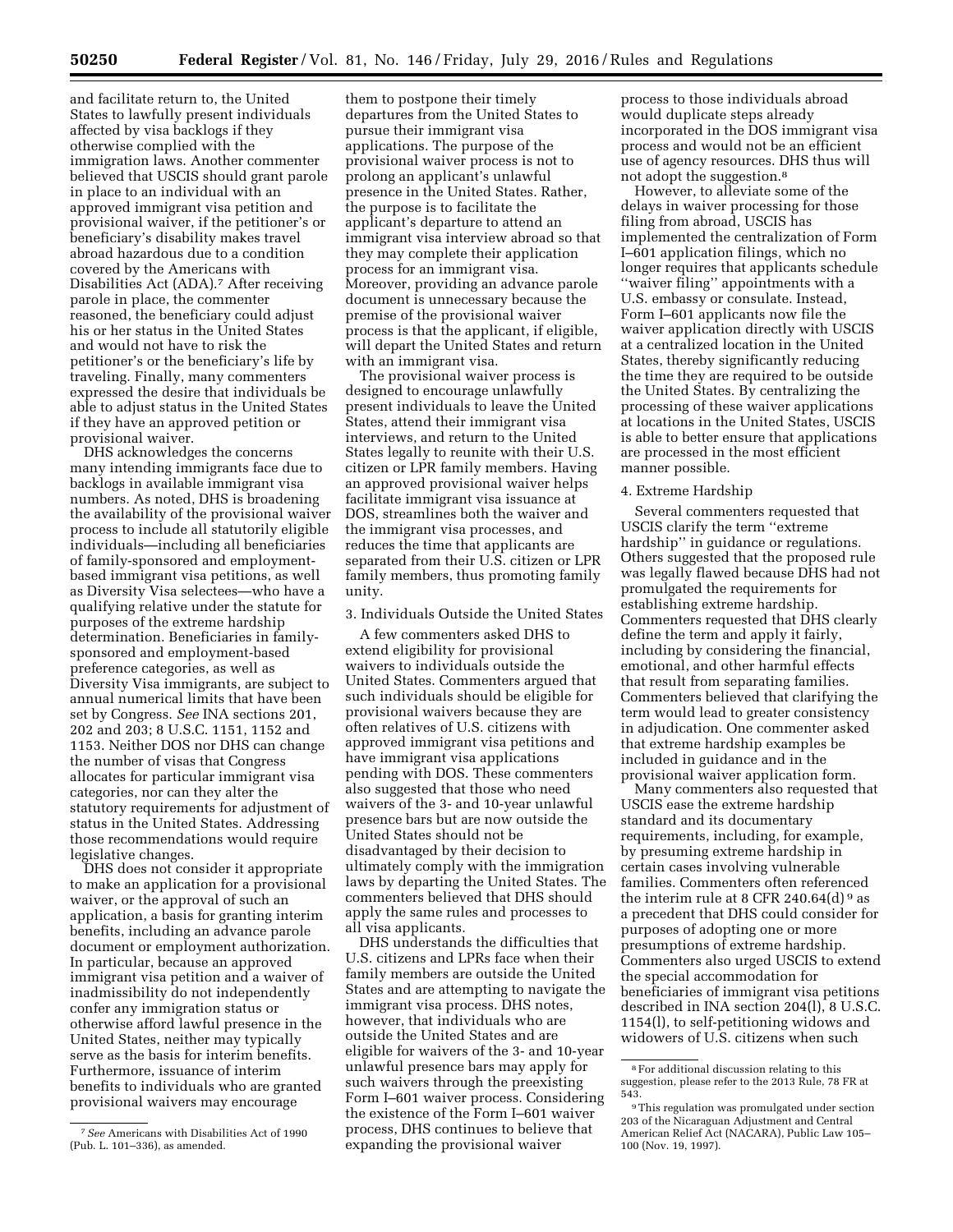citizens died before filing immigrant visa petitions on behalf of their spouses. INA section 204(l), 8 U.S.C. 1154(l), allows for immigrant visa petitions and related applications to be approved or reinstated for certain beneficiaries despite the death of the petitioner or principal beneficiary. Under the special accommodation, the death of the petitioner or principal beneficiary is treated as the ''functional equivalent'' of a finding of extreme hardship in cases where he or she could have served as a ''qualifying relative'' for purposes of waiving the 3- and 10-year unlawful presence bars.10

Other commenters believed that if an applicant demonstrates some or all of the factors listed in the Secretary's November 20, 2014 memorandum directing expansion of the provisional waiver program<sup>11</sup>—such as those relating to the age of the affected U.S. citizen or LPR spouse or parent, length of U.S. residence, and family ties in the United States—USCIS should apply a rebuttable presumption and find that the applicant has established extreme hardship. Having a presumption, some believed, would ease the burden of proof for many families. Some commenters also indicated that it was often very difficult for families to produce documentation to demonstrate extreme hardship, which the commenters viewed as an unnecessary barrier.

A considerable number of commenters suggested alternative standards of extreme hardship or asked that DHS include additional individuals as qualifying relatives for purposes of the extreme hardship determination. For example, commenters believed that USCIS should find extreme hardship if: (1) The applicant has a U.S. citizen spouse or parent; (2) a family is separated, or a child is separated from his or her parents; (3) family members lose their jobs because they have to travel to other countries; (4) the applicant's child would experience extreme hardship; (5) the applicant's sibling would experience extreme hardship; (6) the applicant would trigger

the 3- or 10-year unlawful presence bar when departing the United States; (7) the applicant has waited for a prolonged period for an immigrant visa to become available; (8) the applicant is the beneficiary of an employment-based immigrant visa petition (because beneficiaries of such petitions may not have U.S. citizen or LPR qualifying relatives);  $12$  or (9) the applicant has family in the United States but not a qualifying relative. Many commenters also requested that DHS give consideration to extreme hardship that would be suffered by U.S. citizen or LPR sons and daughters who are over the age of 21 or who are married.13 One commenter requested that special consideration be given to those in ''special situation[s]'' with respect to extreme hardship determinations, even if they do not have qualifying relatives. That commenter appeared to suggest that USCIS should create two classifications for assessing waiver eligibility, one for individuals with LPR family members and one for individuals without LPR family members. A few commenters asked DHS to eliminate the extreme hardship standard altogether. Many such commenters felt that taxpaying citizens who are ''good people'' should be able to keep their families together and that it is unfair to separate families simply because certain individuals cannot establish extreme hardship.

One commenter suggested that USCIS should contact experts and declarants claiming personal knowledge of a qualifying relative's hardship claim by mail in order to verify that such claims are legitimate. This commenter also suggested that DHS should only consider hardship flowing from a qualifying relative's decision to remain in the United States and not the hardship such a relative may confront if he or she chooses to depart with the inadmissible applicant. That commenter viewed as ''hypothetical'' the hardship that may result if the qualifying relative chooses to depart, but as ''verifi[able]'' the hardship resulting from the choice of a qualifying relative to stay behind in the United States. According to the commenter, considering hypothetical hardship in another country is

unnecessary and too difficult to document.

Other commenters proposed that DHS provide in its regulations a list of consequences or other factors typically associated with removal that adjudicators would consider when making extreme hardship recommendations. These commenters suggested that such a list of factors be drawn from historical data and precedent decisions. The commenters further suggested that such a list would be analogous to what is provided in the regulation for NACARA 14 applicants at 8 CFR 1240.58(b). The commenters considered such an approach invaluable to achieving consistent adjudication of all waiver applications under the INA, not just provisional waiver applications. The commenters also believed that such an approach would reduce the incentive for individuals to make conclusory and unsupported allegations when applying for provisional waivers. According to these commenters, the lack of such a regulation was a ''capricious political benefit'' to those unlawfully present in the United States.

Finally, another commenter requested that USCIS establish specific questions related to hardship so that USCIS officers can quickly determine whether a threshold level of extreme hardship has been demonstrated.15 As an alternative to an extreme hardship showing, another commenter suggested that USCIS permit applicants to explain why they violated U.S. immigration laws. Another commenter indicated that it was important to train officers in this area.

DHS cannot adopt suggestions to revise the statutory requirements for waivers of the unlawful presence grounds of inadmissibility under INA section 212(a)(9)(B), 8 U.S.C. 1182(a)(9)(B). The authorizing statute requires the applicant to show extreme hardship to a U.S. citizen or LPR spouse or parent, and DHS does not have the authority to change the statutory requirement. DHS also cannot approve a provisional waiver application if the applicant has not demonstrated extreme hardship to a qualifying relative as required by the INA.

DHS also declines in this rulemaking to define extreme hardship for purposes of the provisional waiver (or more generally), or to create a rebuttable

<sup>10</sup>*See* USCIS AFM Chapter 10.21(c)(5), *[https://](https://www.uscis.gov/ilink/docView/AFM/HTML/AFM/0-0-0-1/Chapter10-21.html) [www.uscis.gov/ilink/docView/AFM/HTML/AFM/0-](https://www.uscis.gov/ilink/docView/AFM/HTML/AFM/0-0-0-1/Chapter10-21.html)  [0-0-1/Chapter10-21.html.](https://www.uscis.gov/ilink/docView/AFM/HTML/AFM/0-0-0-1/Chapter10-21.html)* This guidance does not refer to the accommodation as a ''presumption,'' even though it has similar effect to a presumption. As with any finding of extreme hardship, the accommodation permits, but does not require, approval of the waiver, which remains a matter of USCIS discretion.

<sup>11</sup>*See* Memorandum from Jeh Charles Johnson, Secretary of Homeland Security to Léon Rodríguez, Director, USCIS, Expansion of the Provisional Waiver Program (Nov. 20, 2014), *available at [https://www.dhs.gov/sites/default/files/](https://www.dhs.gov/sites/default/files/publications/14_1120_memo_i601a_waiver.pdf) [publications/14](https://www.dhs.gov/sites/default/files/publications/14_1120_memo_i601a_waiver.pdf)*\_*1120*\_*memo*\_*i601a*\_*waiver.pdf.* 

<sup>12</sup>Some commenters asked USCIS to accept a showing of extreme hardship to an employer, but such consideration is not authorized by the statutory waiver authority at INA section  $212(a)(9)(B)(v)$ , 8 U.S.C.  $1182(a)(9)(B)(v)$ .

<sup>13</sup> In many instances, it was unclear whether commenters were requesting additional eligibility criteria for provisional waivers in general, or whether they were requesting that DHS consider additional classes of individuals to be qualifying relatives for purposes of the extreme hardship determination.

<sup>14</sup>*See* note 8, *supra.* 

<sup>15</sup>The commenter cited the Application for Suspension of Deportation or Special Rule Cancellation of Removal, Form I–881, which contains a list of questions relating to factors considered when evaluating extreme hardship as drawn from the NACARA special rule regulations at 8 CFR 1240.58(b).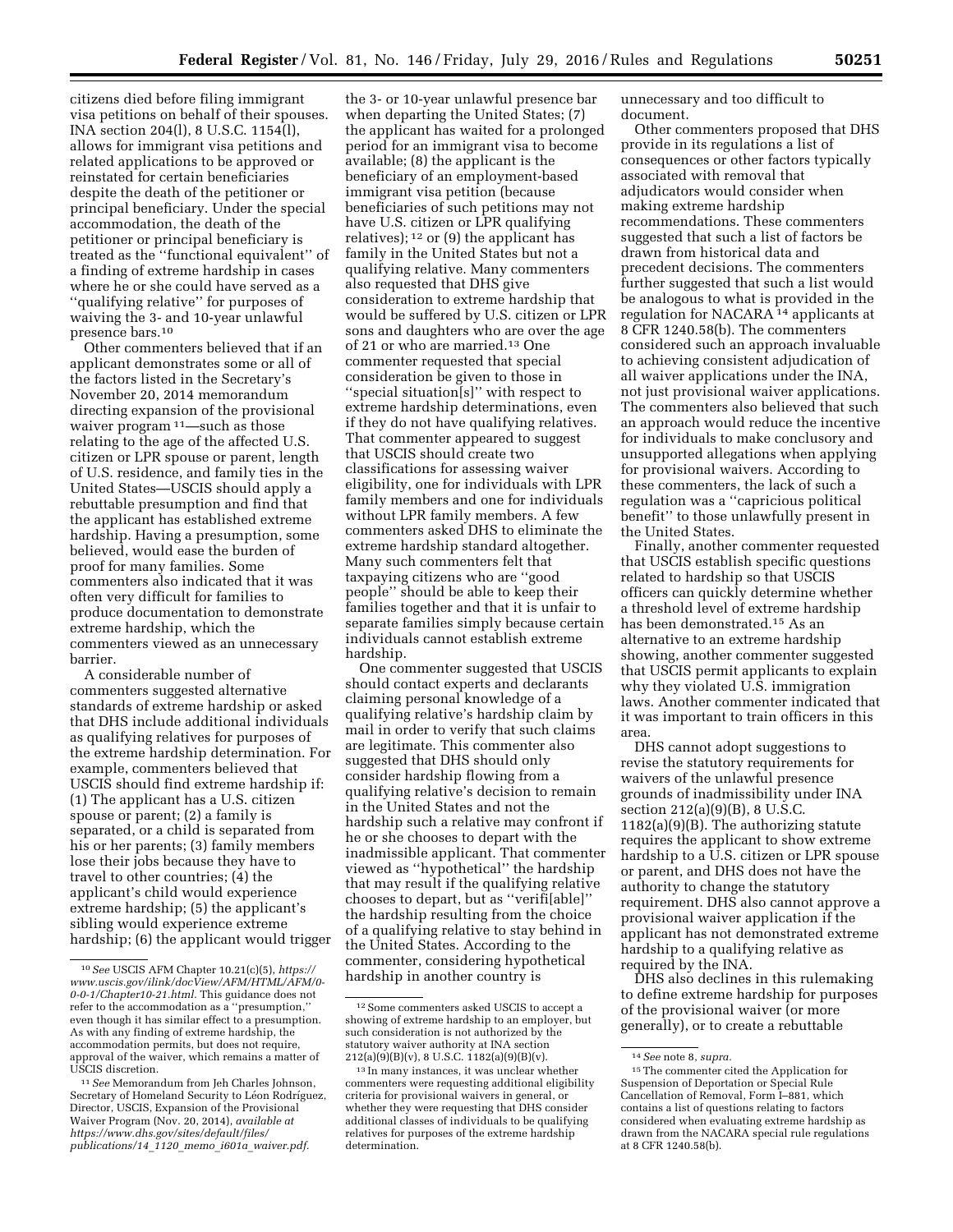presumption related to such determinations. The INA does not define extreme hardship. The Board of Immigration Appeals (BIA) has stated that extreme hardship is not a definable term of fixed and inflexible meaning, and that establishing extreme hardship is dependent upon the facts and circumstances of each case.16 *See Matter of Cervantes-Gonzalez,* 22 I&N Dec. 560, 565 (BIA 1999) (describing factors to be considered in extreme hardship analysis), *aff'd, Cervantes-Gonzales* v. *INS,* 244 F.3d 1001 (9th Cir. 2001). Accordingly, DHS will continue to make extreme hardship determinations for purposes of provisional waivers on a case-by-case basis, consistent with agency guidance. On October 7, 2015, USCIS posted proposed guidance on extreme hardship determinations for public comment on its Web site at *[www.uscis.gov.](http://www.uscis.gov)*17 USCIS also continually trains its officers on all aspects of the provisional waiver adjudication, including the extreme hardship determination.

Finally, DHS cannot extend the special accommodation for beneficiaries of immigrant visa petitions described in INA section 204(l), 8 U.S.C. 1154(l), to self-petitioning widows and widowers of U.S. citizens when such citizens died prior to filing immigrant visa petitions on behalf of their spouses. Under this section, USCIS may approve, or reinstate the approval of, an immigrant visa petition despite the death of the petitioner or principal beneficiary, if at least one beneficiary was residing in the United States when the relative died and continues to reside in the United States. If USCIS approves or reinstates the approval of the immigrant visa petition, USCIS also has discretion to act favorably on ''any related applications.'' INA section 204(l), 8 U.S.C. 1154(l). When Congress enacted INA section 204(l), 8 U.S.C. 1154(l), USCIS interpreted ''any related applications'' to include waiver applications that a beneficiary would have been able to file had the qualifying relative not died. But that section applies, by its express terms, only to an individual who ''immediately prior to

the death of his or her qualifying relative was . . . the beneficiary of a pending or approved petition.'' If the deceased qualifying relative had not filed an immigrant visa petition at the time of death, there is no ''pending or approved'' petition to which INA section 204(l), 8 U.S.C. 1154(l), can apply. Nor can there be said to be any ''related applications.''

5. Applicants With Other Grounds of Inadmissibility

A large number of commenters supporting this rule stated that U.S. immigration laws are overly harsh, and that these laws harm families of U.S. citizens and LPRs. In general, many commenters asked DHS to waive certain grounds of inadmissibility for which the INA does not currently provide relief for immigrants.18 Other commenters asked DHS to consider expanding the provisional waiver process to cover additional grounds of inadmissibility for which waivers are statutorily available. These commenters specifically referenced the waiver for fraud and willful misrepresentation under INA section 212(i), 8 U.S.C. 1182(i), or alien smuggling under INA section 212(d)(11), 8 U.S.C. 1182(d)(11). Some commenters recommended that when an applicant is granted a provisional waiver based on a finding of extreme hardship, the Department should conclude that the applicant has established extreme hardship for other types of waiver applications that apply the same standard. One commenter suggested that the standard for the waiver to overcome inadmissibility for alien smuggling is lower than the extreme hardship standard 19 and that USCIS should thus consider the lower standard as encompassed by the

19 DHS may waive the ground of inadmissibility described in INA section 212(a)(6)(E)(i), 8 U.S.C. 1182(a)(6)(E)(i), for humanitarian purposes, to assure family unity, or when it is otherwise in the public interest, provided the individual meets all other requirements. *See* INA section 212(d)(11), 8 U.S.C. 1182(d)(11).

extreme hardship standard. The commenter thus believed that the waiver to overcome the alien smuggling inadmissibility ground could easily be incorporated into the provisional waiver process. Overall, commenters suggested that DHS allow individuals to apply for all available waivers of inadmissibility through the provisional waiver process, which the commenters believed would further streamline the waiver and immigrant visa processes.20

Several commenters requested that the provisional waiver process be available to individuals who are barred for unlawful reentry after previous immigration violations under INA section 212(a)(9)(C), 8 U.S.C. 1182(a)(9)(C). Others suggested making the process available to individuals who are inadmissible under that section if they are spouses of U.S. citizens or LPRs. A few commenters asked that certain categories of individuals receive special treatment.21 For example, a commenter requested that DHS create a special waiver for Deferred Action for Childhood Arrivals (DACA) recipients. Others asked that DHS add special provisions to benefit the relatives of active members or veterans of the U.S. Armed Forces.

DHS considered these comments but did not adopt the suggested changes. DHS cannot waive grounds of inadmissibility for those who are not authorized to receive waivers under the immigration laws. Implementation of these suggestions thus would have exceeded DHS's statutory authority. Other suggestions did not support a principal goal of the provisional waiver process, which is to streamline immigrant visa issuance for individuals who are eligible for an immigrant visa and otherwise admissible to the United States 22 but whose family members would experience extreme hardship due to application of certain unlawful presence grounds of inadmissibility. As explained in the 2013 Rule, DOS consular officers are charged with

<sup>16</sup>The BIA and immigration judges, both under the jurisdiction of the Department of Justice, Executive Office for Immigration Review (EOIR), also make extreme hardship determinations for purposes of adjudicating applications for extreme hardship waivers under INA section 212(a)(9)(B)(v), 8 U.S.C. 1182(a)(9)(B)(v), and for other immigration benefits and relief from exclusion, deportation, or removal.

<sup>&</sup>lt;sup>17</sup>The proposed guidance on extreme hardship determinations can be viewed at *[https://](https://www.uscis.gov/sites/default/files/USCIS/Outreach/Policy%20Review/DRAFT_Extreme_Hardship_Policy_Manual_Guidance_for_public_comment.pdf) [www.uscis.gov/sites/default/files/USCIS/Outreach/](https://www.uscis.gov/sites/default/files/USCIS/Outreach/Policy%20Review/DRAFT_Extreme_Hardship_Policy_Manual_Guidance_for_public_comment.pdf) [Policy%20Review/DRAFT](https://www.uscis.gov/sites/default/files/USCIS/Outreach/Policy%20Review/DRAFT_Extreme_Hardship_Policy_Manual_Guidance_for_public_comment.pdf)*\_*Extreme*\_*Hardship*\_ *Policy*\_*Manual*\_*Guidance*\_*for*\_*public*\_*[comment.pdf.](https://www.uscis.gov/sites/default/files/USCIS/Outreach/Policy%20Review/DRAFT_Extreme_Hardship_Policy_Manual_Guidance_for_public_comment.pdf)* 

<sup>18</sup>For example, some commenters asked for a waiver for falsely claiming U.S. citizenship under INA section  $212(a)(6)(C)(ii)$ , 8 U.S.C. 1182(a)(6)(C)(ii). Another commenter asked that all parents who illegally reentered after having been previously deported should be pardoned, because, according to the commenter, most parents enter to reunite with their children and family. Many commenters felt that children are being punished for the actions of their parents. Other commenters asked that the inadmissibility ground under INA section  $212(a)(9)(C)$ , 8 U.S.C.  $1182(a)(9)(C)$ , be changed and the penalty reduced to a lesser inadmissibility period for which a waiver is available. All of these requests are outside of the scope of this rulemaking, which solely concerns the provisional waiver of the grounds of inadmissibility described in INA section 212(a)(9)(B)(i), 8 U.S.C. 1182(a)(9)(B)(i), as authorized by INA section  $212(a)(9)(B)(v)$ , 8 U.S.C.  $1182(a)(9)(B)(v)$ .

<sup>20</sup>Of the commenters who asked DHS to expand the provisional waiver process to include waivers of other grounds of inadmissibility, many requested that DHS specifically include the Application for Permission to Reapply for Admission into the United States After Deportation or Removal, Form I–212.

<sup>21</sup> It was often unclear if the commenters sought implementation of new waivers or an expansion of the provisional waiver to include these grounds of inadmissibility.

<sup>22</sup>Upon departure from the United States to attend a consular interview, an individual no longer would be inadmissible as a result of being present in the United States without admission or parole under INA section 212(a)(6)(A)(i), 8 U.S.C. 1182(a)(6)(A)(i), or for lacking proper immigrant entry documents under INA section 212(a)(7)(A), 8 U.S.C. 1182(a)(7)(A).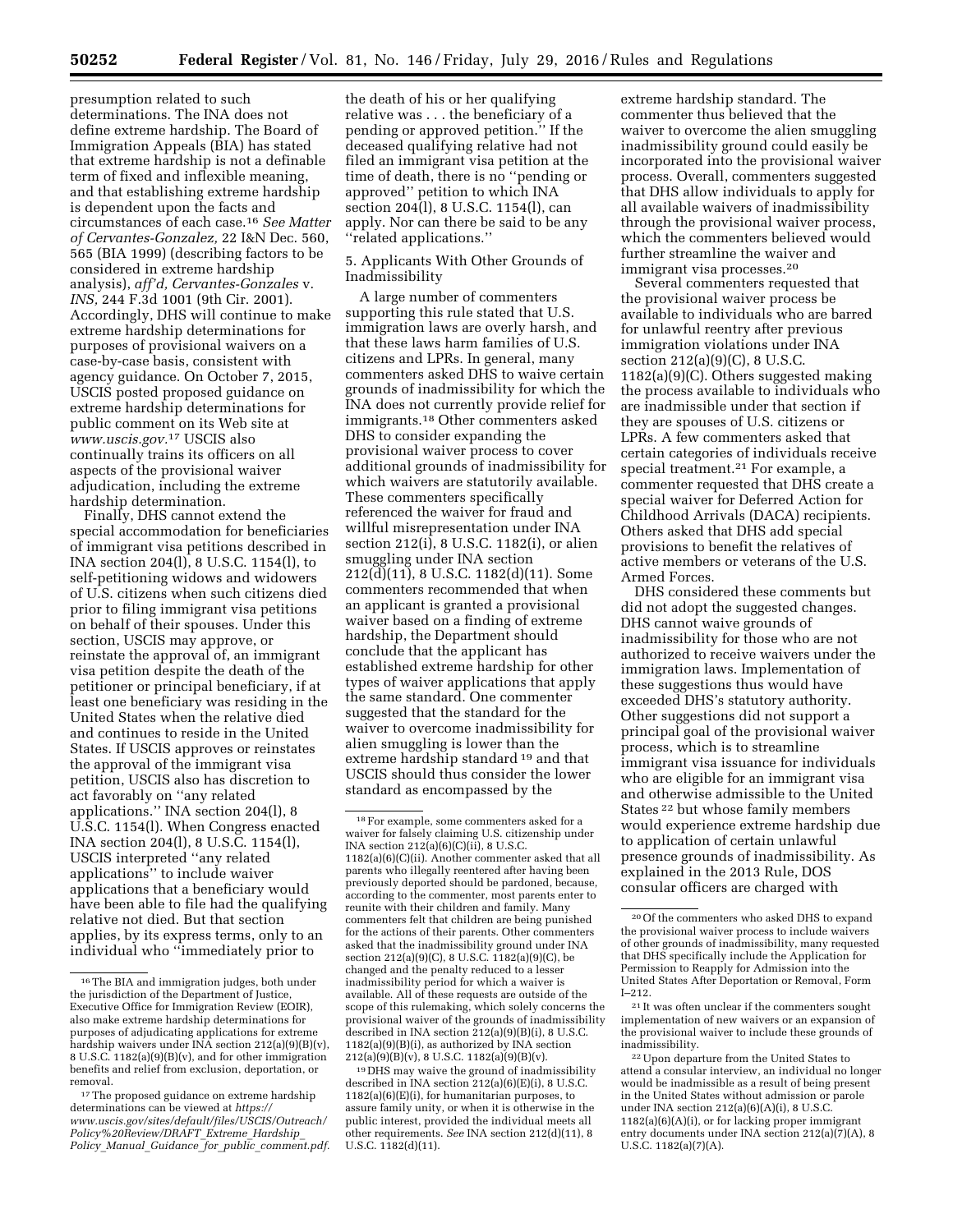determining whether individuals are eligible for issuance of immigrant visas, including whether they are affected by one or more grounds of inadmissibility. Expanding the provisional waiver process to other grounds of inadmissibility would introduce additional complexity and inefficiencies into the immigrant visa process, create potential backlogs, and likely delay and adversely affect the processing of immigrant visas by DOS. Furthermore, USCIS generally assesses waiver applications for inadmissibility due to fraud, misrepresentation, or criminal history through an in-person interview

at a USCIS field office. Because DOS already conducts a thorough in-person interview as part of the immigrant visa process, DHS believes that this type of review would be unnecessarily duplicative of DOS's efforts.

Because the text of the statute forecloses the issue, DHS also rejects the suggestion to expand the provisional waiver process to include individuals who are inadmissible based on a return (or attempted return) without admission after previous immigration violations under INA section  $212(a)(9)(C)(i)$ , 8 U.S.C. 1182(a)(9)(C)(i). The relevant forms of relief for individuals who are inadmissible under that section are found at INA section 212(a)(9)(C)(ii) and  $(iii)$ , 8 U.S.C. 1182 $(a)(9)(C)(ii)$  and  $(iii)$ . *See Matter of Torres-Garcia,* 23 I&N Dec. 866 (BIA 2006). Under the statute, waivers under INA section  $212(a)(9)(B)(v)$ , 8 U.S.C.  $1182(a)(9)(B)(v)$ , cannot be used to relieve an applicant from inadmissibility under INA section 212(a)(9)(C)(i), 8 U.S.C. 1182(a)(9)(C)(i).

#### 6. Reason-to-Believe Standard

Under current regulations, USCIS must deny a provisional waiver application if USCIS has ''reason to believe'' that the applicant may be subject to a ground of inadmissibility other than unlawful presence at the time of the immigrant visa interview abroad (''reason-to-believe standard''). 8 CFR 212.7(e)(4)(i).23 Commenters asked DHS to clarify the reason-to-believe standard and to train officers 24 so that they

properly apply the standard. Many argued that USCIS often applies the standard too rigidly by denying applications on mere suspicion, rather than actually adjudicating the relevant inadmissibility concerns consistent with applicable law relating to these grounds.

Commenters also urged DHS to expand the scope of the January 24, 2014 field guidance memorandum on the reason-to-believe standard.25 Commenters specifically asked DHS to direct USCIS officers to consider the totality of the evidence when assessing whether other grounds of inadmissibility apply to an applicant, and to issue Requests for Evidence (RFEs) related to such grounds prior to denying a provisional waiver application for mere suspicion that such grounds apply. Commenters criticized the lack of issuance of RFEs or Notices of Intent to Deny (NOIDs), as well as USCIS' use of standard denial template language when denying a provisional waiver application under the reason-tobelieve standard. Commenters stated that the use of these denial templates implies that USCIS does not consider the evidence that applicants submit to show that they are in fact not inadmissible on other grounds. In addition, the commenters stated that the templates did not provide sufficient information to indicate why USCIS determined it had reason to believe that the applicant would be inadmissible at the time of the immigrant visa interview, thus preventing applicants from addressing the agency's concerns upon reapplication. Commenters requested that USCIS instruct its officers to clearly articulate the fact specific circumstances that led them to deny an application for ''reason to believe'' that the applicant is inadmissible on other grounds.26 A couple of commenters suggested that DHS make exceptions to the reason-to-believe standard for certain circumstances or classes of individuals.

Considering the confusion that has resulted from application of the reasonto-believe standard, DHS is eliminating the standard from the provisional

26These commenters suggested adding specific regulatory text in 8 CFR 212.7(e)(4) and 8 CFR 212.7(e)(9) that would require officers to consider the totality of the circumstances and to recount particular facts of the case when denying waiver applications under the reason-to-believe standard.

waiver process in this final rule. Under the 2013 Rule, an approved provisional waiver would take effect if DOS subsequently determined that the applicant was ineligible for an immigrant visa only on account of the 3- or 10-year unlawful presence bar under INA section 212(a)(9)(B)(i), 8 U.S.C. 1182(a)(9)(B)(i). Accordingly, DHS had originally incorporated the reason-to-believe standard in the 2013 Rule to preclude individuals from obtaining provisional waivers if they may have triggered other grounds of inadmissibility. DHS reasoned, in part, that because the goal of the provisional waiver process was to streamline immigrant visa processing, it would be of little benefit to applicants or to DHS to grant provisional waivers to applicants who would eventually be denied immigrant visas based on other grounds of inadmissibility.

Since the implementation of the provisional waiver program, however, stakeholders have raised concerns over the application of the reason-to-believe standard. Among other things, DHS understands that the standard causes confusion for applicants, as evidenced by the comments submitted to this rule. Despite the Department's repeated attempts to explain the reason-to-believe standard, for example, commenters continue to erroneously believe that when USCIS denies a provisional waiver application under the reason-tobelieve standard, the agency has actually made an inadmissibility determination with respect to the relevant other ground(s) of inadmissibility.

Alternatively, as explained in the 2013 Rule, it would be counterproductive for USCIS to make other inadmissibility determinations during the adjudication of provisional waiver applications, given DOS's role in the immigrant visa process. It is DOS, and not USCIS, that generally determines admissibility under INA section 212(a), 8 U.S.C. 1182(a), as part of the immigrant visa process, which includes an in-depth, in-person interview conducted by DOS consular officers. Moreover, it is U.S. Customs and Border Protection (CBP) that ultimately determines admissibility at the time that individuals seek admission at a port of entry. *See* INA sections 204(e), 221(h); 8 U.S.C. 1154(e), 1201(h). It is thus generally not USCIS's role to determine whether an individual applying for an immigrant visa, or for admission as an immigrant at a U.S. port of entry, is admissible to the United States. Any assessment by USCIS with respect to other grounds of inadmissibility would be, at best,

<sup>23</sup>That regulation reads: ''Ineligible aliens. Notwithstanding paragraph (e)(3) of this section, an alien is ineligible for a provisional unlawful presence waiver under paragraph (e) of this section if: (i) USCIS has reason to believe that the alien may be subject to grounds of inadmissibility other than unlawful presence under section 212(a)(9)(B)(i)(I) or (II) of the Act at the time of the immigrant visa interview with the Department of State.'' 8 CFR  $212.7(e)(4)(i)$ .

<sup>24</sup>USCIS has continually trained its officers on all aspects of the provisional waiver adjudication, including how to determine whether individuals may be subject to additional inadmissibility grounds at the time of the immigrant visa interview. However, since USCIS is removing the reason-to-

believe standard as a basis for eligibility, we will no longer be training officers on application of this specific standard. 25*See* USCIS Memorandum, Guidance Pertaining

to Applicants for Provisional Unlawful Presence Waivers (Jan. 24, 2014), *available at [http://](http://www.uscis.gov/sites/default/files/files/nativedocuments/2014-0124_Reason_To_Believe_Field_Guidance_Pertaining_to_Applicants_for_Provisional_Unlawful_Presence_Waivers-final.pdf) [www.uscis.gov/sites/default/files/files/](http://www.uscis.gov/sites/default/files/files/nativedocuments/2014-0124_Reason_To_Believe_Field_Guidance_Pertaining_to_Applicants_for_Provisional_Unlawful_Presence_Waivers-final.pdf) [nativedocuments/2014-0124](http://www.uscis.gov/sites/default/files/files/nativedocuments/2014-0124_Reason_To_Believe_Field_Guidance_Pertaining_to_Applicants_for_Provisional_Unlawful_Presence_Waivers-final.pdf)*\_*Reason*\_*To*\_*Believe*\_ *Field*\_*Guidance*\_*Pertaining*\_*to*\_*[Applicants](http://www.uscis.gov/sites/default/files/files/nativedocuments/2014-0124_Reason_To_Believe_Field_Guidance_Pertaining_to_Applicants_for_Provisional_Unlawful_Presence_Waivers-final.pdf)*\_*for*\_ *Provisional*\_*Unlawful*\_*Presence*\_*[Waivers-final.pdf.](http://www.uscis.gov/sites/default/files/files/nativedocuments/2014-0124_Reason_To_Believe_Field_Guidance_Pertaining_to_Applicants_for_Provisional_Unlawful_Presence_Waivers-final.pdf)*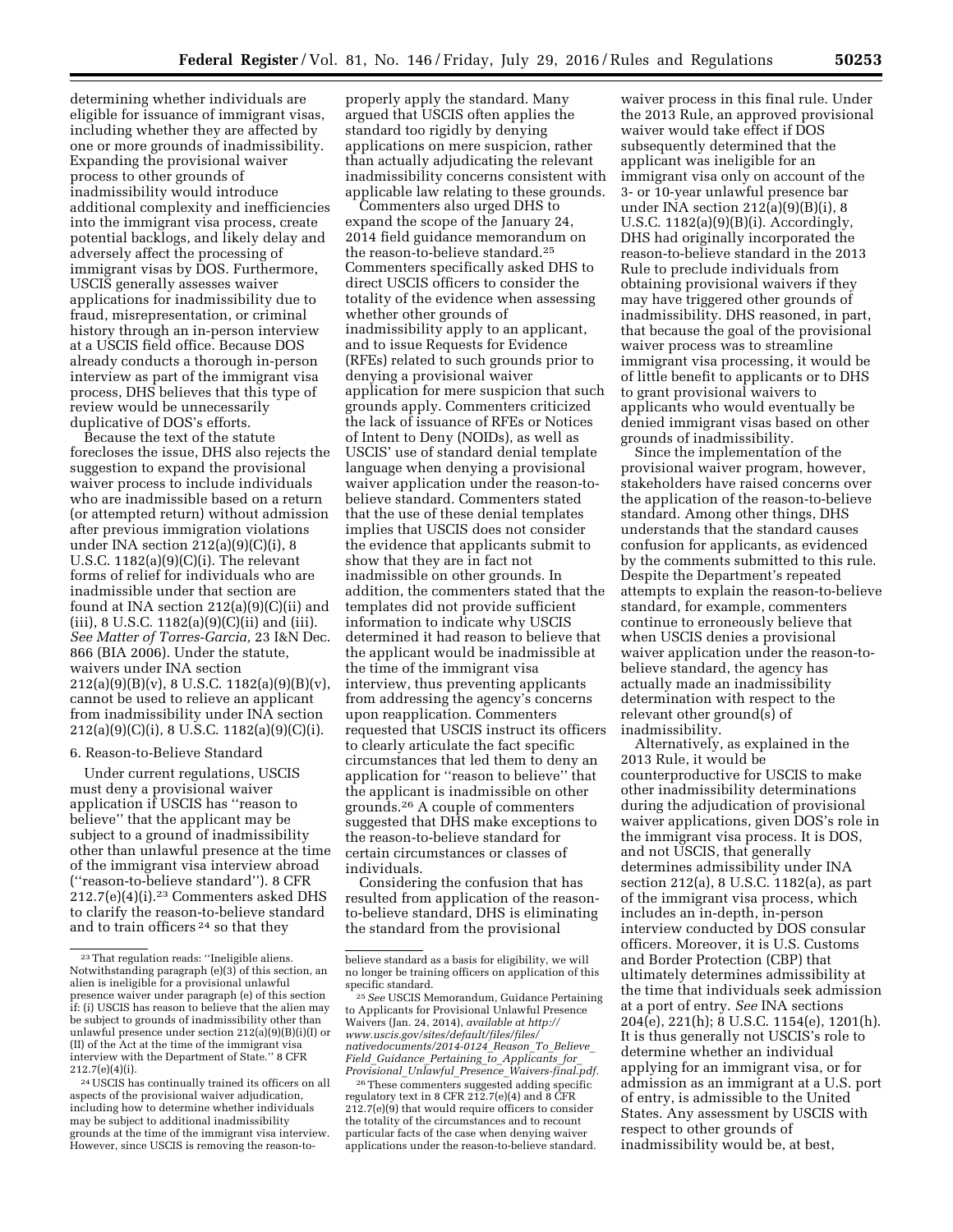advisory in nature and would likely cause even greater confusion for applicants.

These considerations have prompted DHS to revisit the current approach. In this final rule, DHS has decided to eliminate the reason-to-believe standard as a basis for denying provisional waiver applications. Accordingly, when adjudicating such applications, USCIS will only consider whether extreme hardship has been established and whether the applicant warrants a favorable exercise of discretion. However, although this final rule eliminates the reason-to-believe standard, the final rule retains the provision that provides for the automatic revocation of an approved provisional waiver application if the DOS consular officer ultimately determines that the applicant is ineligible for the immigrant visa based on other grounds of inadmissibility. *See*  8 CFR 212.7(e)(14)(i). DHS thus cautions and reminds individuals that even if USCIS approves a provisional waiver application, DOS may still find the applicant inadmissible on other grounds at the time of the immigrant visa interview. If DOS finds the applicant ineligible for the immigrant visa or inadmissible on grounds other than unlawful presence, the approval of the provisional waiver application is automatically revoked. In such cases, the individual may again apply for a waiver of the unlawful presence ground of inadmissibility, in combination with any other waivable grounds of inadmissibility, by using the Form I–601 waiver process. As in all discretionary matters, DHS also has the authority to deny provisional waiver applications as a matter of discretion even if the applicant satisfies the eligibility criteria. *See* 8 CFR 212.7(e)(2)(i). Additionally, USCIS may reopen and reconsider its decision to approve or deny a provisional waiver before or after the waiver becomes effective if it is determined that the decision was made in error. *See* 8 CFR 212.7(e)(13) and 8 CFR 212.7(a)(4)(v).

As has always been the case, DHS will continue to uphold the integrity and security of the provisional waiver process by conducting full background and security checks to assess whether an individual may be a threat to national security or public safety. If the background check or the individual's immigration file reveals derogatory information, including a criminal record, USCIS will analyze the significance of the information and may

deny the provisional waiver application as a matter of discretion.27

Finally, the extreme hardship and discretionary eligibility assessments made during a provisional waiver adjudication could be impacted by additional grounds of inadmissibility and other information that was not known and therefore not considered during the adjudication. Accordingly, USCIS is not bound by these determinations when adjudicating subsequent applications filed by the same applicant, such as an application filed to waive grounds of inadmissibility, including a waiver of the unlawful presence grounds of inadmissibility. In other words, because separate inadmissibility grounds and material information not before USCIS at the time of adjudication may alter the totality of the circumstances present in an individual's case, a prior determination that an applicant's U.S. citizen or LPR spouse would suffer extreme hardship if the applicant were refused admission (and that the applicant merits a provisional waiver as a matter of discretion) does not dictate that USCIS must make the same determination in the future, although the factors and circumstances underlying the prior decision may be taken into account when reviewing the cases under the totality of the circumstances.

7. Individuals With Scheduled Immigrant Visa Interviews

The proposed rule would have made certain immediate relatives of U.S. citizens ineligible for provisional waivers if DOS had initially acted before January 3, 2013 to schedule their immigrant visa interviews. DHS had also proposed to make other applicants ineligible if DOS initially acted before the effective date of this final rule to schedule their immigrant visa interviews. *See* 80 FR 43338, 43343 (July 22, 2015). These date restrictions were intended to make the provisional waiver process more operationally manageable and to avoid processing

delays in the immigrant visa process. Commenters suggested that DHS either eliminate these restrictions or apply the January 3, 2013 restriction to all potential applicants.28 Some commenters argued that DHS should eliminate these restrictions altogether for humanitarian reasons. Other commenters pointed out that the cutoff dates will cause preference-based immigrants difficulties with their priority dates.

In response to comments, and after consulting with DOS, DHS is eliminating the restrictions based on the date that DOS acted to schedule the immigrant visa interview. USCIS will adjust its processing of petitions and applications so that neither DOS nor USCIS will be adversely affected by the elimination of this restriction. Please note, however, that elimination of these date restrictions does not alter other laws and regulations relating to the availability of immigrant visas. Applicants will still be unable to obtain immigrant visas until an immigrant visa number is available based on the applicant's priority date. Applicants will need to act promptly, once DOS notifies them that they can file their immigrant visa application. If applicants do not apply within one year of this notice, DOS has authority to terminate their registration for an immigrant visa. *See* INA section 203(g), 8 U.S.C. 1153(g); *see also* 22 CFR 42.8(a). That action will also result in automatic revocation of the approval of the related immigrant visa petition. 8 CFR 205.1(a)(1).

In such a situation, applicants will have two options for continuing to pursue a provisional waiver. One option is for an applicant to ask DOS to reinstate the registration pursuant to 22 CFR 42.83(d). If DOS reinstates the registration, approval of the immigrant visa petition is also reinstated. Once such an applicant has paid the immigrant visa processing fee for the related immigrant visa application, the applicant can apply for a provisional waiver. A second option is for the

<sup>27</sup>Under current USCIS policy, officers adjudicating provisional waiver applications may issue a Request for Evidence (RFE) to address deficiencies in the extreme hardship showing or to resolve issues that may impact their exercise of discretion. USCIS will retain this practice. To maintain the streamlined nature of the program, USCIS retains the 30-day response time to any RFE issued in connection with provisional waiver applications. *See* USCIS Memorandum, Standard Timeframe for Applicants to Respond to Requests for Evidence Issued in Relation to a Request for a Provisional Unlawful Presence Waiver, Form I– 601A (Mar. 1, 2013), *available at [http://](http://www.uscis.gov/sites/default/files/USCIS/Laws/Memoranda/Static_Files_Memoranda/2013/I-601A_30-Day_RFE_PM.pdf) [www.uscis.gov/sites/default/files/USCIS/Laws/](http://www.uscis.gov/sites/default/files/USCIS/Laws/Memoranda/Static_Files_Memoranda/2013/I-601A_30-Day_RFE_PM.pdf) Memoranda/Static*\_*Files*\_*[Memoranda/2013/I-601A](http://www.uscis.gov/sites/default/files/USCIS/Laws/Memoranda/Static_Files_Memoranda/2013/I-601A_30-Day_RFE_PM.pdf)*\_ *30-Day*\_*RFE*\_*[PM.pdf.](http://www.uscis.gov/sites/default/files/USCIS/Laws/Memoranda/Static_Files_Memoranda/2013/I-601A_30-Day_RFE_PM.pdf)* 

<sup>28</sup>One commenter also asked that DHS allow individuals to reopen their ''visa cases'' and to file applications for provisional waivers. The commenter explained that many individuals let their DOS National Visa Center (NVC) cases lapse because they cannot leave to seek their visas and because ameliorative immigration legislation had failed to pass. The commenter asked that the DOS NVC reopen cases for those who have approved petitions so that they may apply for provisional waivers. DHS will not adopt this suggestion. DOS and not DHS—will continue to determine whether to reopen immigrant visa application cases. Any visa applicant seeking to reopen such a case should consult with DOS. An individual may file a provisional waiver if he or she meets the provisional waiver requirements, as outlined in 8 CFR 212.7(e).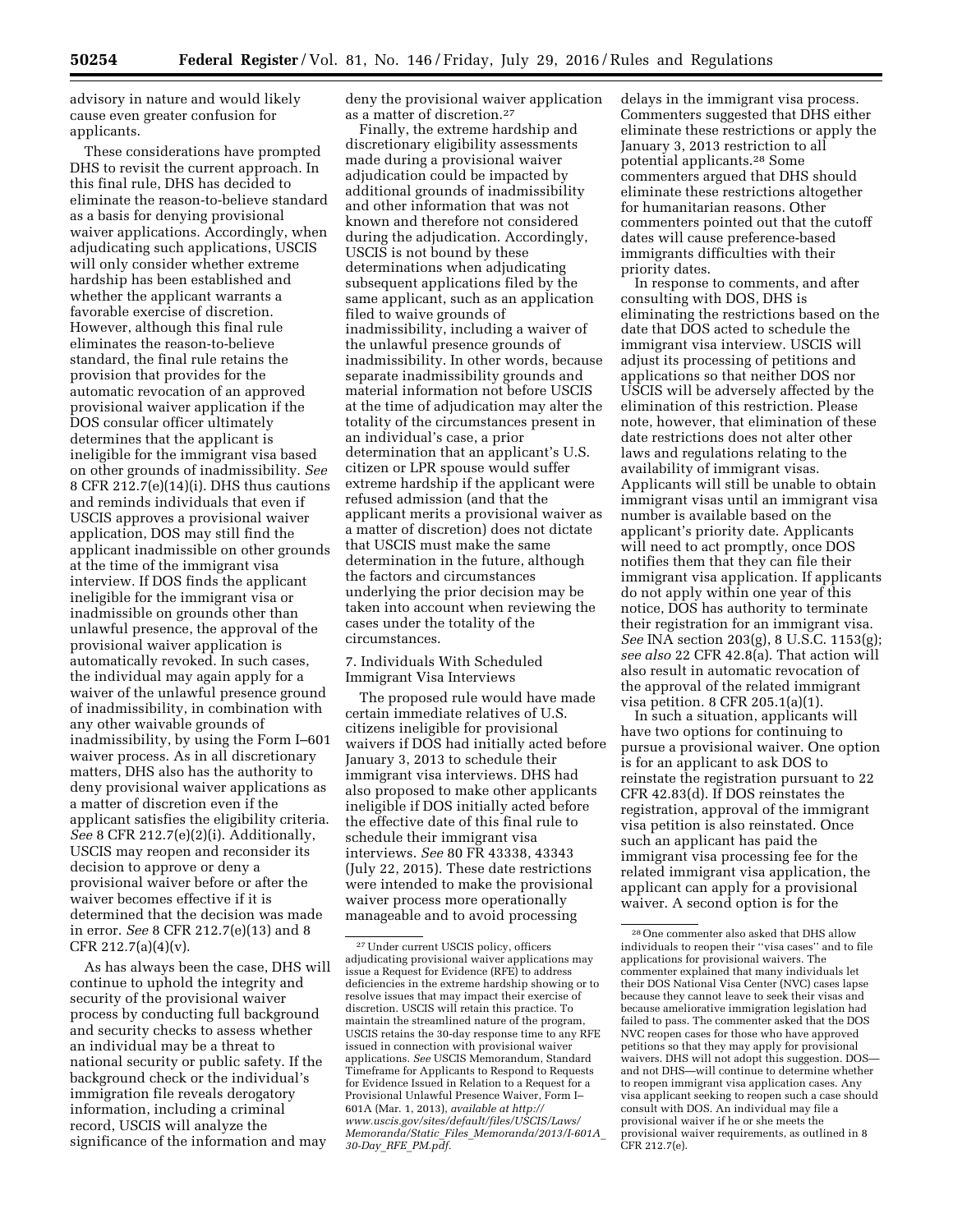relevant immigrant visa petitioner to file a new immigrant visa petition with USCIS. If USCIS approves the new immigrant visa petition, the beneficiary could then apply for the provisional waiver after paying the immigrant visa processing fee based on the new petition if otherwise eligible.

# 8. Individuals in Removal Proceedings

Commenters requested that DHS eliminate restrictions that prevent individuals in removal proceedings from seeking provisional waivers. Under the current regulations, those in removal proceedings may apply for and be granted provisional waivers only if their removal proceedings have been and remain administratively closed. *See* 8 CFR 212.7(e) $(4)(v)$ . Rather than excluding individuals whose removal proceedings are not administratively closed from obtaining provisional waivers, commenters asserted that DHS should find a way to allow them to apply for such waivers. Commenters suggested that once an individual in removal proceedings has a provisional waiver, he or she should be able to move to either dismiss or terminate proceedings or seek cancellation of the Notice to Appear (NTA) 29 so that he or she may depart to seek consular processing of an immigrant visa application. According to commenters, such a process would also ensure that an individual who is issued an NTA while his or her provisional waiver application is pending does not automatically become ineligible for the waiver.

Another commenter noted that immigration courts are severely backlogged and that individuals in removal proceedings often have to wait months or years before their cases can be scheduled or heard. This commenter asserted that requiring the case to be administratively closed before an individual may apply for the provisional waiver places an undue burden on the courts and also creates significant delays. Commenters generally believed that it would be more efficient if individuals were able to pursue provisional waivers and request termination or dismissal of proceedings upon approval of the waivers. They requested that the regulations and the provisional waiver application (Form I– 601A) clarify that removal proceedings may be resolved by termination, dismissal, or a grant of voluntary departure if the provisional waiver is approved. Commenters believed that

such a solution would simplify the provisional waiver process, improve efficiency in the immigration court system, and further the spirit of expanding the process to all individuals who are statutorily eligible for waivers of the unlawful presence ground of inadmissibility at INA section 212(a)(9)(B)(i), 8 U.S.C. 1182(a)(9)(B)(i).

Due to agency efficiency and resource concerns, DHS declines to adopt the above recommendations. On November 20, 2014, the Secretary directed the Department's immigration components—USCIS, ICE, and CBP—to exercise prosecutorial discretion, when appropriate, as early as possible in proceedings to ensure that DHS's limited resources are devoted to the greatest degree possible to the pursuit of enforcement priorities.30 Prosecutorial discretion applies not only to the decision to issue, serve, file, or cancel an NTA, but also to other broad ranges of discretionary measures.31 To promote docket efficiency and to ensure that finite enforcement resources are used effectively, ICE carefully reviews cases pending before the Department of Justice's Executive Office for Immigration Review (EOIR) to ensure that all cases align with the agency's enforcement and removal policies. As such, once an NTA is issued, ICE attorneys are directed to review the case, at the earliest opportunity, for the potential exercise of prosecutorial discretion.32 The Department of Justice (DOJ) likewise instructs its immigration judges to use available docketing tools to ensure fair and timely resolution of cases, and to ask ICE attorneys at master calendar hearings whether ICE is seeking dismissal or administrative closure of a case.33 In general, those who are low priorities for removal and are otherwise eligible for LPR status may be able to apply for provisional

32*See* Memorandum from Riah Ramlogan, Acting Principal Legal Advisor, U.S. Immigration and Customs Enforcement (ICE), Guidance Regarding Cases Pending Before EOIR Impacted by Secretary Johnson's Memorandum Entitled Policies for the Apprehension, Detention and Removal Of Undocumented Immigrants (Apr. 6, 2015), *available at [https://www.ice.gov/sites/default/files/](https://www.ice.gov/sites/default/files/documents/FOIA/2015/guidance_eoir_johnson_memo.pdf) [documents/FOIA/2015/guidance](https://www.ice.gov/sites/default/files/documents/FOIA/2015/guidance_eoir_johnson_memo.pdf)*\_*eoir*\_*johnson*\_ *[memo.pdf.](https://www.ice.gov/sites/default/files/documents/FOIA/2015/guidance_eoir_johnson_memo.pdf)* 

33*See* Memorandum from Brian M O'Leary, Chief Immigration Judge, EOIR, Operating Policies and Procedures Memorandum 15–01: Hearing Procedures for Cases Covered by New DHS Priorities and Initiatives (Apr. 6, 2015), *available at [https://www.justice.gov/eoir/pages/attachments/](https://www.justice.gov/eoir/pages/attachments/2015/04/07/15-01.pdf) [2015/04/07/15-01.pdf.](https://www.justice.gov/eoir/pages/attachments/2015/04/07/15-01.pdf)* 

waivers. Among other things, ICE may agree to administratively close immigration proceedings for individuals who are eligible to pursue a provisional waiver and are not currently considered a DHS enforcement priority. ICE also works to facilitate, as appropriate, the timely termination or dismissal of administratively closed removal proceedings once USCIS approves a provisional waiver.

DHS believes the aforementioned steps being undertaken by ICE and EOIR to determine whether cases should be administratively closed effectively balances the commenters' provisional waiver eligibility concerns and agency resources in considering the exercise of prosecutorial discretion. Consequently, this rule has not changed the provisional waiver process and will not permit individuals in active removal proceedings to apply for or receive provisional waivers, unless their cases are administratively closed. The Department believes that current processes provide ample opportunity for eligible applicants to seek a provisional waiver, while improving the allocation of government resources and ensuring national security, public safety, and border security.

9. Individuals Subject to Final Orders of Removal, Deportation, or Exclusion

Commenters asked DHS to provide eligibility for provisional waivers to individuals who are subject to final orders of removal, deportation, or exclusion. Commenters asserted that many of these individuals may already request consent to reapply for admission, under 8 CFR 212.2(j), by filing an Application for Permission to Reapply for Admission into the United States After Deportation or Removal, Form I–212, before departing the United States for immigrant visa processing. Upon receiving such consent, the individual's order of removal, deportation, or exclusion would no longer bar him or her from obtaining an immigrant visa abroad. One commenter reasoned that providing eligibility to spouses and children with removal orders would permit more families to stay together.

Many commenters suggested that USCIS allow individuals to file provisional waiver applications ''concurrently'' 34 with Form I–212 applications for consent to reapply for admission. These commenters believed that requiring separate or consecutive processing of the two applications when a domestic process already exists for

<sup>29</sup>Notices to Appear (NTAs) are the charging documents that DHS issues to individuals to initiate removal proceedings.

<sup>30</sup>*See* Memorandum from Secretary Jeh Charles Johnson, DHS, Policies for Apprehension, Detention, and Removal of Undocumented Immigrants (Nov. 20, 2014), *available at [https://](https://www.dhs.gov/sites/default/files/publications/14_1120_memo_prosecutorial_discretion.pdf) [www.dhs.gov/sites/default/files/publications/14](https://www.dhs.gov/sites/default/files/publications/14_1120_memo_prosecutorial_discretion.pdf)*\_ *1120*\_*memo*\_*prosecutorial*\_*[discretion.pdf.](https://www.dhs.gov/sites/default/files/publications/14_1120_memo_prosecutorial_discretion.pdf)*  31*See id.* 

<sup>34</sup>Filing two or more immigration benefit requests together is often referred to as ''concurrent'' filing.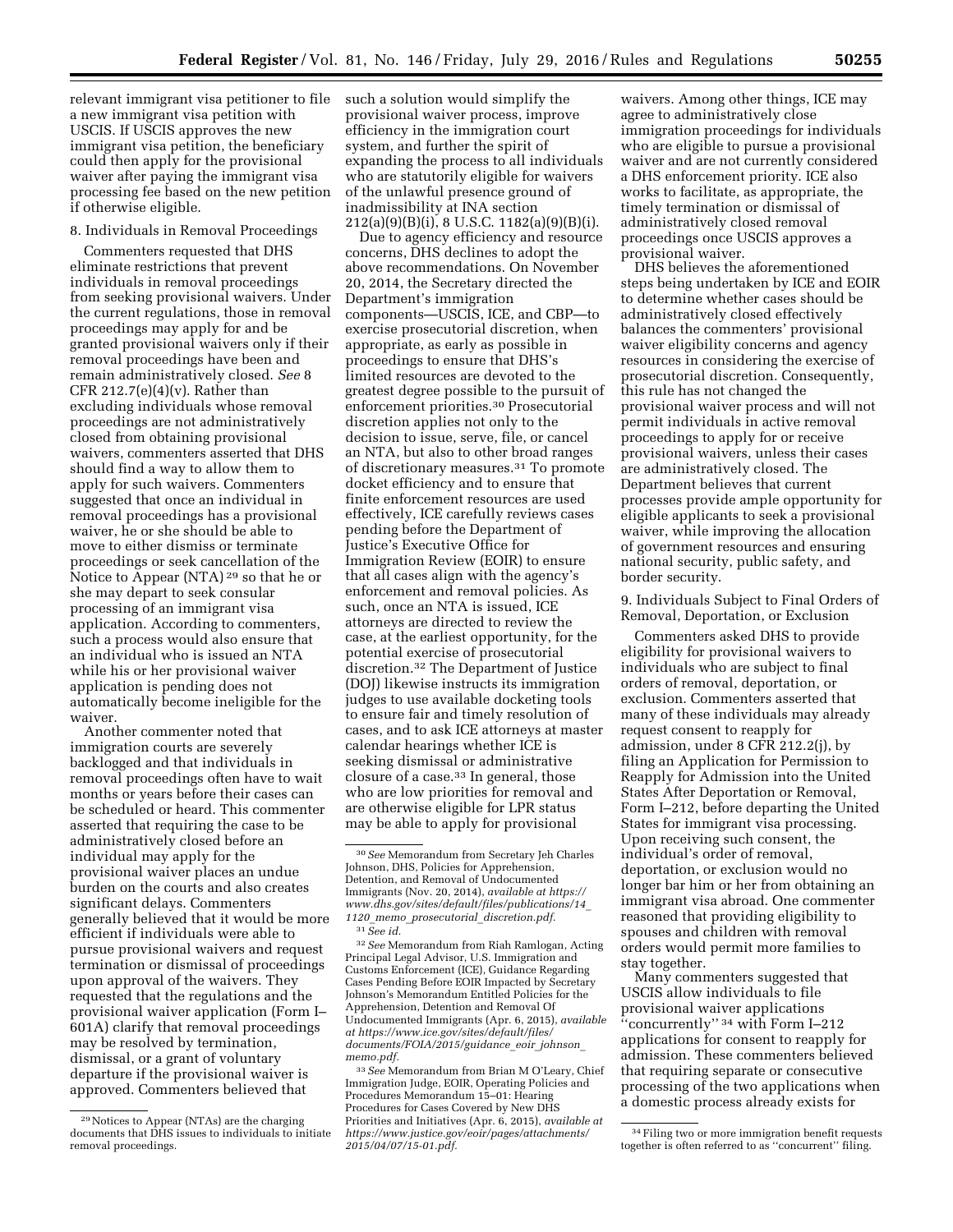both is unnecessary, inefficient, and a waste of USCIS' resources. In support of their argument, commenters also referenced 2009 USCIS procedures for the adjudication of Form I–601 applications for adjudication officers stationed abroad. Under these procedures, an individual whose Form I–601 application is granted would also normally obtain approval of a Form I– 212 application, as both forms require that the applicant show that he or she warrants a favorable exercise of discretion.

As a preliminary matter, DHS notes that requiring the filing of separate Forms I–601A and I–212 simply reflects the fact that they are intended to address two separate grounds of inadmissibility, each with different waiver eligibility requirements. In response to the comments, however, DHS has amended the rule to allow individuals with final orders of removal, deportation, or exclusion to apply for provisional waivers if they have filed a Form I–212 application seeking consent to reapply for admission and such an application has been conditionally approved.

Anyone who departs the United States while a final order is outstanding is considered to have executed that order. *See* INA section 101(g), 8 U.S.C. 1101(g); 8 CFR 241.7. The execution of such an order renders the individual inadmissible to the United States for a period of 5–20 years under INA section  $212(a)(9)(A)$ , 8 U.S.C. 1182(a)(9)(A). Certain individuals, however, may seek consent to reapply for admission to the United States before the period of inadmissibility has expired. *See* INA section  $212(a)(9)(A)(iii)$ , 8 U.S.C. 1182(a)(9)(A)(iii). DHS regulations provide a process for those in the United States to apply for such consent by filing a Form I–212 application before departing the United States. *See*  8 CFR 212.2(j). As with the provisional waiver process, the pre-departure approval of a Form I–212 application is conditioned on the applicant subsequently departing the United States. Thus, if an individual who is inadmissible under INA section 212(a)(9)(A), 8 U.S.C. 1182(a)(9)(A), obtains a conditional approval of his or her Form I–212 application while in the United States and thereafter departs to attend the immigrant visa interview abroad, he or she generally is no longer inadmissible under that section at the time of the immigrant visa interview and can be issued an immigrant visa.

Given that an applicant still has to demonstrate visa eligibility, including admissibility, at the time of the immigrant visa interview and that DHS

has decided to eliminate the reason-tobelieve standard, the Department believes the goals of the provisional waiver process are supported by making it available to those with final orders only if they already have conditionally approved a Form I–212 application. The final rule thus extends eligibility for provisional waivers to such individuals. *See* 8 CFR 212.7(e)(4)(iv). Such an individual, however, must have the conditionally approved Form I–212 application at the time of filing the provisional waiver application. *See* 8  $CFR 212.7(e)(4)(iv)$ . USCIS will deny a provisional waiver application if the applicant's Form I–212 application has not yet been conditionally approved at the time the individual files his or her provisional waiver application. Additionally, if during the immigrant visa interview the consular officer finds that the applicant is inadmissible on other grounds that have not been waived, the approved provisional waiver will be automatically revoked.35 *See* 8 CFR 212.7(e)(14)(i).

Finally, DHS notes that approval of Forms I–601A and I–212 does not waive inadmissibility under INA section 212(a)(9)(C), 8 U.S.C 1182(a)(9)(C), for having returned to the United States without inspection and admission or parole after a prior removal or prior unlawful presence. *See* INA section 212(a)(9)(C)(ii), 8 U.S.C 1182(a)(9)(C)(ii); *Matter of Briones,* 24 I&N Dec. 355 (BIA 2007); *Matter of Torres-Garcia,* 23 I&N Dec. 866 (BIA 2006).36

36Although DHS received no comments on the issue, DHS has also amended the regulatory text to provide additional clarity with respect to provisional waiver eligibility for certain individuals who have previously been removed. Prior to the changes made by this rule, 8 CFR 212.7(e)(4)(vii) provided that an alien who is ''subject to reinstatement of a prior removal order under section  $241(a)(5)$  of the Act" is not eligible for a provisional waiver. DHS recognizes that this regulatory text was unclear with respect to whether it applies to (1) an individual who is a ''candidate'' for reinstatement of removal or (2) an individual whose prior removal order has already been reinstated. To avoid confusion, DHS has amended the regulatory text in 8 CFR 212.7(e)(4)(v) to clarify that the prior removal order must actually be reinstated for an individual to be ineligible to apply for a provisional waiver under this provision. DHS notes, however, that USCIS is likely to deny as a matter of discretion a provisional waiver application when records indicate that the applicant is inadmissible under INA 212(a)(9)(C), 8 U.S.C 1182(a)(9)(C), for having unlawfully returned to the United States after a prior removal or prior unlawful presence. Moreover, even if such an individual obtains approval for a provisional waiver, such approval will be automatically revoked if he or she is ultimately determined to be inadmissible under that section.

10. Individuals Granted Voluntary Departure

Commenters requested that DHS address how voluntary departure under INA section 240B, 8 U.S.C. 1229c, affects provisional waiver eligibility. One commenter asked that USCIS provide eligibility for provisional waivers to individuals who have been granted voluntary departure but who failed to depart as required. Another commenter requested that regulations and instructions should clarify that an individual in compliance with an order of voluntary departure is considered by USCIS: (a) Not to be currently in removal proceedings; and (b) not subject to a final order of removal.

DHS has determined that individuals granted voluntary departure will not be eligible for provisional waivers. First, if an individual obtains voluntary departure while in removal proceedings, the immigration judge is required by law to enter an alternate order of removal. *See* 8 CFR 1240.26(d). DHS cannot execute the alternate order of removal during the voluntary departure period because such an order is not yet in effect. But if the individual does not depart as required under the order of voluntary departure, the alternate order of removal automatically becomes fully effective without any additional proceeding. *See* 8 CFR 1240.26(d). Thus, an individual who fails to leave as required under a grant of voluntary departure will have an administratively final order of removal, and will thus be ineligible for a provisional waiver. *See*  INA section 240B(d)(1), 8 U.S.C. 1229c(d)(1); 8 CFR 212.7(e)(4)(iv). Under current law, removal proceedings for such individuals are considered to have ended when the grant of voluntary departure, with an alternate removal order, becomes administratively final. *See* INA sections 101(a)(47), 240(c)(1)(A), 8 U.S.C. 1101(a)(47), 1229(a)(c)(1)(A); 8 CFR 241.1, 1003.39, 1241.1; *Matter of Shih,* 20 I&N Dec. 697 (BIA 1993).

Second, a fundamental premise for a grant of voluntary departure is that the individual who is granted voluntary departure intends to leave the United States as required. *See* INA section 240B(b)(1)(D), 8 U.S.C. 1229c(b)(1)(D); *Dada* v. *Mukasey,* 554 U.S. 1, 18 (2008). Allowing an individual whose voluntary departure period has not expired to apply for a provisional waiver would suggest that the individual is excused from complying with the order of voluntary departure. This result would contradict the purpose of voluntary departure allowing the subject to leave promptly

<sup>35</sup> In such cases, however, the approved Form I– 212 application will generally remain valid and the individual may apply for any available waivers, including waiver of the 3- and 10-year bars, by filing a Form I–601 application after the immigrant visa interview.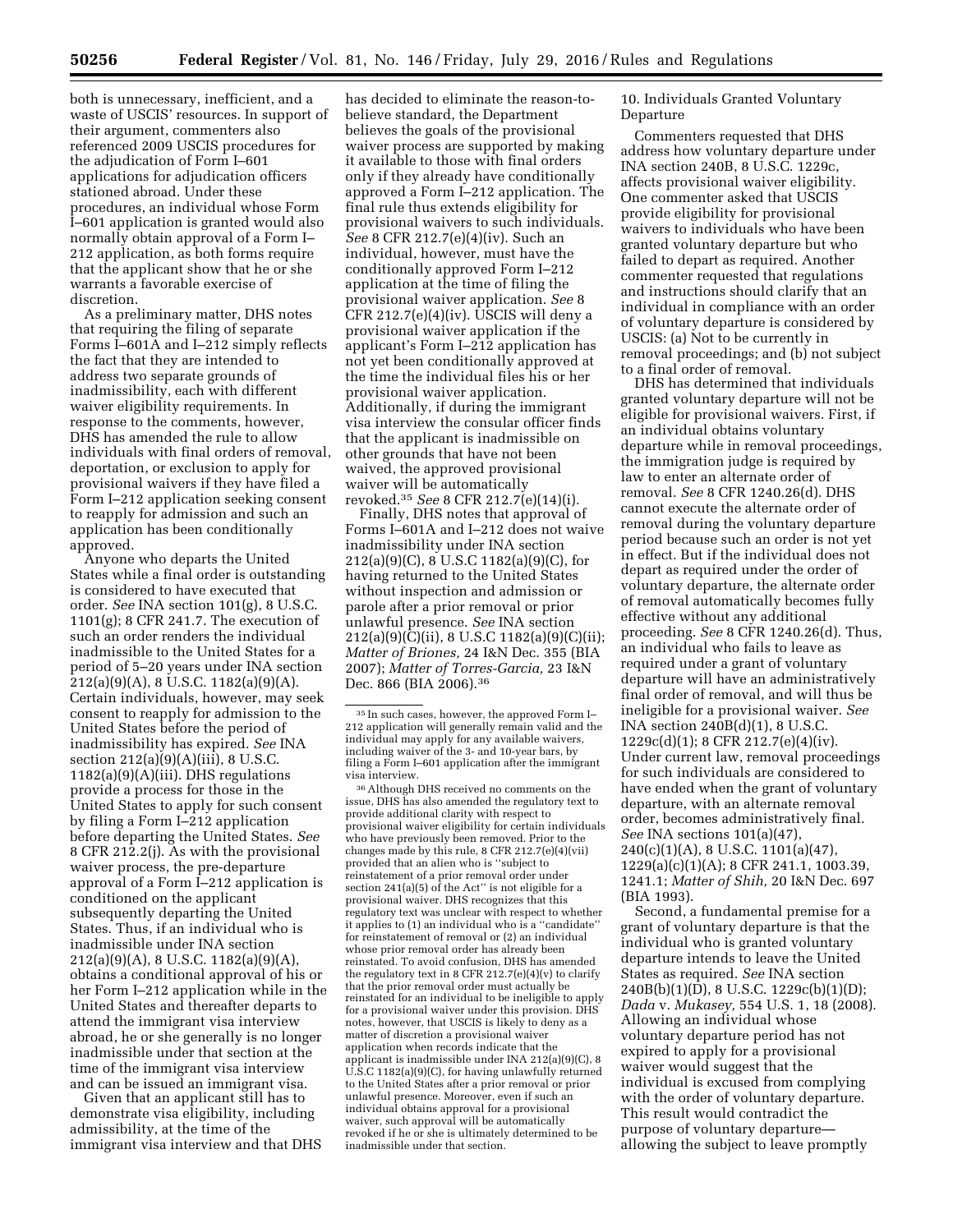without incurring the future inadmissibility that results from removal. For these reasons, DHS did not modify the rule to allow those with grants of voluntary departure to apply for provisional waivers.

11. Applications for Lawful Permanent Resident (LPR) Status

Under current regulations, an individual is ineligible for a provisional waiver if he or she has an Application to Register Permanent Residence or Adjust Status, Form I–485 (''application for adjustment of status''), pending with USCIS, regardless of whether the individual is in removal proceedings. *See* 8 CFR 212.7(e)(4)(viii). One commenter suggested that USCIS should allow those seeking LPR status to file applications for adjustment of status concurrently with provisional waiver applications, and that USCIS should hold such applications for adjustment of status in abeyance until final resolution of the provisional waiver applications. According to the commenter, this would provide applicants present in the United States the opportunity to obtain work authorization and to appeal any denial of their provisional waiver applications. The commenter suggested that upon approval of a provisional waiver application, USCIS should route the application for adjustment of status to DOS for consular processing of the applicant's immigrant visa abroad.

DHS declines to adopt this suggestion. DHS believes that the commenter misunderstands the purpose of filing applications for adjustment of status. Those applications may be filed only by individuals who are in the United States and meet the statutory requirements for adjustment of status. If the applicant is eligible for adjustment of status, approval of the application adjusts one's status to that of an LPR in the United States, thus making it unnecessary to go abroad and obtain an immigrant visa. For those who are in the United States but are not eligible for adjustment of status, filing an application for adjustment of status serves no legitimate purpose. These individuals may not adjust status in the United States and must instead depart the United States and seek an immigrant visa at a U.S. consulate through consular processing. As these individuals are not eligible for adjustment of status, DHS believes it is inappropriate to invite them to submit applications seeking adjustment of status. Moreover, DOS has its own application process for immigrant visas. Thus, even if USCIS were to forward a denied application for adjustment of status to DOS, that application would have no role in the individual's

application process with DOS. The individual would still be required to submit the proper DOS immigrant visa application to seek his or her immigrant visa.

#### 12. Additional Eligibility Criteria

A few commenters suggested that DHS consider imposing restrictions in the provisional waiver process, including by adding eligibility criteria for provisional waivers, to better prioritize the classes of individuals eligible to seek such waivers.37 Two commenters suggested that the provisional waiver process should prioritize family members of U.S. citizens over those of LPRs. One commenter suggested using level of education as a factor for prioritizing applicants. This commenter implied that applicants should be prioritized if they have advanced degrees in science, technology, engineering, or mathematics fields. Additional suggestions included: (1) Making provisional waivers easier to obtain for couples who have children or have been married more than two years; (2) limiting the number or percentage of waivers that are made available to particular demographic groups within the United States; (3) combining eligibility for provisional waivers with ''cross-chargeability'' rules in the INA; 38 (4) prioritizing waivers for those with high school degrees or who paid their taxes; (5) making waivers available only to those who submit three letters of recommendation from community members; and (6) making waivers

38Cross-chargeability is a concept employed by the INA in the context of applying the INA's numerical limits on immigrant visas, particularly the ''per country'' limitations that restrict the percentage of such visa numbers that may go to nationals of any one country. *See* generally INA sections 201, 202, and 203; 8 U.S.C. 1151, 1152, and 1153. Generally, an immigrant visa number that is allotted to an individual is ''charged'' to the country of his or her nationality. However, when application of the ''per country'' limits may lead to family separation, the immigrant visa number allotted to an individual may instead be charged to the country of nationality of that individual's spouse, parent, or child. *See* INA sections 202(b), 8 U.S.C. 1152(b); *see also* 22 CFR 42.12; Department of State, 9 Foreign Affairs Manual (FAM) ch. 503.2– 4A, *available at [https://fam.state.gov/FAM/09FAM/](https://fam.state.gov/FAM/09FAM/09FAM050302.html) [09FAM050302.html](https://fam.state.gov/FAM/09FAM/09FAM050302.html)* (last visited Apr. 26, 2016).

available only to those who can demonstrate proficiency with the English language or who enroll in English language classes.

DHS declines to impose limitations or eligibility requirements for obtaining provisional waivers beyond those currently provided by regulation or statute. *See* INA section 212(a)(9)(B)(v), 8 U.S.C 1182(a)(9)(B)(v); 8 CFR 212.7. In the 2013 Rule, DHS originally limited eligibility to seek such waivers through the provisional waiver process to ensure operational feasibility and reduce the risk of creating processing delays with respect to other petitions or applications filed with USCIS or DOS. Considering the agency's capacity and the efficiencies gained through the provisional waiver process, DHS now believes that the provisional waiver process should be made available to all statutorily eligible individuals. DHS is confident that the expansion will reduce family separation and benefit the U.S. Government as a whole, and that all agencies involved possess the operational capacity to handle the additional casework.

# 13. Bars for Certain Inadmissible Individuals

Two commenters suggested that those who have committed crimes should be precluded from participating in the provisional waiver process, and another commenter cautioned DHS against adopting a standard that would allow provisional waiver eligibility to the ''wrong people,'' in the commenter's view, such as those who hate American values and principles.39

As indicated above, DHS continues to uphold the integrity and security of the provisional waiver process by conducting full background and security checks to assess whether an applicant may be a threat to national security or public safety. If the background check or the applicant's immigration file reveals derogatory information, including a criminal record, USCIS analyzes the significance of the information and may deny the provisional waiver application as a matter of discretion.

 $^{\rm 37}\rm\, Many$  of the commenters who suggested additional eligibility criteria also believed that approved waivers should entitle individuals to adjust to LPR status in the United States. Others suggested that provisional waiver applicants should pay fines, and some of these commenters believed that paying fines should allow individuals to apply for adjustment of status as an alternative to consular processing. Many of these commenters believed that such changes would create efficiencies for both the applicant and the government. As explained throughout this rule, DHS cannot change the statutory requirements for adjustment of status in the United States. Similarly, USCIS cannot impose fines as part of its filing fees.

<sup>39</sup>One of these commenters believed that, although accrual of unlawful presence is not desirable, serious criminality and evidence of violent behavior should be the deciding factors when determining whether to separate families. Absent these factors, the commenter reasoned, immediate family members of U.S. citizens and LPRs should be allowed to remain with their loved ones in the United States before consular processing.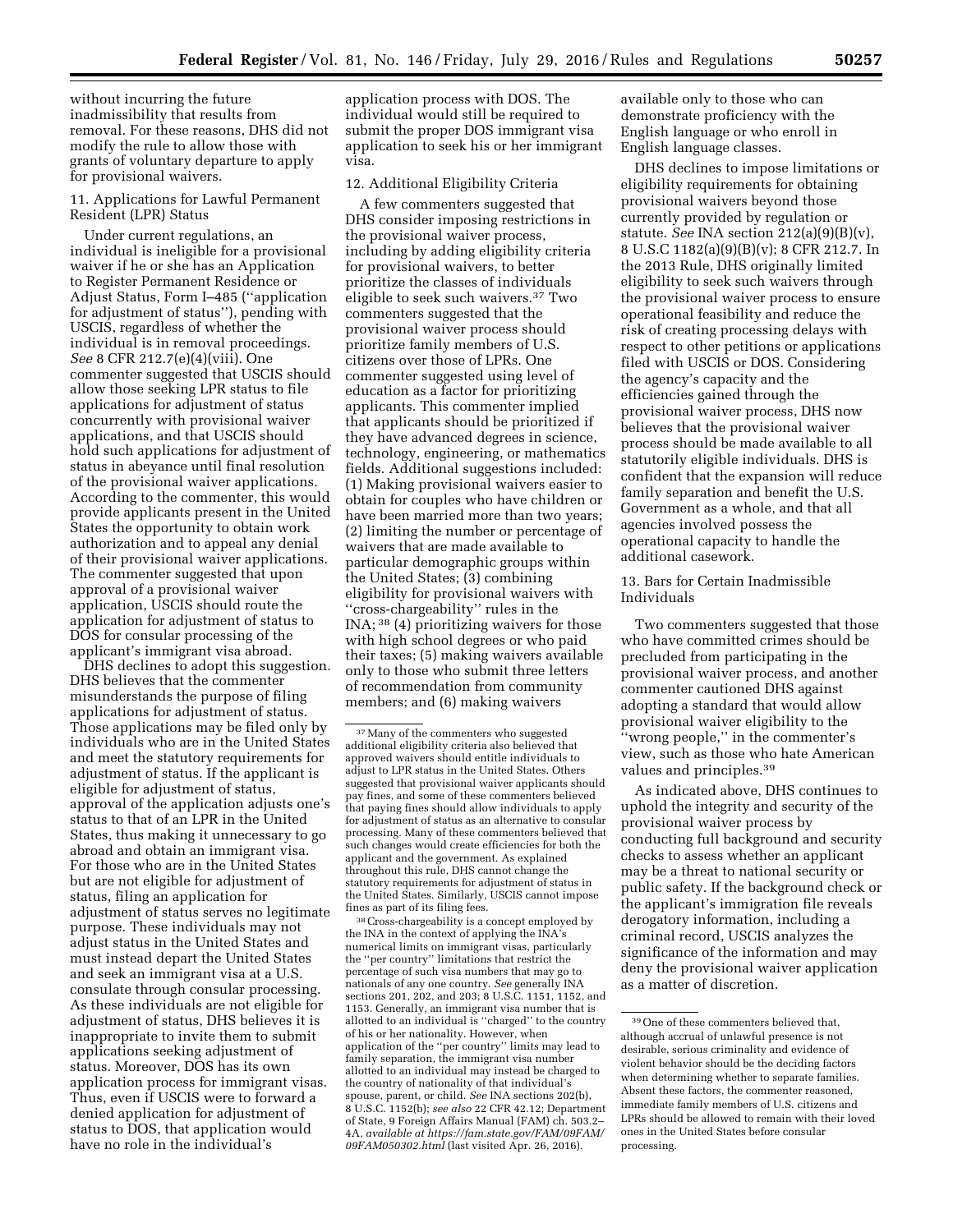#### *D. Adjudication*

# 1. Requests for Evidence (RFEs) and Notices of Intent To Deny (NOIDs)

Several commenters criticized USCIS' practice with respect to issuing Requests for Evidence (RFEs) or Notices of Intent to Deny (NOIDs) in cases where the agency ultimately denies provisional waiver applications. Commenters criticized USCIS for both (1) issuing denials without first submitting RFEs that provide applicants the opportunity to correct deficiencies, and (2) issuing RFEs that failed to clearly articulate the deficiencies in submitted applications. With respect to the latter, commenters indicated that RFEs tend to use boilerplate language that makes it impossible for applicants to respond effectively, especially with respect to assessments of extreme hardship or application of the reason-to-believe standard. Noting that terms such as "reason to believe" and "extreme hardship'' are vague, commenters requested that USCIS issue detailed and case-specific RFEs or NOIDs (rather than templates) when the agency intends to deny applications, thereby giving applicants an opportunity to cure any deficiencies before such denials are issued.40 Commenters also raised concerns with the number of days that USCIS provides applicants to respond to often lengthy RFEs, noting that, in most instances, USCIS provides only 30 days for such responses.

As provided in 8 CFR 212.7(e)(8), and notwithstanding 8 CFR 103.2(b)(16), USCIS may deny a provisional waiver without issuing an RFE or NOID. USCIS, however, is committed to issuing RFEs to address missing and critical information that relates to extreme hardship or that may affect how USCIS exercises its discretion. USCIS officers also have the discretion to issue RFEs whenever the officer believes that additional evidence would aid in the adjudication of an application. Due to the streamlined nature of the program, USCIS currently provides applicants only 30 days to respond to an RFE in such cases.<sup>41</sup>

USCIS will continue to issue RFEs in provisional waiver cases based on the current USCIS RFE policy 42 and to assess the effectiveness of its RFE practice in this area. In response to comments, however, the agency has instructed its officers to provide additional detail regarding application deficiencies in RFEs relating to claims of extreme hardship in order to better allow applicants to efficiently and effectively cure such deficiencies. USCIS will retain the 30-day RFE response period, because USCIS and DOS closely coordinate immigrant visa and provisional waiver application processing. The 30-day RFE response time streamlines USCIS processing, prevents lengthy delays at DOS, and allows applicants to complete immigrant visa processing in a timely manner.

As explained in the 2013 Rule, a NOID gives an applicant the opportunity to review and rebut derogatory information of which he or she may be unaware. Because provisional waiver adjudications do not involve full assessments of inadmissibility, however, USCIS is not issuing NOIDs describing all possible grounds of inadmissibility that may apply at the time of the immigrant visa interview. Rather, USCIS continues to decide an applicant's eligibility based on the submitted provisional waiver application and related background and security checks. If the applicant's provisional waiver is ultimately denied, he or she may file a new Form I–601A application in accordance with the form's instructions. Alternatively, the individual can file an Application for Waiver of Grounds of Inadmissibility, Form I–601, with USCIS after he or she attends the immigrant visa interview and after the DOS consular officer determines that the individual is inadmissible.

2. Motions To Reopen, Motions To Reconsider, and Administrative Appeals

A number of commenters requested that USCIS amend the regulations to allow applicants the opportunity to appeal, or otherwise seek reconsideration, of denied applications. Commenters stated that the only option for challenging wrongful denials is to file new applications or to hope that USCIS will exercise its *sua sponte*  authority to reopen cases. Commenters felt that this policy damages the public's

trust and fails to hold USCIS officers accountable for errors. One commenter also noted that although denied applicants remain eligible to apply for waivers through the Form I–601 waiver process after the immigrant visa interview abroad, some still choose not to pursue their immigrant visas because of the uncertainty and hardships associated with consular processing. Commenters argued that these individuals are likely to remain in the United States, thereby diminishing the benefits of the provisional waiver process. Consequently, commenters requested that DHS amend its regulations to institute a mechanism for administrative appeal or reconsideration. According to these commenters, such a mechanism would provide additional due process protections for those whose applications are erroneously denied, those who experience changed circumstances, and those without legal representation (including those who have a deficient or improper application filed by a notario or other individual not authorized to practice law in the United States).

DHS declines to allow applicants to appeal or otherwise seek reconsideration of denials. The final rule retains the prohibition on appeals and motions, other than *sua sponte*  motions entertained by USCIS. As a preliminary matter, DHS disagrees that there is a legal due process interest in access to or eligibility for discretionary provisional waivers of inadmissibility. *See, e.g., Darif* v. *Holder,* 739 F.3d 329, 336 (7th Cir. 2014) (no due process interest in discretionary extreme hardship waiver).<sup>43</sup> Additionally, and as stated in the 2013 Rule, section 10(c) of the Administrative Procedure Act (APA), 5 U.S.C. 704, permits an agency to provide an administrative appeal if the agency chooses to do so. *See Darby*  v. *Cisneros,* 509 U.S. 137 (1993). Due to efficiency concerns, DHS continues to believe that administrative appeals should be reserved for actions that involve a comprehensive, final assessment of an applicant's admissibility and eligibility for a benefit. The provisional waiver process does not involve such a comprehensive assessment, and the denial of such an application is not a final agency action for purposes of the APA. *See* 8 CFR

<sup>40</sup>One commenter requested that USCIS ensure transparent processing of applications. USCIS is committed to providing processing information on its adjudication processes by including information on the form and its instructions. USCIS also intends to include a section in the USCIS Policy Manual on provisional waivers.

<sup>41</sup>*See* USCIS Memorandum, Standard Timeframe for Applicants to Response to Requests for Evidence Issued in Relation to a Request for a Provisional Unlawful Presence Waiver, Form I–601A (Mar. 1, 2013), available at *[https://www.uscis.gov/sites/](https://www.uscis.gov/sites/default/files/USCIS/Laws/Memoranda/Static_Files_Memoranda/2013/I-601A_30-Day_RFE_PM.pdf) [default/files/USCIS/Laws/Memoranda/Static](https://www.uscis.gov/sites/default/files/USCIS/Laws/Memoranda/Static_Files_Memoranda/2013/I-601A_30-Day_RFE_PM.pdf)*\_*Files*\_ *[Memoranda/2013/I-601A](https://www.uscis.gov/sites/default/files/USCIS/Laws/Memoranda/Static_Files_Memoranda/2013/I-601A_30-Day_RFE_PM.pdf)*\_*30-Day*\_*RFE*\_*PM.pdf.* 

<sup>42</sup>*See* USCIS Memorandum, Requests for Evidence and Notices of Intent to Deny (June 3, 2013), available at *[https://www.uscis.gov/sites/](https://www.uscis.gov/sites/default/files/USCIS/Laws/Memoranda/2013/June%202013/Requests%20for%20Evidence%20(Final).pdf) [default/files/USCIS/Laws/Memoranda/2013/](https://www.uscis.gov/sites/default/files/USCIS/Laws/Memoranda/2013/June%202013/Requests%20for%20Evidence%20(Final).pdf) [June%202013/](https://www.uscis.gov/sites/default/files/USCIS/Laws/Memoranda/2013/June%202013/Requests%20for%20Evidence%20(Final).pdf)*

*[Requests%20for%20Evidence%20\(Final\).pdf.](https://www.uscis.gov/sites/default/files/USCIS/Laws/Memoranda/2013/June%202013/Requests%20for%20Evidence%20(Final).pdf)* 

<sup>43</sup>Other courts of appeals have recognized that due process does not require an agency to provide for administrative appeal of its decisions. *See, e.g., Zhang* v. *U.S. Dep't of Justice,* 362 F.3d 155, 157 (2d Cir. 2004); *Loulou* v. *Ashcroft,* 354 F.3d 845, 850 (9th Cir. 2003); *Mendoza* v. *U.S. Att'y Gen.,* 327 F.3d 1283, 1289 (11th Cir. 2003); *Albathani* v. *INS,*  318 F.3d 365, 376 (1st Cir. 2003); *Guentchev* v. *INS,*  77 F.3d 1036, 1037–38 (7th Cir. 1996).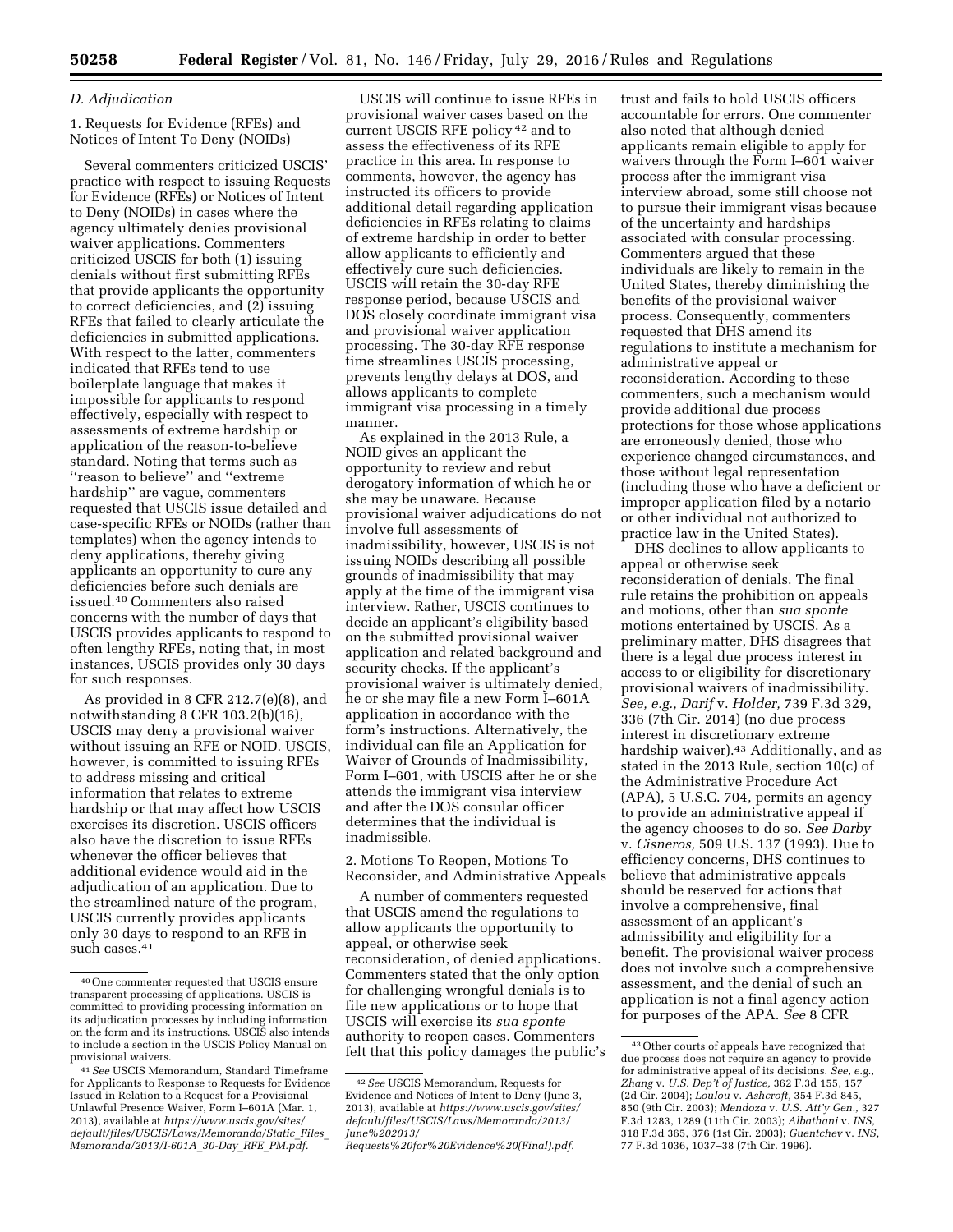212.7(e)(9)(ii). If a provisional waiver application is denied, the applicant may either file a new provisional waiver application or seek a waiver through the Form I–601 waiver process after DOS conclusively determines that he or she is inadmissible under INA section 212(a)(9)(B)(i), 8 U.S.C. 1182(a)(9)(B)(i). In contrast to denial of a Form I–601A application for a provisional waiver, the denial of a Form I–601 application is appealable. In this regard, the final eligibility determination as it relates to the Form I–601 application lies with the USCIS Administrative Appeals Office (AAO), and the final immigrant visa eligibility determination rests with DOS. *See* 2013 Rule, 78 FR at 555.

Moreover, the provisional waiver process is intended to be a streamlined process that is closely coordinated with DOS immigrant visa processing. Holding cases during an administrative appeal of a provisional waiver application would produce logistical complications for the respective agencies, interrupting the regular adjudication flow, and therefore would be counterproductive to streamlining efforts.

#### 3. Confidentiality Provisions

As with the 2013 Rule, commenters asked DHS to include confidentiality protections so that denials of provisional waiver applications would not automatically trigger removal proceedings. The commenters asserted that the Department should provide regulatory assurances stating that DHS will not put provisional waiver applicants in removal proceedings, even if their applications are denied. According to the commenters, such assurances were necessary because a new Administration might institute a change in policy in this area.

DHS declines to adopt these suggestions as the Department already has effective policies on these issues. DHS focuses its resources on its enforcement priorities, namely threats to national security, border security, or public safety.44 Similarly, USCIS continues to follow current agency policy on the issuance of NTAs, which are focused on public safety threats, criminals, and those engaged in fraud.45 Consistent with DHS enforcement

policies and priorities, the Department will not initiate removal proceedings against individuals who are not enforcement priorities solely because they filed or withdrew provisional waiver applications, or because USCIS denied such applications.

# *E. Filing Requirements and Fees*

## 1. Concurrent Filing

One commenter requested that DHS allow for the concurrent filing of a Petition for Alien Relative, Form I–130 (''family-based immigrant visa petition''), with the application for a provisional waiver. The commenter reasoned that allowing the concurrent filing of the provisional waiver application and a family-based immigrant visa petition would create efficiencies for applicants and the U.S. Government by reducing paperwork and wait times. Other commenters asked that USCIS allow concurrent filing of a Form I–212 application for consent to reapply for admission with the provisional waiver application if the applicant also needs to overcome the inadmissibility bar for prior removal under INA section  $212(a)(9)(A)$ , 8 U.S.C.  $1182(a)(9)(A)$ , at the time of the immigrant visa interview. Given that processing of Form I–212 applications already takes place in the United States, these commenters believed that it would make sense to adjudicate the Form I– 212 and provisional waiver applications at the same time and by the same officer.

DHS has considered these comments but maintains that concurrent filing would undermine the efficiencies that USCIS and DOS gain through the provisional waiver process. Currently, denials of family-based immigrant visa petitions are appealable to the BIA. *See*  8 CFR 1003.1(b)(5). Denials of other petitions also are generally appealable to the AAO. *See* 8 CFR 103.3.46 If the denial of an immigrant visa petition is challenged on appeal, USCIS would have to either 1) hold the provisional waiver application until the decision on appeal is issued, or 2) deny the provisional waiver application and subsequently consider reopening it if the denial is overturned on appeal. Both scenarios produce administrative inefficiencies and could cause USCIS to incur additional costs for storing provisional waiver applications and transferring alien registration files (A– files) or receipt files between offices

until the administrative appeals process is complete. Therefore, DHS has decided against allowing the concurrent filing of provisional waiver applications and immigrant visa petitions.

DHS also declines to allow concurrent filing of Form I–212 and provisional waiver applications. In the event that a Form I–212 application is denied, the applicant may file an administrative appeal with the AAO. If USCIS allowed the concurrent filing of Form I–212 and provisional waiver applications, USCIS would again be faced with administratively inefficient options in cases where the Form I–212 application is denied and the applicant seeks to appeal that denial. As noted above, the agency would again be faced with the choice of either 1) holding the provisional waiver application in abeyance until the appeal is decided, or 2) denying the provisional waiver application and later reopening it if the appeal is sustained. As previously discussed, the provisional waiver process is intended to streamline DHS and DOS processes ahead of immigrant visa interviews at consular posts. The delay in the adjudication of provisional waiver applications that would result from allowing additional procedural steps would decrease the efficiencies derived from the provisional waiver process and thus be counterproductive to these streamlining efforts. As indicated previously in this preamble, however, DHS will allow an individual who has been approved for consent to reapply for admission under 8 CFR 212.2(j) to seek a provisional waiver. By allowing individuals with conditionally approved Form I–212 applications to apply for provisional waivers, DHS further expands the class of eligible individuals who can benefit from provisional waivers and, at the same time, maintains the program's streamlined efficiency.

# 2. Fines or Penalties

Several commenters believed that DHS should require provisional waiver applicants to pay fines or fees of up to several thousand dollars to remain in the United States and obtain LPR status. Other commenters appeared to suggest that DHS should generally impose financial penalties on individuals unlawfully in the United States.

Congress has given the Secretary the authority to administer and enforce the immigration and naturalization laws of the United States. *See* 6 U.S.C. 112, 202(3)–(5); *see also* INA section 103, 8 U.S.C. 1103(a). The Secretary also is authorized to set filing fees for immigration benefits at a level that will ensure recovery of the full costs of

<sup>44</sup>*See* Memorandum from Secretary Jeh Charles Johnson, DHS, Policies for Apprehension, Detention, and Removal of Undocumented Immigrants (Nov. 20, 2014), *available at [https://](https://www.dhs.gov/sites/default/files/publications/14_1120_memo_prosecutorial_discretion.pdf) [www.dhs.gov/sites/default/files/publications/14](https://www.dhs.gov/sites/default/files/publications/14_1120_memo_prosecutorial_discretion.pdf)*\_ *1120*\_*memo*\_*prosecutorial*\_*[discretion.pdf.](https://www.dhs.gov/sites/default/files/publications/14_1120_memo_prosecutorial_discretion.pdf)* 

<sup>45</sup>*See* USCIS Memorandum, Revised Guidance for the Referral of Cases and Issuance of Notices to Appear (NTAs) in Cases Involving Inadmissible and Removable Aliens (Nov. 7, 2011), available at *[www.uscis.gov/NTA.](http://www.uscis.gov/NTA)* 

<sup>46</sup>See also AAO's Practice Manual, Chapter 3, Appeals, *available at [https://www.uscis.gov/about](https://www.uscis.gov/about-us/directorates-and-program-offices/administrative-appeals-office-aao/administrative-appeals-office-aao)[us/directorates-and-program-offices/administrative](https://www.uscis.gov/about-us/directorates-and-program-offices/administrative-appeals-office-aao/administrative-appeals-office-aao)[appeals-office-aao/administrative-appeals-office](https://www.uscis.gov/about-us/directorates-and-program-offices/administrative-appeals-office-aao/administrative-appeals-office-aao)[aao.](https://www.uscis.gov/about-us/directorates-and-program-offices/administrative-appeals-office-aao/administrative-appeals-office-aao)*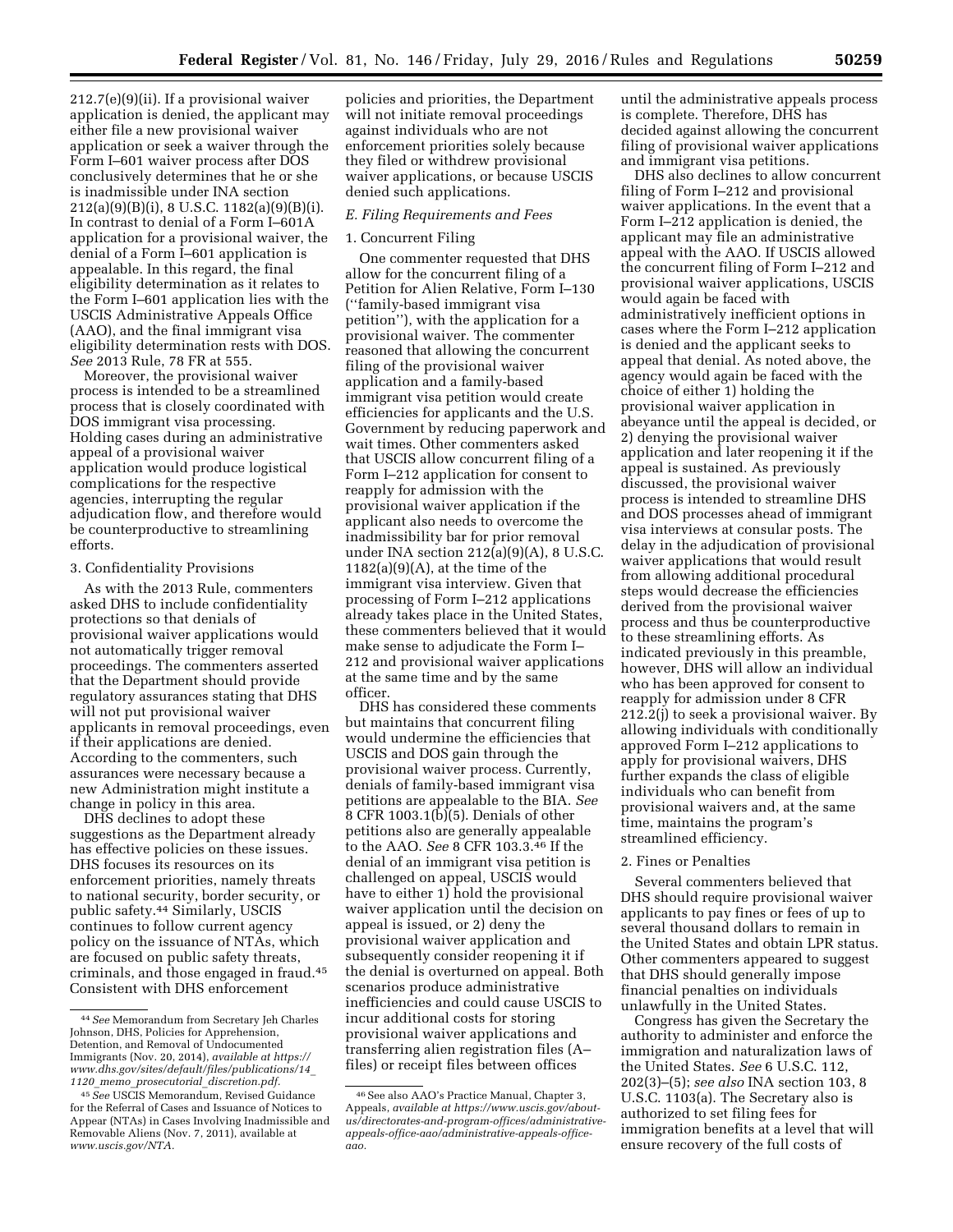providing adjudication and naturalization services, including services provided without charge to refugees, asylum applicants, and other immigrants. *See* INA section 286(m), 8 U.S.C. 1356(m). This fee revenue remains available to DHS to provide immigration and naturalization benefits. *See* INA section 286(n), 8 U.S.C. 1356(n). DHS has already established an appropriate filing fee for the Form I– 601A application as authorized by the statute. Congress, however, has not imposed a specific fine or penalty on provisional waiver applicants or individuals unlawfully present in the United States. Congress also did not authorize any type of independent lawful status for such applicants. Such fines, as with a general fine for unlawful presence, would be unrelated to the costs incurred during the adjudication of immigration benefits. USCIS does not have the authority to impose such civil penalties.

#### 3. Fees

DHS received several comments related to fees. One commenter noted that Congress has already approved DHS's funding for this fiscal year, and that Congress did not authorize changes to the Department's budget. The commenter thus requested an explanation as to why DHS believes that funding is available to effectuate the changes proposed by this rule. Another commenter believed that DHS and DOS should return immigrant visa fees to applicants if their provisional waiver applications are ultimately denied. One commenter stated that the derivative spouses of primary beneficiaries should pay separate application fees.

In contrast to many other U.S. Government agencies, USCIS does not rely on appropriated funds for most of its budget. Rather, USCIS is a fee-based agency that is primarily funded by the fees paid by applicants and petitioners seeking immigration benefits. USCIS relies on these fees to fund the adjudication of provisional waiver applications; none of the funds used for these adjudications comes from funds appropriated annually by Congress.

Furthermore, as noted above, the fees received with provisional waiver applications and immigrant visa petitions cover the costs of adjudication. These fees are necessary regardless of whether the application or petition is ultimately approved or denied. Therefore, USCIS does not return fees when a petition, application, or request is denied. For its part, DOS determines its own fees pursuant to its own authorities. *See, e.g.,* INA section 104, 8

U.S.C. 1104; 8 U.S.C. 1714; *see also* 22 CFR 22.1, 42.71(b).

Finally, an individual who applies for a provisional waiver must submit the application with the appropriate filing and biometrics fees, as outlined in the form's instructions and 8 CFR 103.7, even if the individual is a derivative beneficiary.

## 4. Premium Processing

A few commenters recommended that DHS establish a premium processing fee to expedite processing of provisional waiver applications. One commenter indicated that the processing time for a provisional waiver application should not exceed 30 days under premium processing.

DHS declines to adopt the suggestion to extend premium processing to provisional waiver applications. The INA permits certain employment-based petitioners and applicants for immigration benefits to request premium processing for a fee. *See* INA section 286(u), 8 U.S.C. 1356(u). DHS has established the current premium processing fee at \$1,225.47 *See* 8 CFR 103.7(b)(1)(i)(RR); *see also* 8 CFR 103.7(e) (describing the premium processing service). The premium processing fee, which is paid in addition to the base filing fee, guarantees that USCIS processes a benefit request within 15 days. *See* 8 CFR 103.7(e)(2). If USCIS cannot take action within 15 days, USCIS refunds the premium processing fee.48 *Id.* 

DHS has not extended premium processing to any immigration benefit except for those authorized under INA section 286(u), 8 U.S.C. 1356(u). Notably, INA section 286(u) expressly authorizes premium processing only for employment-based petitions and applications. Even if USCIS could develop an expedited processing fee for other benefits, USCIS would not apply it to the provisional waiver process, as that process requires background checks over which USCIS does not control timing. Additionally, determining an appropriate fee for such a new process would require USCIS to estimate the costs of that service and engage in separate notice-and-comment rulemaking to establish the new fee. Thus, DHS will not establish a Form I– 601A premium processing fee at this time.

# 5. Expedited Processing

One commenter stated that the processing time for a provisional waiver application should generally not exceed 30 days. Other commenters urged USCIS to expedite the processing of applications for family members of active duty members or honorably discharged veterans of the U.S. Armed Forces. One commenter asked that DHS and DOS expedite the immigrant visa interviews of individuals with approved provisional waivers.49

DHS did not incorporate these suggestions in this final rule. DHS believes the provisional waiver process is well managed, and officers adjudicate cases quickly after receiving an applicant's background check results. Creating an expedited process for certain applicants, including relatives of military members and veterans, would create inefficiencies and potentially slow the process for all provisional waiver applicants.50

Additionally, even if DHS were to expedite the provisional waiver process for certain applicants, they would still be required to spend time navigating the DOS immigrant visa process. DHS believes that expediting the processing of provisional waiver applications for certain individuals would generally not significantly affect the processing time of their immigrant visa processing with DOS. Individuals often file their provisional waiver applications with USCIS while the DOS National Visa Center (NVC) pre-processes their immigrant visa applications. The NVC pre-processing of immigrant visa applications usually runs concurrently with the USCIS processing of provisional waiver applications. Thus, even if DHS were to expedite the provisional waiver process for certain applicants, those applicants would nevertheless be required to wait for DOS to complete its process. Additionally, the processing time for immigrant visa applications at the NVC largely depends on other outside factors, including whether applicants submit necessary documents to the NVC on a timely basis throughout the process. In many cases, including those in which applicants

<sup>47</sup>The fee was originally set at \$1,000, and may be adjusted according to the Consumer Price Index (CPI). *See* INA section 286(u), 8 U.S.C. 1356(u).

<sup>48</sup>Even if USCIS refunds this fee, USCIS generally continues expedited processing of the benefit request.

<sup>49</sup>One commenter also urged CBP to expedite Freedom of Information Act requests so that individuals are able to obtain the information they need to assess eligibility and complete their applications. The commenter indicated that expanding the provisional waiver process is useless unless potential applicants are given access to their files. DHS declines to adopt this suggestion as it is beyond the scope of this rulemaking.

<sup>50</sup>Each time USCIS has to set aside a regularly filed case to prioritize the adjudication of another case, it delays those cases that were filed prior to the prioritized case and disrupts the normal adjudication process.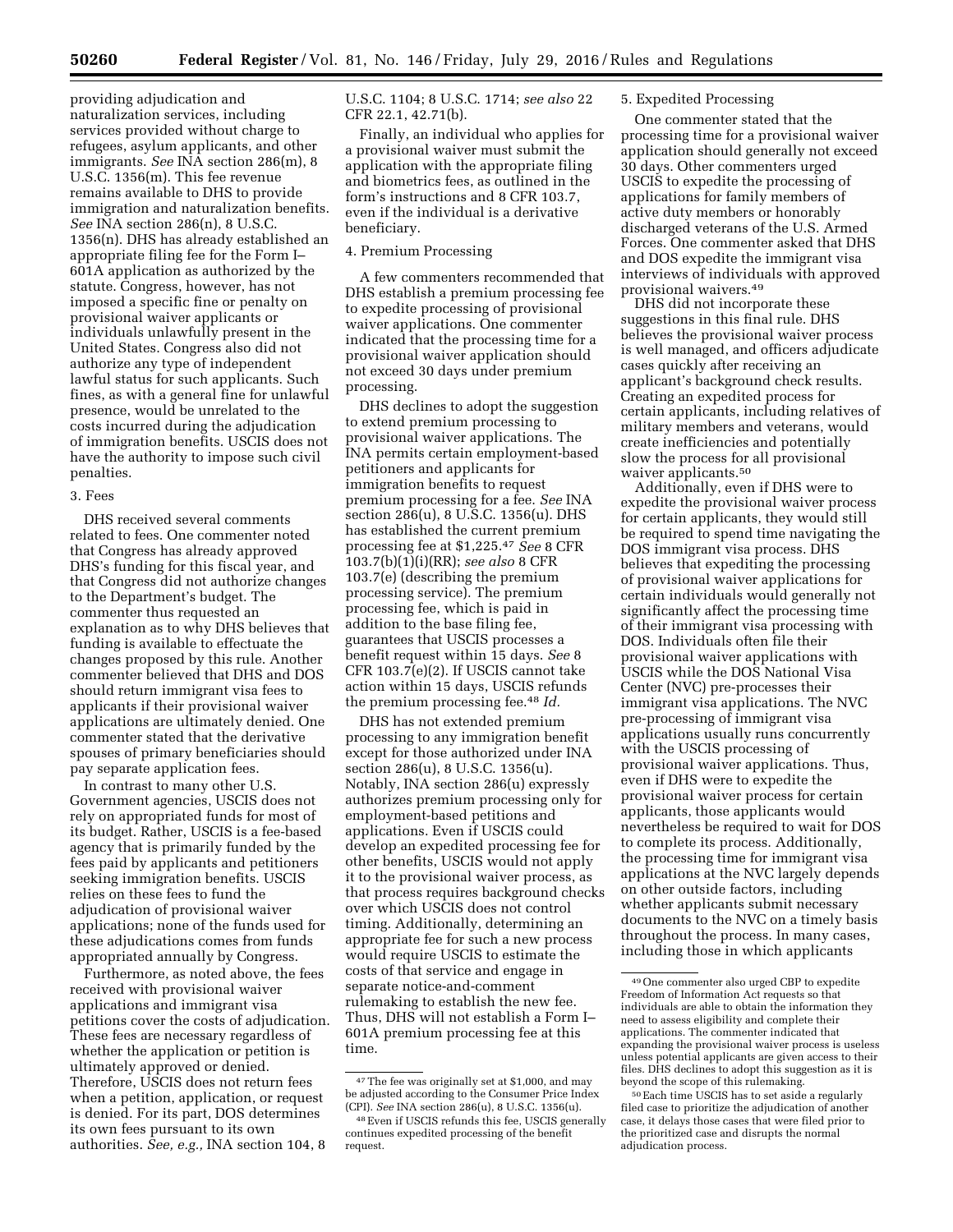delay in getting necessary documents to the NVC, immigrant visa processing would not be affected by the expediting of other processes.

DHS reminds applicants, however, that they may request expedited adjudication of a provisional waiver application according to current USCIS expedite guidance.51 Also, relatives of current and former U.S. Armed Forces members may seek USCIS assistance through the agency's special military help line.52

#### 6. Background Checks and Drug Testing

One commenter requested that USCIS conduct background checks and drug testing for provisional waiver applicants.53

DHS is not modifying the background checks and biometrics requirement in this rule to include drug testing. Individuals seeking provisional waivers already must provide biometrics for background and security checks. Based in part on the background check results, USCIS determines whether the applicant is eligible for the waiver, including whether a favorable exercise of discretion is warranted. DHS only collects the biometric information needed to run such checks and to adjudicate any requested immigration benefit. Additional testing, such as a medical examination, is required within the DOS immigrant visa process and for DOS's visa eligibility determinations. Performing medical tests as part of the provisional waiver process would duplicate the DOS process.

53Two commenters also asked that USCIS allow provisional waiver applicants to include medical examinations performed by USCIS-designated civil surgeons with their provisional waiver applications. These commenters believed that the opportunity to provide the results of the medical examination before departure for the immigrant visa interview would further streamline the process. The commenters also believed that applicants could either avoid the higher panel physician examination fee abroad, or detect and treat possible medical conditions that would render them ineligible for their immigrant visas before departure. One of these commenters also indicated that such a process would allow an applicant's representative to check the panel physician's work. DHS did not adopt this suggestion. Under DOS regulations, each immigrant visa applicant must be examined by a DOS-designated panel physician, *see*  22 CFR 42.66, and altering DHS regulations to permit submission of medical examinations with a provisional waiver application would not eliminate that requirement.

# *F. Comments Outside the Scope of This Rulemaking*

DHS received a number of comments that are outside the scope of this rule. For example, one commenter asked USCIS to publish guidance on whether an individual who is subject to the 3- or 10-year unlawful presence bar, but who has already returned to the United States, could satisfy the requisite inadmissibility period while in the United States. Other commenters suggested that those with approved provisional waivers should be permitted to seek adjustment of status in the United States. Many asked DHS to extend the period for accepting adjustment of status applications pursuant to INA section 245(i), 8 U.S.C. 1255(i). Others requested that DHS: create a new waiver for people who leave the United States because of family emergencies; make certain immigrant visa categories immediately available or create new immigrant visa categories; Create new inadmissibility periods for purposes of INA sections 212(a)(9)(B)(i) and 212(a)(9)(C), 8 U.S.C. 1182(a)(9)(B)(i) and 1182(a)(9)(C); and generally modify immigration laws, particularly those perceived as harsh.

Other commenters requested changes to DOS consular processes or regulations, which are also not within the scope of this rule. For example, commenters asked DHS to instruct DOS consular officers to issue immigrant visas to applicants with approved provisional waiver applications.54 One commenter criticized the inability to appeal immigrant visa denials to DHS as unfair, even though DOS, not DHS, adjudicates immigrant visa applications. *See generally* 22 CFR part 42. Similarly, another commenter stated that individuals whose immigrant visa applications have been denied by DOS must be allowed to reopen those

applications so that they can be allowed to file provisional waiver applications.55

Because DHS believes that these suggestions are outside the scope of this rule, the suggestions will not be addressed in this rule.

### *G. Comments on the Executive Orders 12866/13563 Analysis*

In one comment requesting that the DOS visa interview scheduling cut-off date be eliminated as an ineligibility requirement, the commenter cited DHS's acknowledgement that the 2013 Rule's provisional waiver application projections were overestimated. Because of the overestimation in the 2013 Rule, the commenter suggested that DHS likely overestimated provisional waiver applications resulting from the 2015 Proposed Rule. Since publication of the 2015 Proposed Rule, DHS has adjusted its application projection method based on new, revised data from DOS and this rule's new provisional waiver eligibility criteria. DHS believes this new method will better project the provisional waiver applications resulting from the rule.

DHS received many comments affirming the benefits of the provisional unlawful presence waiver described in the 2015 Proposed Rule. Commenters agreed that the provisional waiver's expansion would provide greater certainty for families, promote family unity, improve administrative efficiency, improve communication between DHS and other government agencies, facilitate immigrant visa issuance, save time and resources, and relieve the emotional and financial hardships that family members experience from separation.

DHS also received several economicrelated comments that were outside the scope of this rule. Several commenters mentioned that obtaining legal status, which both the provisional and general unlawful presence waivers may facilitate, provides a significant benefit to the undocumented individual as well as American society. According to the commenters, this is because obtaining legal status tends to increase taxable income, reduce poverty, contribute to job growth, help businesses gain qualified employees, and add to consumer spending. Although DHS agrees that obtaining legal status provides important economic benefits to once-undocumented individuals, and the United States in general, those benefits are not directly attributable to the provisional waiver eligibility

 $^{51}\mathrm{For}$  guidance on USCIS expedite procedures, please visit *[http://www.uscis.gov/forms/expedite](http://www.uscis.gov/forms/expedite-criteria)[criteria.](http://www.uscis.gov/forms/expedite-criteria)* 

<sup>52</sup> Information about the military help line is available at *[http://www.uscis.gov/military/military](http://www.uscis.gov/military/military-help-line)[help-line.](http://www.uscis.gov/military/military-help-line)* DHS encourages military families that need assistance to reach out to USCIS through the help line.

<sup>54</sup>To the extent that these comments are read to suggest that DOS should issue immigrant visas to individuals with approved provisional waiver applications without assessing whether such individuals are inadmissible for other reasons, DHS believes those comments are outside the scope of this rulemaking. To the extent that the comments are read to suggest that DOS should not readjudicate or ''second-guess'' USCIS's provisional waiver determinations, DHS notes that DOS does not reassess USCIS' provisional waiver determination. DOS, however, is required to assess whether an individual is ineligible for an immigrant visa, including whether an applicant is inadmissible. If the individual is inadmissible on a ground other than unlawful presence, or is otherwise ineligible for the immigrant visa, DOS may deny the individual's immigrant visa application, even if the provisional waiver was approved.

<sup>55</sup>As with other DOS processes, review of the denial of a visa application is governed by DOS regulations, not DHS regulations.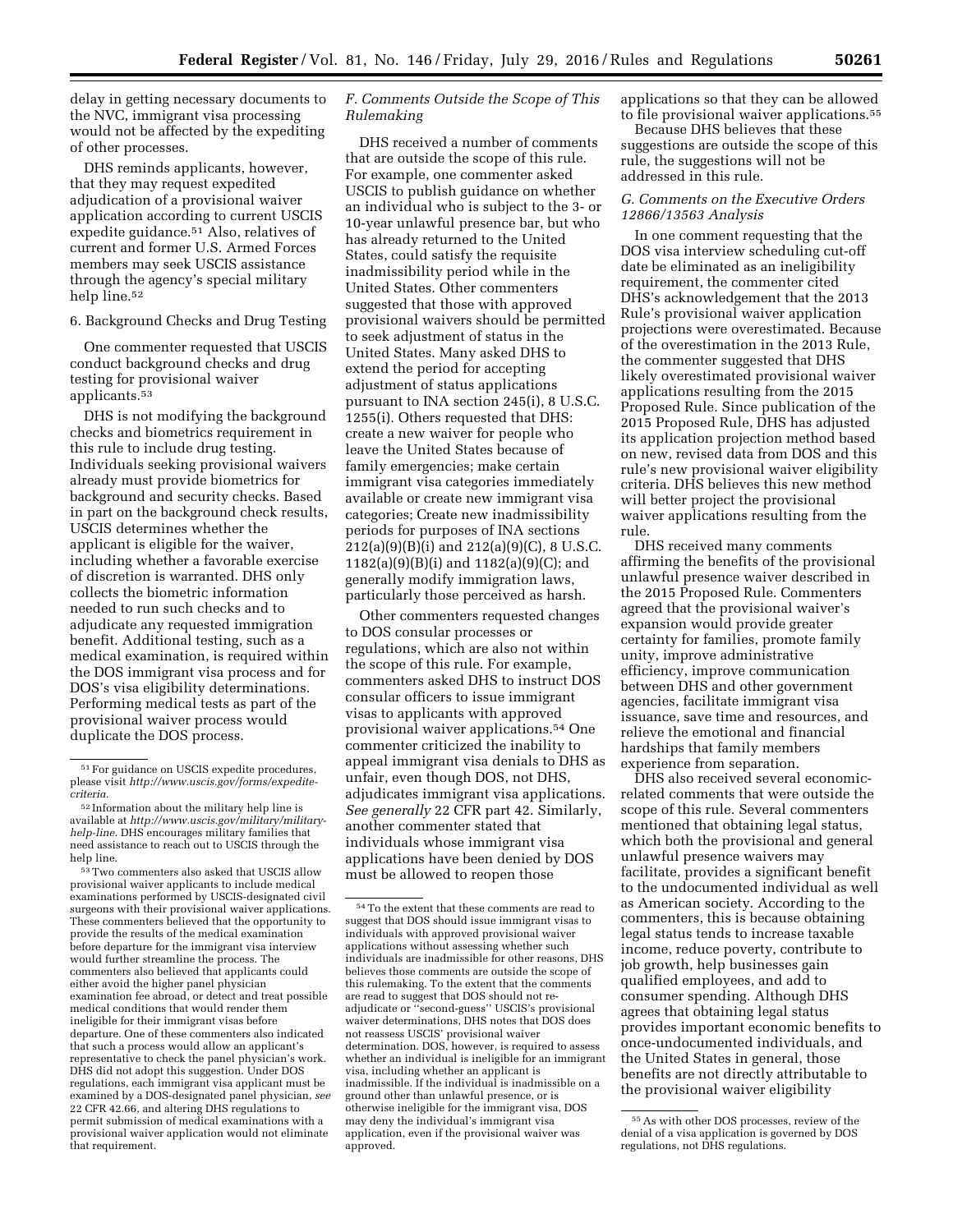provided by this rule. Rather, obtaining a waiver of the unlawful presence ground of inadmissibility (provisional or not) is just one step in the process for gaining legal status, which USCIS hopes this rule will facilitate.

A different commenter asserted that non-U.S. citizen workers hurt the economy. DHS disagrees with this comment and finds that it is beyond the scope of this rule because obtaining a waiver of inadmissibility (provisional or not) for unlawful presence does not provide employment authorization for someone who is unlawfully present. Receiving such a waiver is just one step in the process for gaining the legal status required to lawfully work in the United States.

# **IV. Regulatory Amendments**

After careful consideration of the public comments, as previously summarized in this preamble, DHS adopts the regulatory amendments in the proposed rule without change, except for the provisions noted below. In addition to these substantive changes, DHS also has made edits to the text of various provisions that do not change the substance of the proposed rule.

# *A. Amending 8 CFR 212.7(e)(1) To Clarify Which Agency Has Jurisdiction To Adjudicate Provisional Waivers*

Currently, 8 CFR 212.7(e)(1) specifies that all provisional waiver applications, including an application made by an individual in removal proceedings before EOIR, must be filed with USCIS. The provision implies, but does not specifically state, that USCIS has exclusive jurisdiction to adjudicate and decide provisional waivers. With this final rule, DHS modifies the regulatory text to clarify that USCIS has exclusive jurisdiction, regardless of whether the applicant is or was in removal, deportation, or exclusion proceedings. *See* new 8 CFR 212.7(e)(2).

# *B. Removing the Reason-to-Believe Standard as a Basis for Ineligibility*

Under the 2013 Rule, an individual is ineligible for a provisional waiver if ''USCIS has reason to believe that the alien may be subject to grounds of inadmissibility other than unlawful presence under INA section  $212(a)(9)(B)(i)(I)$  or (II), 8 U.S.C.  $1182(a)(9)(B)(I)$  or (II), at the time of the immigrant visa interview with the Department of State.'' 8 CFR 212.7(e)(4)(i). The 2015 Proposed Rule proposed to retain this requirement but requested any alternatives that may be more effective than the current provisional waiver process or the amended process in the proposed rule.

*See* 80 FR 43343. In response to comments, DHS is removing this standard as a basis for ineligibility for provisional waivers. *See* new 8 CFR  $212.7(e)(4)$ . DHS, however, retains 8 CFR 212.7(e)(14)(i), which provides that a provisional waiver is automatically revoked if DOS determines, at the time of the immigrant visa interview, that the applicant is inadmissible on any grounds of inadmissibility other than unlawful presence under INA section 212(a)(9)(B), 8 U.S.C. 1182(a)(9)(B). Revocation of the provisional waiver based on inadmissibility on other grounds, however, does not prevent the individual from applying for a general waiver under 8 CFR 212.7(a) to cure his or her inadmissibility under INA section 212(a)(9)(B), 8 U.S.C. 1182(a)(9)(B) or any other ground of inadmissibility for which a waiver is available.

# *C. Removing the DOS Visa Interview Scheduling Cut-Off Dates in 8 CFR 212.7(e)(4)(iv) and 212.7(e)(5)(ii)(G)*

In the proposed rule, DHS sought to retain date restrictions that prevented immediate relatives of U.S. citizens from obtaining provisional waivers if DOS acted prior to January 3, 2013 to schedule their immigrant visa interviews. *See* 80 FR at 43343. DHS also proposed that other individuals (*i.e.,* individuals other than certain immediate relatives of U.S. citizens) would be ineligible for provisional waivers if DOS had acted on or before the effective date of this final rule to schedule the immigrant visa interview. *Id.* Furthermore, DHS proposed to reject provisional waiver applications that were not filed consistent with the above date restrictions. *See* proposed 8 CFR  $212.7(e)(5)(G)(ii)(1)$  and  $(2)$ . In response to comments, DHS has decided to eliminate these filing restrictions. *See*  new 8 CFR 212.7(e)(4) and (5).

# *D. Allowing Individuals With Final Orders of Removal, Deportation, or Exclusion To Apply for Provisional Waivers*

Since the inception of the provisional waiver process, individuals have been ineligible for provisional waivers if they are 1) subject to final orders of removal issued under INA sections 217, 235, 238, or 240, 8 U.S.C. 1187, 1225, 1228, or 1229a; 2) subject to final orders of exclusion or deportation under former INA sections 236 or 242, 8 U.S.C. 1226 or 1252 (pre-April 1, 1997), or 3) subject to final orders under any other provision of law (including an *in absentia* order of removal under INA section 240(b)(5), 8 U.S.C. 1229a(b)(5)). *See generally* 2013 Rule, 78 FR 536. As indicated in the response to comments

on this subject in the preamble, DHS is amending the rule to provide eligibility for provisional waivers to certain individuals who are subject to an administratively final order of removal, deportation, or exclusion and therefore will be inadmissible under INA section 212(a)(9)(A)(i) or (ii), 8 U.S.C.  $1182(a)(9)(A)(i)$  or (ii), upon departure from the United States. Under the final rule, such individuals will be eligible to apply for provisional waivers if they have been granted consent to reapply for admission under INA section 212(a)(9)(A)(iii), 8 U.S.C. 1182(a)(9)(A)(iii) and 8 CFR 212.2(j). *See*  new 8 CFR 212.7(e)(4) (iv). However, they cannot file Form I–212 applications and provisional waiver applications concurrently. *See* new 8 CFR 212.7(e)(4)(iv).

Notwithstanding this change, individuals will remain ineligible for provisional waivers if 1) they have returned unlawfully to the United States after removal, and 2) CBP or ICE, after service of notice under 8 CFR 241.8, has reinstated a prior order of removal, deportation, or exclusion. Under INA section 241(a)(5), 8 U.S.C. 1231(a)(5), reinstatement of a such an order makes the individual ineligible for waivers of inadmissibility and other forms of relief. *See* new 8 CFR 212.7(e)(4)(v). Moreover, even in the absence of reinstatement, the individual's unauthorized return to the United States may be considered as an adverse discretionary factor in adjudicating a provisional waiver application. Finally, the approval of a provisional waiver application will be automatically revoked if the applicant is ultimately determined to be inadmissible under INA 212(a)(9)(C), 8 U.S.C 1182(a)(9)(C), for having unlawfully returned to the United States after a prior removal or prior unlawful presence.

# *E. Clarifying When an Individual Is Subject to Reinstatement and Ineligible for Provisional Waivers*

Currently, an individual is ineligible for a provisional waiver if he or she is subject to reinstatement of a prior order under INA section 241(a)(5), 8 U.S.C. 1231(a)(5). *See* 8 CFR 212.7(e)(4)(vii). DHS retained this ineligibility criteria in the proposed rule. In this final rule, however, DHS clarifies which individuals are ineligible for provisional waivers based on application of the reinstatement of removal provision at INA section 241(a)(5), 8 U.S.C. 1231(a)(5). Under the final rule, an individual will be ineligible for a provisional waiver if ICE or CBP, after service of notice under 8 CFR 241.8, has reinstated the removal, deportation, or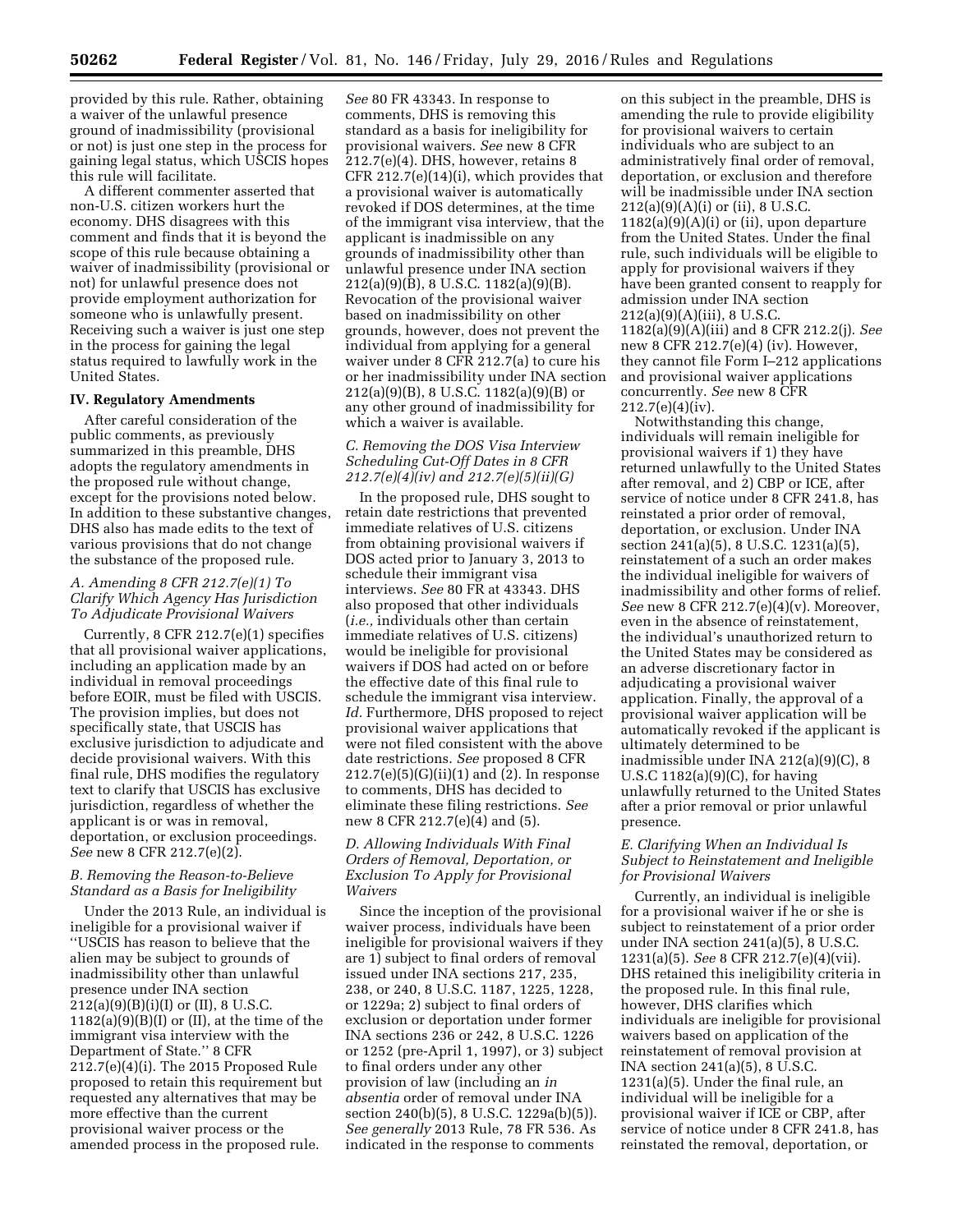exclusion order prior to the individual filing the provisional waiver or while the provisional waiver application is pending. *See* new 8 CFR 212.7(e)(4)(v).

# *F. Miscellaneous Technical Amendments*

In this final rule, DHS made several technical and non-substantive changes. First, DHS amended 8 CFR 212.7(e)(2) by adding the word ''document'' after the terms ''employment authorization'' and ''advance parole.'' Additionally, DHS simplified the text of 8 CFR 212.7(e)(5). Currently, that provision outlines filing conditions, which are also provided in the instructions to provisional waiver applications. DHS, therefore, revised the provision to refer individuals to the filing instructions of the form.

#### **V. Statutory and Regulatory Requirements**

#### *A. Unfunded Mandates Reform Act of 1995*

This rule will not result in the expenditure by State, local and tribal governments, in the aggregate, or by the private sector, of \$100 million or more in any one year, and it will not significantly or uniquely affect small governments. Therefore, no actions were deemed necessary under the provisions of the Unfunded Mandates Reform Act of 1995.

### *B. Small Business Regulatory Enforcement Fairness Act of 1996*

This rule is not a major rule as defined by section 804 of the Small Business Regulatory Enforcement Act of 1996. This rule will not result in an annual effect on the economy of \$100 million or more; a major increase in costs or prices; or significant adverse effects on competition, employment, investment, productivity, innovation, or on the ability of United States-based companies to compete with foreignbased companies in domestic and export markets.

## *C. Executive Orders 12866 (Regulatory Planning and Review) and 13563 (Improving Regulation and Regulatory Review)*

Executive Orders 12866 and 13563 direct agencies to assess the costs and benefits of available regulatory alternatives and, if regulation is necessary, to select regulatory approaches that maximize net benefits (including potential economic, environmental, public health and safety effects, distributive impacts, and equity). Executive Order 13563

emphasizes the importance of quantifying both costs and benefits, of reducing costs, of harmonizing rules, and of promoting flexibility. This rule is a ''significant regulatory action,'' although not an economically significant regulatory action, under section 3(f) of Executive Order 12866. Accordingly, the Office of Management and Budget has reviewed this regulation. This effort is consistent with Executive Order 13563's call for agencies to ''consider how best to promote retrospective analysis of rules that may be outmoded, ineffective, insufficient, or excessively burdensome, and to modify, streamline, expand, or repeal them in accordance with what has been learned.''

#### 1. Summary

After careful consideration of public comments on the 2015 Proposed Rule,<sup>56</sup> DHS adopts most of the regulatory amendments specified in the proposed rule without change, except for the provisions addressing ineligibility for: 1) reason to believe that the applicant may be inadmissible on grounds other than unlawful presence at the time of the DOS immigrant visa interview (8 CFR  $212.7(e)(4)(i)$ ; 2) DOS initially acting before January 3, 2013 or before the effective date of this final rule to schedule an applicant's immigrant visa interview (proposed 8 CFR 212.7(e)(4)(iv) and 212.7(e)(5)(ii)(G)); and 3) the applicant being subject to an administratively final order of exclusion, deportation, or removal (''final order'')(8 CFR 212.7(e)(4)(vi)). With the adoption of most of the proposed regulatory amendments, DHS largely applies the 2015 Proposed Rule's economic analysis approach to this final rule. However, some changes to the analysis are necessary to capture the population of individuals now eligible for provisional waivers through this final rule's elimination and modification of certain ineligibility provisions just described and source data revisions.

This rule's expansion of the provisional waiver process will create costs and benefits to newly eligible provisional waiver (Form I–601A) applicants, their U.S. citizen or LPR family members, and the Federal Government (namely, USCIS and DOS), as outlined in Table 1. This rule will impose fee, time, and travel costs on an estimated 100,000 newly eligible individuals who choose to complete and submit provisional waiver applications and biometrics (fingerprints, photograph, and signature) to USCIS for

consideration during the 10-year period of analysis (*see* Table 8). These costs will equal an estimated \$52.4 million at a 7 percent discount rate and \$64.2 million at a 3 percent discount rate in present value across the period of analysis. On an annualized basis, the costs will measure approximately \$7.5 million at both 7 percent and 3 percent discount rates (*see* Table 1).

Newly eligible provisional waiver applicants and their U.S. citizen or LPR family members will benefit from this rule. Individuals applying for a provisional waiver will receive advance notice of USCIS' decision to provisionally waive their 3- or 10-year unlawful presence bar under INA section 212(a)(9)(B), 8 U.S.C. 1182(a)(9)(B), before they leave the United States for their immigrant visa interviews abroad. This offers applicants and their family members the certainty of knowing that the applicants have been provisionally approved for a waiver of certain unlawful presence grounds of inadmissibility before departing from the United States. Individuals with approved provisional waivers may experience shortened periods of separation from their family members living in the United States while they pursue immigrant visas abroad, thus reducing related financial and emotional strains on the families. USCIS and DOS will continue to benefit from the operational efficiencies gained from the provisional waiver's role in streamlining immigrant visa application processing, but on a larger scale than currently in place.

In the absence of this rule, DHS assumes that the majority of individuals who would have been newly eligible for provisional waivers under this rule will likely continue to pursue an immigrant visa through consular processing abroad and apply for waivers of unlawful presence through the Form I–601 process. Those who apply for unlawful presence waivers through the Form I– 601 process will incur fee, time, and travel costs similar to individuals applying for waivers through the provisional waiver process. However, without this rule, those who must seek a waiver of inadmissibility abroad through the Form I–601 process after the immigrant visa interview may face longer separation times from their families in the United States and experience less certainty regarding the approval of a waiver of the 3- or 10-year unlawful presence bar before departing from the United States.

<sup>56</sup>*See* 80 FR 43338 (July 22, 2015).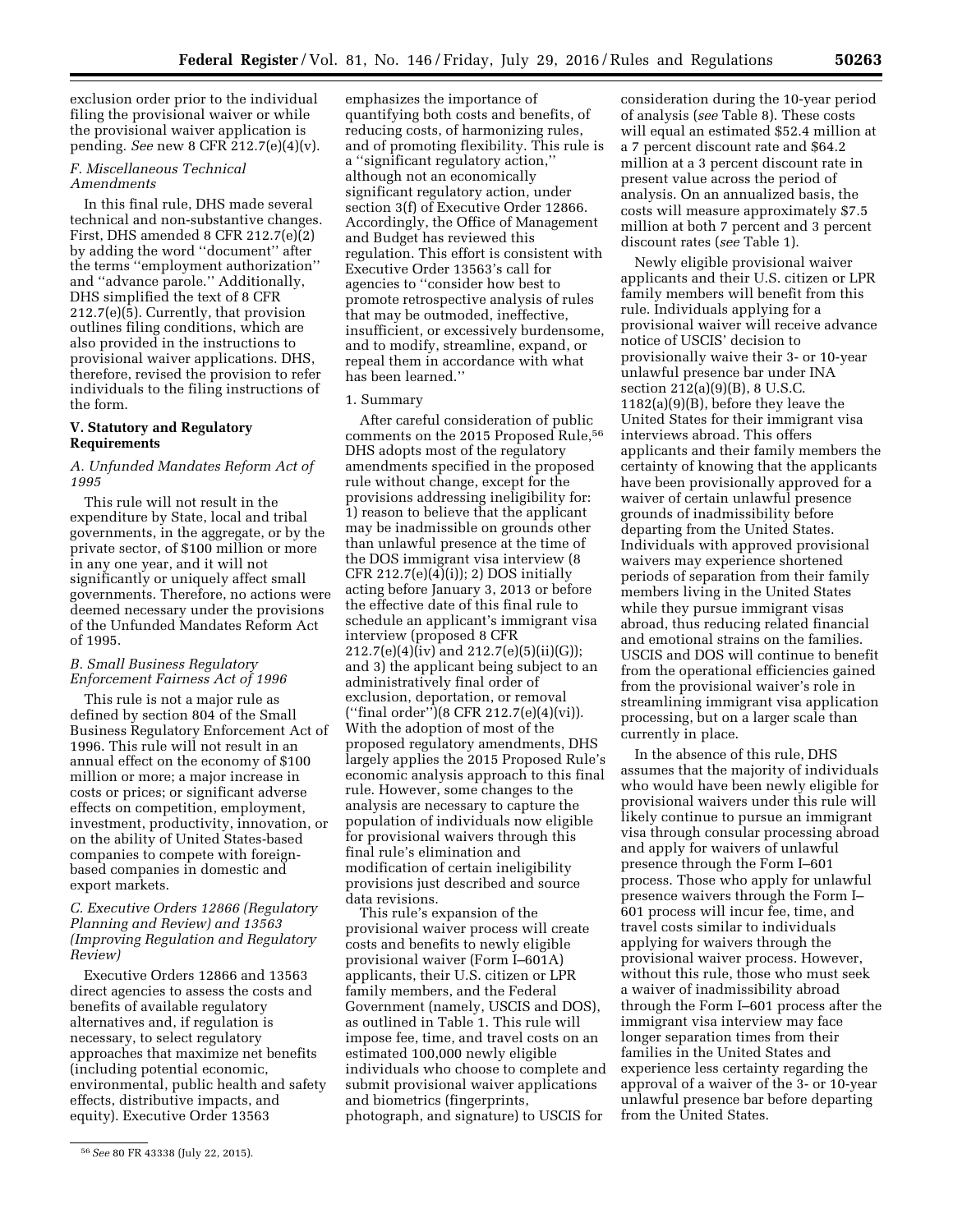|                                     | 10-Year present values                                                                                                                                                                                                                                                                                                                                                                                                                                                                                                                                                                                                                                          |                                                                                                                                                                           | Annualized values                                                                                                                                                                                                                                                                                                                                                                                                                         |                  |
|-------------------------------------|-----------------------------------------------------------------------------------------------------------------------------------------------------------------------------------------------------------------------------------------------------------------------------------------------------------------------------------------------------------------------------------------------------------------------------------------------------------------------------------------------------------------------------------------------------------------------------------------------------------------------------------------------------------------|---------------------------------------------------------------------------------------------------------------------------------------------------------------------------|-------------------------------------------------------------------------------------------------------------------------------------------------------------------------------------------------------------------------------------------------------------------------------------------------------------------------------------------------------------------------------------------------------------------------------------------|------------------|
|                                     | 3% Discount rate                                                                                                                                                                                                                                                                                                                                                                                                                                                                                                                                                                                                                                                | 7% Discount rate                                                                                                                                                          | 3% Discount rate                                                                                                                                                                                                                                                                                                                                                                                                                          | 7% Discount rate |
| Total Costs:<br>Quantitative        |                                                                                                                                                                                                                                                                                                                                                                                                                                                                                                                                                                                                                                                                 |                                                                                                                                                                           | \$7,464,741                                                                                                                                                                                                                                                                                                                                                                                                                               |                  |
| Total Benefits:<br>Qualitative<br>. | Decreased amount of time that U.S. citizens or LPRs<br>are separated from their family members with ap-<br>proved provisional waivers, leading to reduced finan-<br>cial and emotional hardship for these families.<br>Provisional waiver applicants will receive advance notice<br>of USCIS' decision to provisionally waive their 3 or<br>10-year unlawful presence bar before they leave the<br>United States for their immigrant visa interview<br>abroad. This offers applicants and their family mem-<br>bers the certainty of knowing that the applicants have<br>been provisionally approved for a waiver before de-<br>parting from the United States. |                                                                                                                                                                           | Decreased amount of time that U.S. citizens or LPRs<br>are separated from their family members with ap-<br>proved provisional waivers, leading to reduced finan-<br>cial and emotional hardship for these families.                                                                                                                                                                                                                       |                  |
|                                     |                                                                                                                                                                                                                                                                                                                                                                                                                                                                                                                                                                                                                                                                 |                                                                                                                                                                           | Provisional waiver applicants will receive advance notice<br>of USCIS' decision to provisionally waive their 3- or<br>10-year unlawful presence bar before they leave the<br>United States for their immigrant visa interview<br>abroad. This offers applicants and their family mem-<br>bers the certainty of knowing that the applicants have<br>been provisionally approved for a waiver before de-<br>parting from the United States. |                  |
|                                     | ence.                                                                                                                                                                                                                                                                                                                                                                                                                                                                                                                                                                                                                                                           | Federal Government will achieve increased efficiencies<br>by streamlining immigrant visa processing for appli-<br>cants seeking inadmissibility waivers of unlawful pres- | Federal Government will achieve increased efficiencies<br>by streamlining immigrant visa processing for appli-<br>cants seeking inadmissibility waivers of unlawful pres-<br>ence.                                                                                                                                                                                                                                                        |                  |

# TABLE 1—TOTAL COSTS AND BENEFITS OF RULE, YEAR 1–YEAR 10

**Note:** The cost estimates in this table are contingent upon Form I–601A filing projections as well as the discount rates applied for monetized values.

### 2. Background

Individuals who are in the United States and seeking LPR status must either obtain an immigrant visa abroad through consular processing with DOS or apply to adjust status in the United States, if eligible. Those present in the United States without having been inspected and admitted or paroled are typically ineligible to adjust status in the United States. To obtain LPR status, such individuals must leave the United States for immigrant visa processing at a U.S. Embassy or consulate abroad. Because these individuals are present in the United States without having been inspected and admitted or paroled, many have accrued enough unlawful presence to trigger the 3- or 10-year unlawful presence grounds of inadmissibility when leaving the United States for immigrant visa processing abroad.57 *See* INA section 212(a)(9)(B)(i), 8 U.S.C. 1182(a)(9)(B)(i). While there may be limited exceptions, the population affected by this rule will consist almost exclusively of individuals who are eligible for immigrant visas but are unlawfully present in the United States without having been inspected and admitted or paroled.

Before the introduction of the provisional waiver process, individuals seeking immigrant visas through consular processing were only able to apply for a waiver of a ground of inadmissibility, such as unlawful presence, *after* attending the immigrant visa interview abroad. If a consular officer identified any ground(s) of inadmissibility during an immigrant visa interview, the applicant was tentatively denied an immigrant visa and allowed to seek a waiver of any waivable ground(s) of inadmissibility. The individual could apply for such a waiver by filing Form I–601 with USCIS. Those who applied for Form I– 601 waivers were required to remain abroad while USCIS adjudicated their Forms I–601, which currently takes over five months to complete.58 If USCIS approved the waiver of the inadmissibility ground(s), DOS subsequently scheduled a follow-up consular interview. Provided there were no other concerns raised by the consular officer, DOS generally issued the immigrant visa during the follow-up consular interview.

In some instances, the Form I–601 waiver process led to lengthy separations of immigrant visa applicants from their U.S. citizen or LPR spouses,

parents, and children, causing financial and emotional harm. The Form I–601 waiver process also created processing inefficiencies for both USCIS and DOS through repeated interagency communication and through multiple consular appointments or interviews.

With the goals of streamlining the inadmissibility waiver process, facilitating efficient immigrant visa issuance, and promoting family unity, DHS promulgated a rule that established an alternative inadmissibility waiver process on January 3, 2013 (''2013 Rule'').59 The 2013 Rule created a provisional waiver process for certain immediate relatives of U.S. citizens (namely, spouses, children (unmarried and under 21), and parents of U.S. citizens (provided the child is at least 21)) who are in the United States, are seeking immigrant visas, can demonstrate extreme hardship to a U.S. citizen spouse or parent, would be inadmissible upon departure from the United States due to only the accrual of unlawful presence, and meet other eligibility conditions. That process currently allows eligible individuals to apply for a provisional waiver and receive a notification of USCIS' decision on their provisional waiver application before departing for DOS consular processing of their immigrant visa applications. The provisional waiver process contrasts to the Form I–601 waiver process, which requires

<sup>57</sup> Individuals who depart the United States after accruing more than 180 days, but less than 1 year, of unlawful presence are generally inadmissible for 3 years. Those who depart the United States after accruing 1 year or more of unlawful presence are generally inadmissible for 10 years.

<sup>58</sup>U.S. Citizenship and Immigration Services. ''USCIS Processing Time Information for the Nebraska Service Center- Form I–601.'' *Available at [https://egov.uscis.gov/cris/](https://egov.uscis.gov/cris/processTimesDisplayInit.do)* 

*[processTimesDisplayInit.do](https://egov.uscis.gov/cris/processTimesDisplayInit.do)* (last updated Feb. 11,

<sup>2016). 59</sup>*See* 78 FR 536 (Jan. 3, 2013).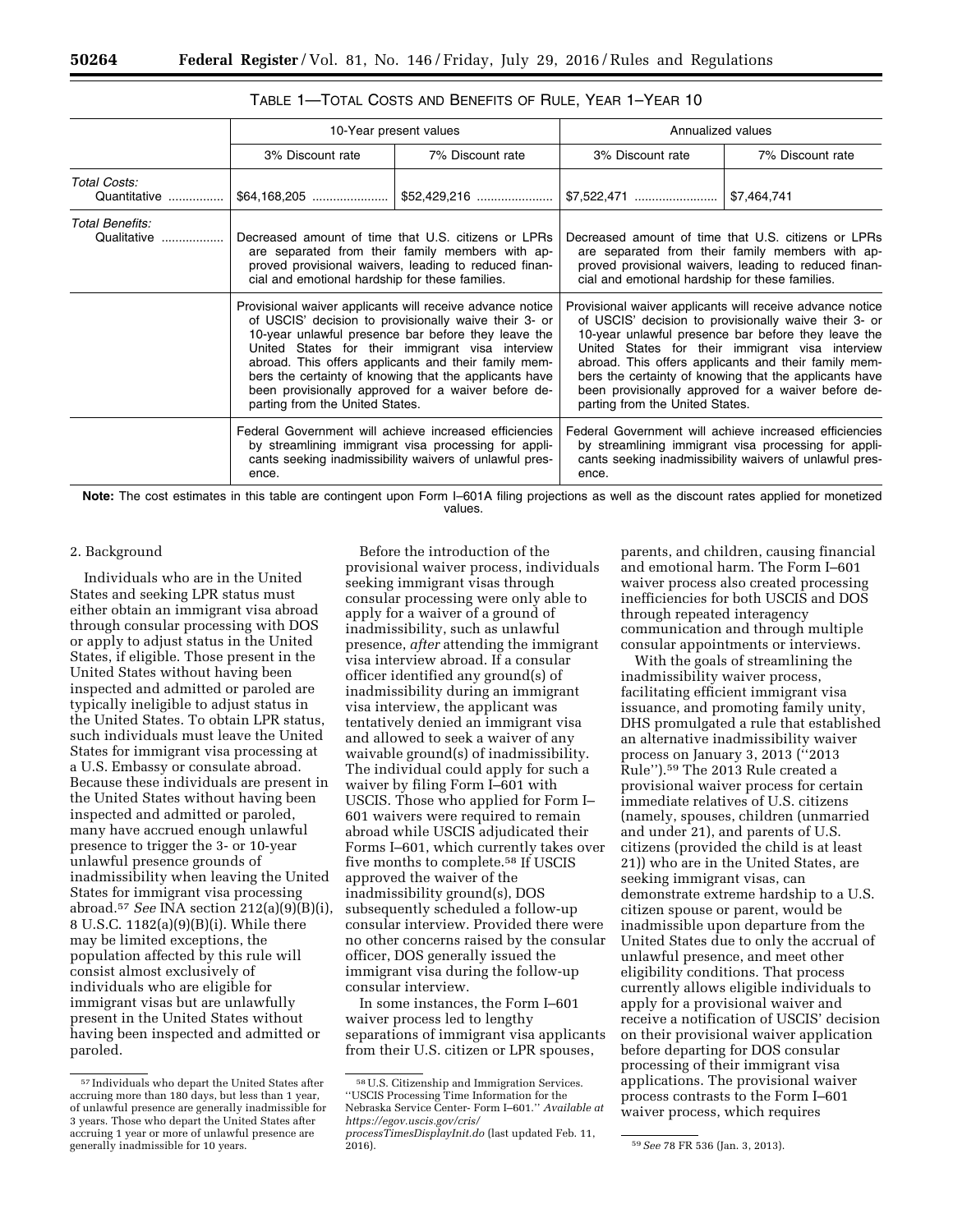applicants to wait abroad, away from their family members in the United States, while USCIS adjudicates their application for a waiver of inadmissibility. Once approved for a provisional waiver, they are scheduled for the immigrant visa interview abroad. During the immigrant visa interview, a DOS consular officer will determine whether the applicant is otherwise admissible to the United States and eligible to receive an immigrant visa. Since the provisional waiver process's inception, USCIS has approved more than 66,000 provisional waiver applications for certain immediate relatives of U.S. citizens,<sup>60</sup> allowing these individuals and their families to enjoy the benefits of such waivers.

#### 3. Purpose of Rule

To assess the initial effectiveness of the provisional waiver process, DHS decided to offer this process to a limited group—certain immediate relatives of U.S. citizens—in the 2013 Rule.61 Based on the lengthy separation periods and related financial and emotional burdens to families associated with the Form I– 601 waiver process, and based on the efficiencies realized for both USCIS and DOS through the provisional waiver process, the Secretary directed USCIS to expand eligibility for the provisional waiver process beyond certain immediate relatives of U.S. citizens to all statutorily eligible immigrant visa applicants.<sup>62</sup> Consistent with that directive and the INA, on July 22, 2015, DHS published the 2015 Proposed Rule, which proposed to expand eligibility for provisional waivers of certain grounds of inadmissibility based on the accrual of unlawful presence to include all other individuals seeking an immigrant visa (all other immigrant visa applicants 63) who are statutorily eligible for a waiver of such grounds, are seeking a waiver in connection with an immigrant visa application, are present in the United States, and meet other

<sup>61</sup> See 78 FR at 542.<br><sup>62</sup> This expansion included, but was not limited to, adult sons and daughters of U.S. citizens; brothers and sisters of U.S. citizens; and spouses and children of LPRs. *See* Memorandum from Jeh Charles Johnson, Secretary, DHS, to Léon Rodríguez, Director, USCIS, Expansion of the Provisional Waiver Program (Nov. 20, 2014). *Available at [http://www.dhs.gov/sites/default/files/](http://www.dhs.gov/sites/default/files/publications/14_1120_memo_i601a_waiver.pdf) [publications/14](http://www.dhs.gov/sites/default/files/publications/14_1120_memo_i601a_waiver.pdf)*\_*1120*\_*memo*\_*i601a*\_*waiver.pdf.* 

<sup>63</sup> For the purposes of this analysis, the phrase ''all other immigrant visa applicants'' encompasses the following immigrant visa categories: familysponsored immigrants, employment-based immigrants, diversity immigrants, and certain special immigrants.

conditions.64 In the 2015 Proposed Rule, USCIS also proposed to allow LPR spouses and parents, in addition to currently eligible U.S. citizen spouses and parents, to serve as qualifying relatives for the provisional waiver's extreme hardship determination, consistent with the statutory waiver authority. Under this provision, provisional waiver applicants could show that their denial of admission would cause extreme hardship to their U.S. citizen *or* LPR spouses or parents.

This final rule adopts most of the regulatory amendments set forth in the 2015 Proposed Rule except for a few provisions. In particular, USCIS, in response to public comments on the 2015 Proposed Rule, will eliminate the current provisional waiver provisions addressing ineligibility for: (1) Reason to believe that the applicant may be inadmissible on grounds other than unlawful presence at the time of the DOS immigrant visa interview (8 CFR 212.7(e)(4)(i)); (2) DOS initially acting before January 3, 2013 (for certain immediate relatives) or before the effective date of this final rule to schedule an applicant's immigrant visa interview (proposed 8 CFR 212.7(e)(4)(iv) and 212.7(e)(5)(ii)(G)); and (3) applicants who are subject to an administratively final order of exclusion, deportation, or removal (8 CFR 212.7(e) $\left(4\right)$ (vi)).<sup>65</sup> An individual subject to a final order may now seek a provisional waiver, but only if he or she has already requested and been approved for consent to reapply for admission under INA section 212(a)(9)(A)(iii), 8 U.S.C. 1182(a)(9)(A)(iii) via a Form I–212 application. Filing and receiving approval of the Form I–212 application is a requirement already in place for these individuals to be eligible for an immigrant visa.

Other than the changes outlined in this rulemaking, DHS will maintain all other eligibility requirements for the provisional waiver as currently described in 8 CFR 212.7(e), including the requirements to submit biometrics, pay the provisional waiver filing fee and the biometric services fee, and be

present in the United States at the time of the provisional waiver application filing and biometrics appointment.

This rule's amendments will provide more individuals seeking immigrant visas and their U.S. citizen or LPR family members with the provisional waiver's main benefit of shortened family separation periods, while increasing USCIS and DOS efficiencies by streamlining the immigrant visa process for such applicants.

#### 4. Current Provisional Waiver Process

In this analysis, DHS draws on applicable DOS visa ineligibility statistics and historical provisional waiver application data to estimate the current demand for provisional waivers and the anticipated demand directly resulting from this final rule. Illustrating the past demand for provisional waivers, Table 2 displays the actual numbers of Form I–601A receipts, approvals, and denials recorded for March of fiscal year (FY) 2013<sup>66</sup> through the end of FY 2015. Across those years, DHS received about 107,000 Form I–601A applications, for an average of almost 42,000 per year.67 During the same period, DHS approved 66,000 Form I–601A applications and denied 27,000.68

Of the provisional waiver applications adjudicated from FY 2013 to FY 2015, USCIS denied a total of 9 percent for the following reasons: An applicant's lack of a qualifying relative for the waiver's extreme hardship determination (0.8 percent); 69 reason to believe an applicant would be inadmissible based on grounds other than unlawful presence at the time of the immigrant visa interview (7.2 percent); DOS initially acting before January 3, 2013 to schedule an applicant's immigrant visa interview (0.1 percent); and an applicant being subject to a final order

68Approvals and denials reflect actual cases adjudicated, which do not directly correspond to filing receipts for the same year.

69Note that applicants denied for not having a qualifying U.S. citizen spouse or parent include those who could potentially have LPR spouses and/ or parents who might experience extreme hardship as well as those who attempted to demonstrate hardship to a U.S. citizen child–a relative who is not a qualifying relative for the purposes of the unlawful presence waiver, provisional or not. The exact number of denials according to these different demonstrations is unknown. Source: Email correspondence with USCIS' National Benefits Center on November 24, 2015.

<sup>60</sup>This figure is based on Form I–601A approvals data through the end of fiscal year 2015 (September 30, 2015). Note that USCIS began accepting provisional waiver applications on March 4, 2013.

<sup>64</sup>*See* 80 FR 43338 (July 22, 2015).

<sup>65</sup>As mentioned earlier in this preamble, USCIS will automatically revoke a provisional waiver if DOS determines, at the time of the immigrant visa interview, that the applicant is inadmissible on any ground(s) of inadmissibility other than unlawful presence under INA section 212(a)(9)(B), 8 U.S.C. 1182(a)(9)(B). Revocation of the provisional unlawful presence waiver for this reason does not prevent an individual from applying under 8 CFR 212.7(a) for a waiver of inadmissibility under INA section 212(a)(9)(B)(v), 8 U.S.C. 1182(a)(9)(B)(v), or for any other waiver that may be available for any other ground(s) of inadmissibility.

<sup>66</sup>FY 2013 was October 1, 2012 to September 30, 2013.

<sup>67</sup> DHS calculated the average Form I–601A receipts per month since the provisional waiver process's implementation in March 2013 through the end of  $\overline{FY}$  2015, which equaled 3,467.65, and multiplied the average monthly receipts by 12 to determine the annual average.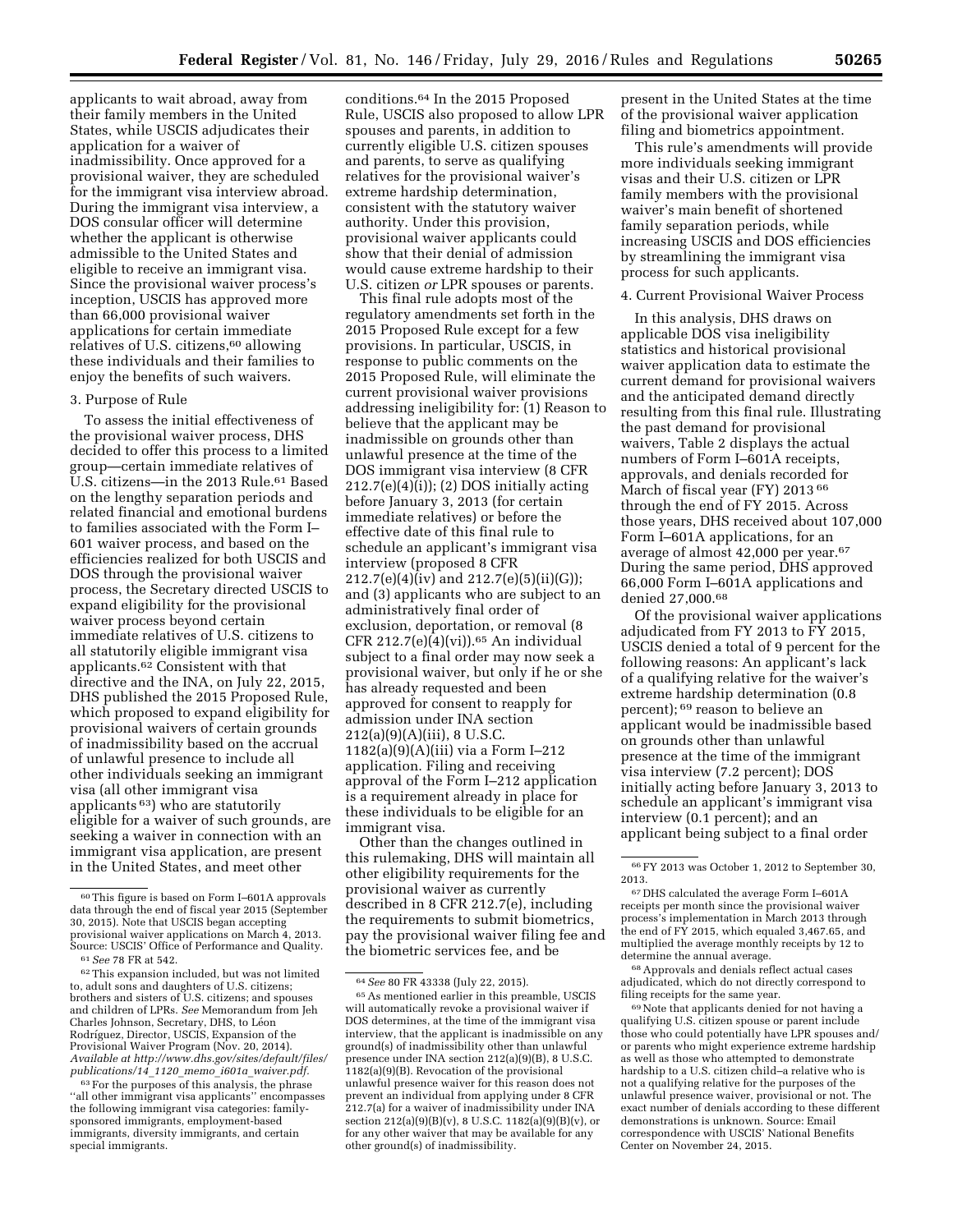(0.9 percent).70 With this final rule's elimination or modification of these ineligibility grounds, more individuals will presumably be eligible for provisional waivers.

The actual Form I–601A filing demands illustrated in Table 2 differ from the estimates in the 2013 Rule's

economic impact analysis. When DHS conducted the 2013 Rule's economic impact analysis, DHS did not have statistics on unlawful presence inadmissibility findings for certain immediate relatives that would have allowed for a precise calculation of the rule's impact. Due to these limitations,

DHS instead estimated the rule's impact based on various demand scenarios. In the analysis for this final rule, DHS uses actual USCIS receipts for provisional waiver applications to determine the future demand for provisional waivers, as discussed later.

| Table 2—Historical Numbers of Form I—601A Receipts, Approvals, and Denials |  |
|----------------------------------------------------------------------------|--|
|----------------------------------------------------------------------------|--|

| Fiscal year                  | Month | Receipts | Approvals | Denials |
|------------------------------|-------|----------|-----------|---------|
|                              |       | 1,306    | 0         | 0       |
|                              |       | 2,737    | 5         | 2       |
|                              |       | 3,267    | 52        | 14      |
|                              |       | 3,119    | 226       | 238     |
|                              |       | 3,425    | 1,006     | 603     |
|                              |       | 3,075    | 1,435     | 790     |
|                              |       | 2,798    | 1,749     | 438     |
|                              |       | 19,727   | 4,473     | 2,085   |
|                              |       | 2,886    | 1.465     | 602     |
|                              |       | 2,697    | 1,456     | 562     |
|                              |       | 2,641    | 1.708     | 532     |
|                              |       | 2,256    | 1,616     | 780     |
|                              |       | 2,483    | 1,282     | 579     |
|                              |       | 2,990    | 1.216     | 987     |
|                              |       | 3,266    | 1,363     | 996     |
|                              |       | 3,650    | 2,052     | 708     |
|                              |       |          |           |         |
|                              |       | 4,184    | 3,151     | 1,100   |
|                              |       | 3.778    | 4.211     | 1,460   |
|                              |       | 3,907    | 3,912     | 1,801   |
|                              |       | 4,237    | 4,075     | 1,484   |
|                              |       | 38,975   | 27,507    | 11,591  |
|                              |       | 4,540    | 4,196     | 1,469   |
|                              |       | 3,728    | 2,167     | 951     |
|                              |       | 4.103    | 2,838     | 1,180   |
|                              |       | 3,370    | 3,011     | 1,433   |
|                              |       | 3,402    | 2,986     | 1,381   |
|                              |       | 4,588    | 2.024     | 960     |
|                              |       | 4.176    | 2,966     | 1,138   |
|                              |       | 4,030    | 2,708     | 934     |
|                              |       | 4,364    | 2,883     | 1,139   |
|                              |       | 4,162    | 2.712     | 946     |
|                              |       | 4,019    | 2,939     | 805     |
|                              |       | 4,313    |           | 733     |
|                              |       |          | 2,880     |         |
|                              |       | 48,795   | 34,310    | 13,069  |
| FY 2013-FY 2015 Total        |       | 107,497  | 66,290    | 26,745  |
| FY 2013-FY 2015 Annual Aver- |       | 41,612   | 25,661    | 10,353  |
| $age71$ .                    |       |          |           |         |

**Note:** Approvals and denials reflect actual cases adjudicated, which do not directly correspond to filing receipts for the month. **Source:** USCIS' Office of Performance and Quality.

Table 3 shows DOS's historical findings of immigrant visa ineligibility due to only unlawful presence inadmissibility grounds, which DOS revised for FY 2010 through FY 2014 following the 2015 Proposed Rule's

publication.72 Between FY 2010 and FY 2015, DOS recorded ineligibility due to only unlawful presence for almost 118,000 immediate relative visas and 24,000 all other immigrant visas.73

Table 4 shows DOS's historical findings of immigrant visa ineligibility due to unlawful presence and any other inadmissibility ground barring visa eligibility.74 DHS uses this population in part to estimate the number of

<sup>70</sup>Source: Email correspondence with USCIS' National Benefits Center on October 7, 2015 and December 7, 2015.

<sup>71</sup>To determine these annual averages, DHS calculated the average Form I–601A receipts, approvals, and denials per month since implementation of the provisional unlawful presence waiver process in March 2013 through the end of FY 2015 and multiplied those averages by 12. The average monthly receipts equaled 3,467.65,

while approvals measured 2,138.39 and denials

equaled 862.74. 72 DOS determined that the rules it used to collect the inadmissibility and ineligibility data included in the 2015 Proposed Rule resulted in errors. DOS has since revised its rules to correct the errors.

<sup>73</sup>Of the ineligibility figures recorded for the ''all other immigrants'' visa category, nearly 97 percent correspond to family-sponsored immigrant visa applications (which does not include applications

filed by immediate relatives of U.S. citizens), 2 percent correspond to employment-based immigrant visa applications, 1 percent correspond to Diversity Visa immigrant applications, and a fraction of 1 percent correspond to certain special immigrant visa applications.

<sup>74</sup>Other inadmissibility grounds barring visa eligibility can be found in INA section 212(a), 8 U.S.C. 1182(a).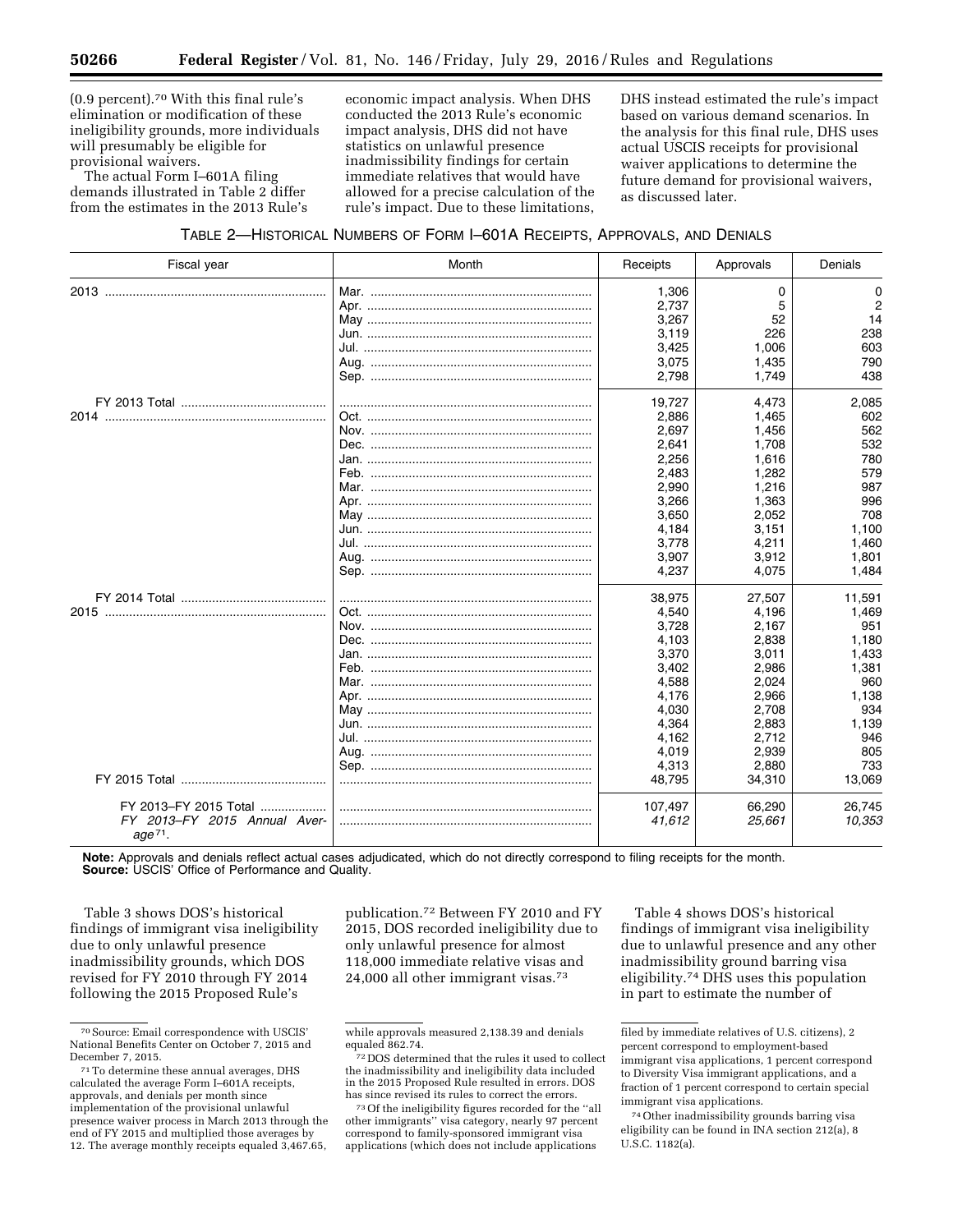immediate relatives who will become eligible for provisional waivers through this final rule's elimination or

modification of certain provisional waiver ineligibilities currently in place.

# TABLE 3—NUMBER OF IMMIGRANT VISA INELIGIBILITY FINDINGS DUE TO ONLY UNLAWFUL PRESENCE

| Fiscal year                                  | Visa category type                                       |                                                    |                                                          |
|----------------------------------------------|----------------------------------------------------------|----------------------------------------------------|----------------------------------------------------------|
|                                              | Immediate<br>relatives <sup>75</sup>                     | All Other<br>immigrants <sup>76</sup>              | Гotal                                                    |
| 2010<br>2011<br>2012<br>2013<br>2014<br>2015 | 15.870<br>18.569<br>19.989<br>10.136<br>18.201<br>34.801 | 2.739<br>5.043<br>5.100<br>4.126<br>3.406<br>3.522 | 18,609<br>23.612<br>25,089<br>14.262<br>21,607<br>38.323 |
| ⊺otal                                        | 17.566<br>በ46                                            | 23.936                                             | 141,502<br>24.731                                        |

**Source:** Email correspondence with the U.S. Department of State's Bureau of Consular Affairs on December 2, 2015.

Population generally addressed in the 2013 Rule (certain immediate relatives of U.S. citizens).

Population impacted by this rule, excluding immediate relatives.

# TABLE 4—NUMBER OF IMMIGRANT VISA INELIGIBILITY FINDINGS DUE TO UNLAWFUL PRESENCE AND ANY OTHER GROUND OF INADMISSIBILITY (OR VISA INELIGIBILITY)

|                                              | Visa category type                       |                                               |                                                    |  |
|----------------------------------------------|------------------------------------------|-----------------------------------------------|----------------------------------------------------|--|
| Fiscal year                                  |                                          | All other<br>immigrants                       | Γotal                                              |  |
| 2010<br>2011<br>2012<br>2013<br>2014<br>2015 | .655<br>5.436<br>3.891<br>' 298<br>1.323 | 984<br>.768<br>.763<br>.471<br>⊟113<br>⊺08. ا | 5.639<br>ኔ.447<br>7,199<br>5.362<br>4.411<br>5.410 |  |
| Г∩tal                                        |                                          | 8.186<br>22                                   | 34,468<br>5.061                                    |  |

**Source:** Email correspondence with the U.S. Department of State's Bureau of Consular Affairs on December 2, 2015.

In the 2015 Proposed Rule, DHS based the demand for Form I–601A applications with and without the rule on the FY 2013 to FY 2014 average ratio of Form I–601A receipts to immigrant visa ineligibility findings based on unlawful presence inadmissibility grounds. Since the publication of the proposed rule, DOS provided DHS with revised data. Based on a review of the revised DOS ineligibility data, DHS has determined that using a year-specific ratio of receipts to ineligibility findings is no longer the best option to predict future provisional waiver demand because of recent changes in Form I– 601A filing trends. DOS's new data suggests that the majority of immediate

relatives found ineligible for an immigrant visa by DOS based on unlawful presence inadmissibility grounds in one fiscal year have filed provisional unlawful presence waivers of inadmissibility prior to DOS's immigrant visa ineligibility finding, though the dates of these separate events is unknown. Because the time lag between such filings and ineligibility findings is unknown, making same-year comparisons between these data could result in erroneous conclusions. As such, DHS believes it is most appropriate to estimate the future demand for provisional waivers in the absence of this rule using historical Form I–601A filing data.

In the absence of this rule, DHS projects that Form I–601A receipts from immediate relative immigrants would increase from their three-year average of 41,612 (*see* Table 2) by 2.5 percent per year based on the compound annual growth rate of the unauthorized immigrant population living in the United States between 2000 and 2012.77 Under this method, USCIS would receive a projected 478,000 provisional waiver applications across 10 years of analysis in the absence of this rule, as shown in Table 5.

<sup>75</sup>Population generally addressed in the 2013 Rule (certain immediate relavies of U.S. citizens). 76Population Impacted by this rule, excluding immediate relatives.

<sup>77</sup>Calculated by comparing the estimated unauthorized immigrant population living in the United States in 2000 (8,500,000) to the estimated unauthorized immigrant population living in the

United States in 2012 (11,400,000). In recent years, the estimated unauthorized immigrant population has decreased. DHS uses the historical growth rate in the unauthorized immigrant population from 2000 to 2012 because it most likely reflects the population impacted by this rule. This population includes those who have likely been unlawfully present in the United States for an extended period and who have already started the immigrant visa

process by having an approved petition. Source: U.S. Department of Homeland Security, Office of Immigration Statistics. *Estimates of the Unauthorized Immigrant Population Residing in the United States: January 2012,* Figure 1, Unauthorized Immigrant Population: 2000–2012, Mar. 2013. *Available at [http://www.dhs.gov/sites/](http://www.dhs.gov/sites/default/files/publications/ois_ill_pe_2012_2.pdf) [default/files/publications/ois](http://www.dhs.gov/sites/default/files/publications/ois_ill_pe_2012_2.pdf)*\_*ill*\_*pe*\_*2012*\_*2.pdf.*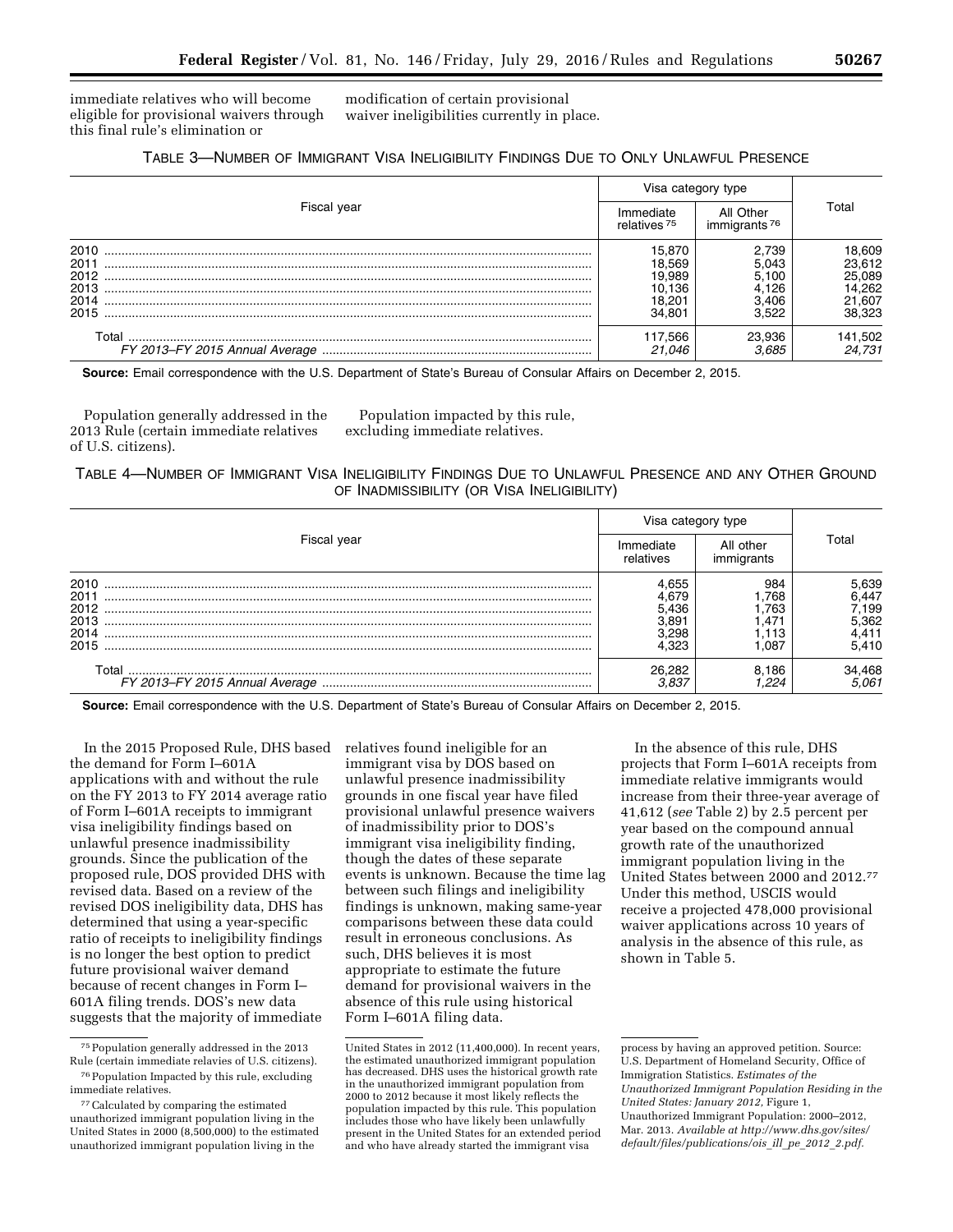TABLE 5—PROJECTED NUMBER OF IM-immediate relatives who were denied a MEDIATE RELATIVE FORM I–601A APPLICATIONS IN THE ABSENCE OF RULE (POPULATION ADDRESSED IN 2013 RULE)

| Fiscal year                | Form $I$ -601A<br>Receipts-<br>Immediate<br>Relatives <sup>78</sup> |
|----------------------------|---------------------------------------------------------------------|
| Year 1<br>Year 2<br>Year 3 | 42.652<br>43.719<br>44.812                                          |
| <br>Year 4<br>Year 5       | 45,932<br>47,080                                                    |
| Year 6<br>Year 7<br>       | 48,257<br>49.464                                                    |
| Year 8<br><br>Year 9       | 50.700<br>51.968                                                    |
| Year 10                    | 53,267                                                              |
| Total                      | 477.851                                                             |

**Notes:** The yearly estimates in this table were originally calculated using unrounded figures. Thereafter, all yearly estimates were simultaneously rounded for tabular presentation.

#### 5. Population Affected by Rule

DHS does not believe this rule will induce any new demand above the status quo for filing petitions or immigrant visa applications for this expanded group of individuals. DHS bases this assumption on the fact that most of the newly eligible visa categories to which this rule will now apply (namely, family-sponsored, employment-based, diversity, and certain special immigrant visa categories) are generally subject, unlike the immediate relative category, to statutory visa issuance limits and lengthy visa availability waits due to oversubscription.79 Even with this rule's elimination or modification of specific provisional waiver ineligibility criteria currently in place, DHS does not anticipate that a related rise in the demand for immigrant visas for immediate relatives of U.S. citizens will occur given the low historical share of applications denied for these reasons (approximately 9 percent as mentioned earlier). In addition, because immediate relative visas are readily available,

provisional waiver previously have likely continued on with the consular interview process to obtain LPR status.80 Therefore, DHS did not estimate that these immediate relatives would reapply for a provisional waiver. Furthermore, there is no evidence that the Secretary's November 2014 memorandum 81 on the expansion of the provisional waiver process spurred a significant increase in filings of the Petition for Alien Relative (Form I–130) or Immigrant Petition for Alien Worker (Form I–140).82 Thus, DHS does not expect that this rule will increase the demand for the immigrant visa categories to which it applies.

With this rule's implementation, the number of provisional waiver applications is expected to increase from the figures listed in Table 5 as the provisional waiver eligibility criteria expands. This rule's broadened group of qualifying relatives for the provisional waiver's extreme hardship determination as well as its elimination or modification of current provisional waiver ineligibility provisions will allow some immediate relatives of U.S. citizens and LPRs to become eligible for provisional waivers. All other immigrant visa applicants<sup>83</sup> who are present in the United States and who otherwise meet the requirements of the provisional waiver process described in this final rule will also become eligible for provisional waivers.

81*See* Memorandum from Jeh Charles Johnson, Secretary, DHS, to Léon Rodríguez, Director, USCIS, Expansion of the Provisional Waiver Program (Nov. 20, 2014). *Available at [http://www.dhs.gov/sites/](http://www.dhs.gov/sites/default/files/publications/14_1120_memo_i601a_waiver.pdf) [default/files/publications/14](http://www.dhs.gov/sites/default/files/publications/14_1120_memo_i601a_waiver.pdf)*\_*1120*\_*memo*\_*i601a*\_ *[waiver.pdf.](http://www.dhs.gov/sites/default/files/publications/14_1120_memo_i601a_waiver.pdf)* 

82Based on a DHS comparison of Form I–130 and Form I–140 filings during the three months immediately following the Secretary's 2014 memorandum on the expansion of the provisional waiver program and during those same three months in FY 2013 and FY 2014.

83As previously mentioned, the phrase ''all other immigrant visa applicants'' encompasses the following immigrant visa categories: familysponsored, employment-based, Diversity Visa, and (certain) special immigrant visa applicants. Examples of family relationships that fall under ''all other immigrant visa applicants'' include, but are not limited to, adult sons and daughters of U.S. citizens, brothers and sisters of U.S. citizens, and spouses and children of LPRs.

#### Immediate Relatives Affected by Rule

Some immediate relatives of U.S. citizens were denied provisional waivers under the 2013 Rule because USCIS had ''reason to believe'' that they were subject to a ground of inadmissibility other than unlawful presence. Others were denied because they were subject to a final order. This rule eliminates denials based on the reason-to-believe standard and modifies the ineligibility criteria related to final orders, thus allowing additional immediate relatives to become eligible for provisional waivers. As previously mentioned, Table 4 shows DOS's historical findings of immigrant visa ineligibility among immediate relatives due to unlawful presence and any other ground for denying visa issuance, such as being subject to a final order.<sup>84</sup> DHS believes that the population of immediate relatives found ineligible for immigrant visas based on unlawful presence and any other ground of inadmissibility shown in Table 4 best predicts the share of immediate relatives affected by the elimination or modification of ineligibility criteria in this rule, as the DOS figures presumably account for these provisional waiver ineligibilities.85 According to the FY 2013 to FY 2015 annual average number of immediate relatives found ineligible for visas based on unlawful presence and any other ground of inadmissibility (and visa ineligibility) (3,837; *see* Table 4), and the historical 2.5 percent growth in the unauthorized immigrant population, DHS estimates that 3,933 immediate relatives will become eligible, and consequently apply, for provisional waivers as a direct result of this rule's expanded waiver eligibility during the rule's first year of implementation (*see* Table 6).

Table 6 shows that over a 10-year period of analysis, USCIS will receive approximately 44,000 provisional waiver applications from immediate relatives now eligible for provisional waivers based on this rule's elimination or modification of specific provisional

<sup>78</sup>Estimated number of provisional waiver applications from the eligible population of immediate relatives. These applications do not<br>necessarily correspond to waiver approvals.

necessarily correspond to waiver approvals. 79Family-sponsored immigrant visa applicants, who represent nearly 97 percent of the ''all other immigrants'' population found ineligible due to only unlawful presence inadmissibility grounds, currently face visa oversubscription. This means that any new family-sponsored visa applicants must wait in line for available visas. Depending on the applicant's country of chargeability and preference category, this wait could be many years. Source: U.S. Department of State. ''Visa Bulletin: Immigrant Numbers for December 2015,'' IX (87), Nov. 2015. *Available at [http://travel.state.gov/content/dam/](http://travel.state.gov/content/dam/visas/Bulletins/visabulletin_December2015.pdf) [visas/Bulletins/visabulletin](http://travel.state.gov/content/dam/visas/Bulletins/visabulletin_December2015.pdf)*\_*December2015.pdf.* 

<sup>80</sup> Immigrant visas for immediate relatives of U.S. citizens are unlimited, so they are always available. *See* INA section 201(b)(2)(A)(i), 8 U.S.C. 1151(b)(2)(A)(i). This means that immediate relatives do not have to wait in line for a visa number to become available for them to immigrate. Sources: U.S. Citizenship and Immigration Services. ''Visa Availability and Priority Dates.'' *Available at [http://www.uscis.gov/green-card/green-card](http://www.uscis.gov/green-card/green-card-processes-and-procedures/visa-availability-and-priority-dates)[processes-and-procedures/visa-availability-and](http://www.uscis.gov/green-card/green-card-processes-and-procedures/visa-availability-and-priority-dates)[priority-dates](http://www.uscis.gov/green-card/green-card-processes-and-procedures/visa-availability-and-priority-dates)* (last reviewed/updated Nov. 5, 2015).

<sup>84</sup>Other grounds of inadmissibility barring visa eligibility can be found in INA section 212(a), 8 U.S.C. 1182(a).

<sup>85</sup>These ineligibility findings likely include the previously discussed 9 percent of historical Form I–601A applicants denied for the following reasons: an applicant's lack of a qualifying relative for the waiver's extreme hardship determination; reason to believe an applicant would be inadmissible based on grounds other than unlawful presence at the time of the immigrant visa interview; DOS initially acting before January 3, 2013 to schedule an applicant's immigrant visa interview; and an applicant being subject to a final order. However, due to data limitations, DHS does not know the exact number of ineligibility findings that correspond to provisional waiver denials.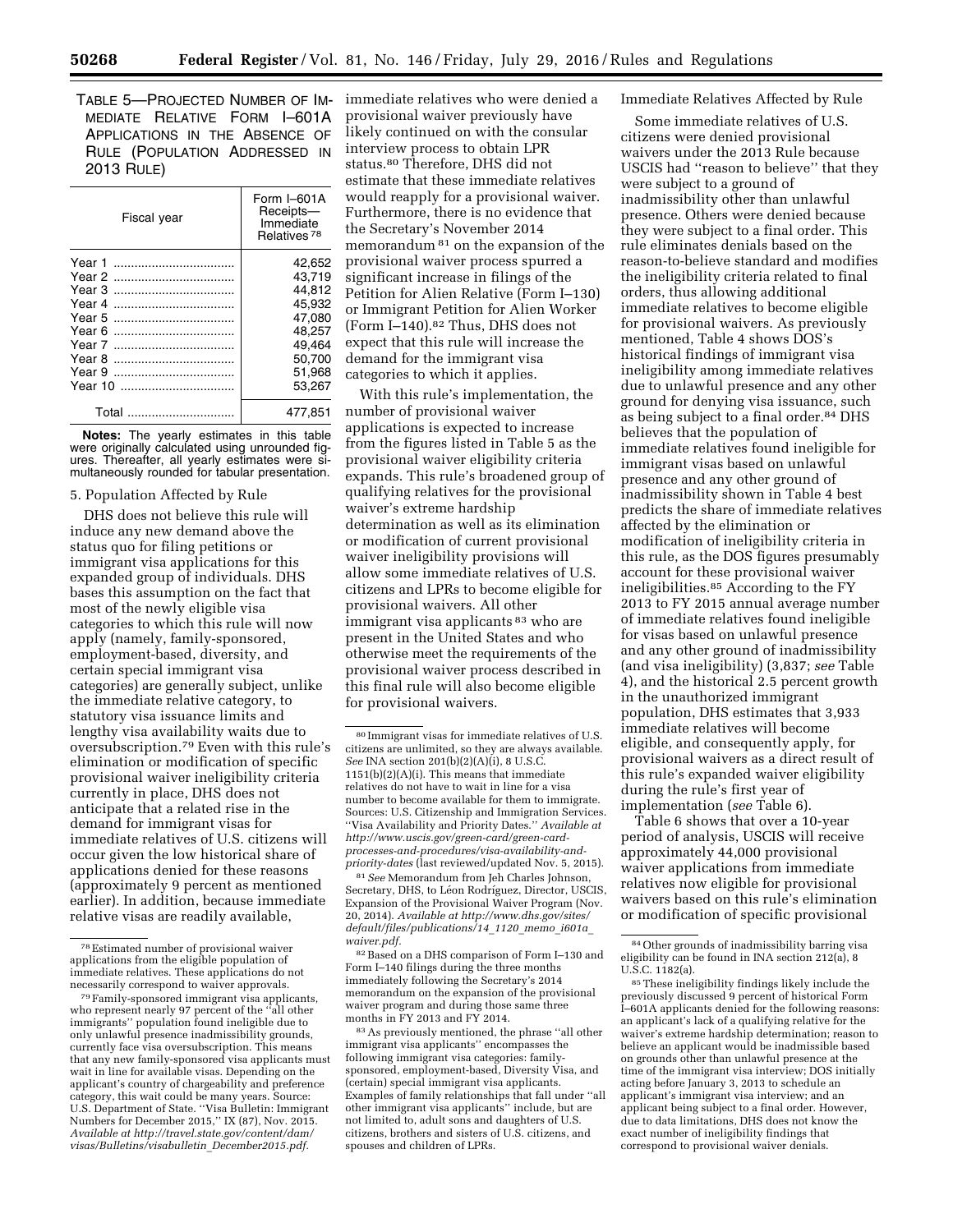waiver ineligibility criteria. These figures reflect the assumption that the population of individuals historically found ineligible for immigrant visas based on unlawful presence and any other ground of inadmissibility will apply for provisional waivers even though they may still be inadmissible on another ground that would bar them from receiving an immigrant visa. However, these figures do not account for immediate relatives of U.S. citizens and LPRs who could become eligible for provisional waivers through this rule's broadened group of qualifying relatives for the provisional waiver's extreme hardship determination and its elimination of DOS scheduling date requirements. Due to data limitations, DHS cannot precisely measure the number of individuals impacted by these amendments, though based on historical denials, the number impacted will likely be small.<sup>86</sup>

Due to additional data limitations, DHS cannot determine the exact number of immediate relatives eligible to apply for provisional waivers under the 2013 Rule who either continued taking steps necessary to obtain LPR status or who abandoned the immigrant visa process altogether after being denied provisional waivers for the ineligibility criteria eliminated or modified with this rule (*e.g.,* DOS scheduling date requirements). DHS assumes for the purpose of this analysis that those immediate relatives who applied for provisional waivers prior to this final rule but were denied for the criteria eliminated or modified with this rule have continued taking the steps necessary to obtain LPR status rather than delay their immigration process. These individuals have likely sought waivers of the unlawful presence grounds of inadmissibility through the Form I–601 waiver process as part of obtaining their LPR status. For these reasons, DHS does not believe this rule will affect certain immediate relatives of U.S. citizens previously denied provisional waivers due to this rule's eliminated or modified criteria, and thus does not consider these individuals in the population affected by this rule. As such, Table 6 does not include these individuals.

# TABLE 6—PROJECTED NUMBER OF IM-Year 1, DHS projects that Form I–601A MEDIATE RELATIVE FORM I–601A APPLICATIONS RESULTING FROM RULE

| Fiscal year                                                                                       | Form I-601A<br>Receipts-<br>immediate<br>relatives<br>newly<br>eligible for<br>provisional<br>waiver under<br>rule <sup>87</sup> |
|---------------------------------------------------------------------------------------------------|----------------------------------------------------------------------------------------------------------------------------------|
| Year 1<br>Year 2<br>Year 3<br>Year 4<br>Year 5<br>Year 6<br>Year 7<br>Year 8<br>Year 9<br>Year 10 | 3,933<br>4,031<br>4,132<br>4.235<br>4,341<br>4.450<br>4,561<br>4,675<br>4,792<br>4,912                                           |
| Total                                                                                             | 44,062                                                                                                                           |
|                                                                                                   |                                                                                                                                  |

**Notes:** The yearly estimates in this table were originally calculated using unrounded figures. Thereafter, all yearly estimates were simultaneously rounded for tabular presentation.

All Other Immigrants Affected by Rule

In addition to the population of immediate relatives illustrated in Table 6, this rule will affect a portion of all other immigrant visa applicants. To capture the population of all other immigrant visa applicants (that is, those who are not immediate relative immigrant visa applicants) that may file for a provisional waiver due to this rule, DHS uses the following historical data: (1) DOS immigrant visa ineligibility findings due to only unlawful presence inadmissibility grounds (the population included in the 2015 Proposed Rule); (2) DOS immigrant visa ineligibility findings due to unlawful presence and any other inadmissibility ground (the population potentially now included in this final rule); and (3) growth in the unauthorized immigrant population. In particular, DHS applies the previously discussed 2.5 percent compound annual growth rate of unauthorized immigrants from 2000 to 2012 to the sum of the FY 2013 to FY 2015 annual averages of all other immigrant visa ineligibility findings due to: (1) Only unlawful presence inadmissibility grounds; and (2) unlawful presence and any other inadmissibility ground, which equals 4,909 (*see* Table 3 and Table 4).88 For

applications from the population of all other immigrants now eligible for provisional waivers will measure approximately 5,032. For Years 2 through 10, applications are expected to range from 5,158 to 6,284 (*see* Table 7).89 These figures partly reflect the assumption that the population of individuals historically found ineligible for immigrant visas based on unlawful presence and any other ground of inadmissibility will apply for provisional waivers even though they may still be inadmissible on another ground that would bar them from receiving an immigrant visa.

# TABLE 7—PROJECTED NUMBER OF ALL OTHER IMMIGRANT FORM I–601A APPLICATIONS RESULTING FROM **RULE**

| Fiscal year | Form $I$ -601A<br>receipts-<br>all other<br>immigrants <sup>90</sup> |
|-------------|----------------------------------------------------------------------|
| Year 1      | 5.032                                                                |
|             | 5.158                                                                |
|             | 5.286                                                                |
| Year 4      | 5.419                                                                |
| Year 5      | 5,554                                                                |
|             | 5.693                                                                |
|             | 5,835                                                                |
| Year 8      | 5.981                                                                |
|             | 6.131                                                                |
|             | 6.284                                                                |
| Total       | 56.373                                                               |

**Notes:** The yearly estimates in this table were originally calculated using unrounded figures. Thereafter, all yearly estimates were simultaneously rounded for tabular presentation.

#### Total Population Affected by Rule

Table 8 outlines the entire population of immigrant visa applicants potentially impacted by this rule, as measured by the sum of Form I–601A receipts listed in Table 6 and Table 7. Across a 10-year period of analysis, DHS estimates that the provisional waiver applications from this rule's expanded population of individuals (including immediate relatives of U.S. citizens and LPRs, and

89 Year 1 figure calculated as the FY 2013–FY 2015 average number of all other immigrant visa ineligibility findings due to: (1) Only unlawful presence, and (2) unlawful presence and any other ground of inadmissibility of 4,909 multiplied by the assumed 2.5 percent growth rate (that is, 1.025), which equals 5,032.

90Estimated number of provisional waiver applications from the population of all other immigrants ineligible due to: (1) Only unlawful presence; and (2) unlawful presence and any other ground of inadmissibility. These applications do not necessarily correspond to waiver approvals.

<sup>86</sup>Of the provisional waiver applications adjudicated from FY 2013 to FY 2015, USCIS denied less than 1,000 applications in total based on an applicant's lack of a qualifying relative for the waiver's extreme hardship determination and for DOS initially acting before January 3, 2013 to schedule an applicant's immigrant visa interview. Source: Email correspondence with USCIS' National Benefits Center on October 7, 2015 and December 7, 2015.

<sup>87</sup>Estimated number of provisional waiver applications from the population of immediate relatives inadmissible due to unlawful presence and any other immigrant visa inadmissibility ground. These applications do not necessarily correspond to waiver approvals.

<sup>88</sup>Calculated as the FY 2013–FY 2015 average number of all other immigrant visa ineligibility

findings due to only unlawful presence (3,685) plus the FY 2013–FY 2015 average number of all other immigrant visa ineligibility findings due to unlawful presence and any other ground of inadmissibility  $(1,224) = 4,909$ .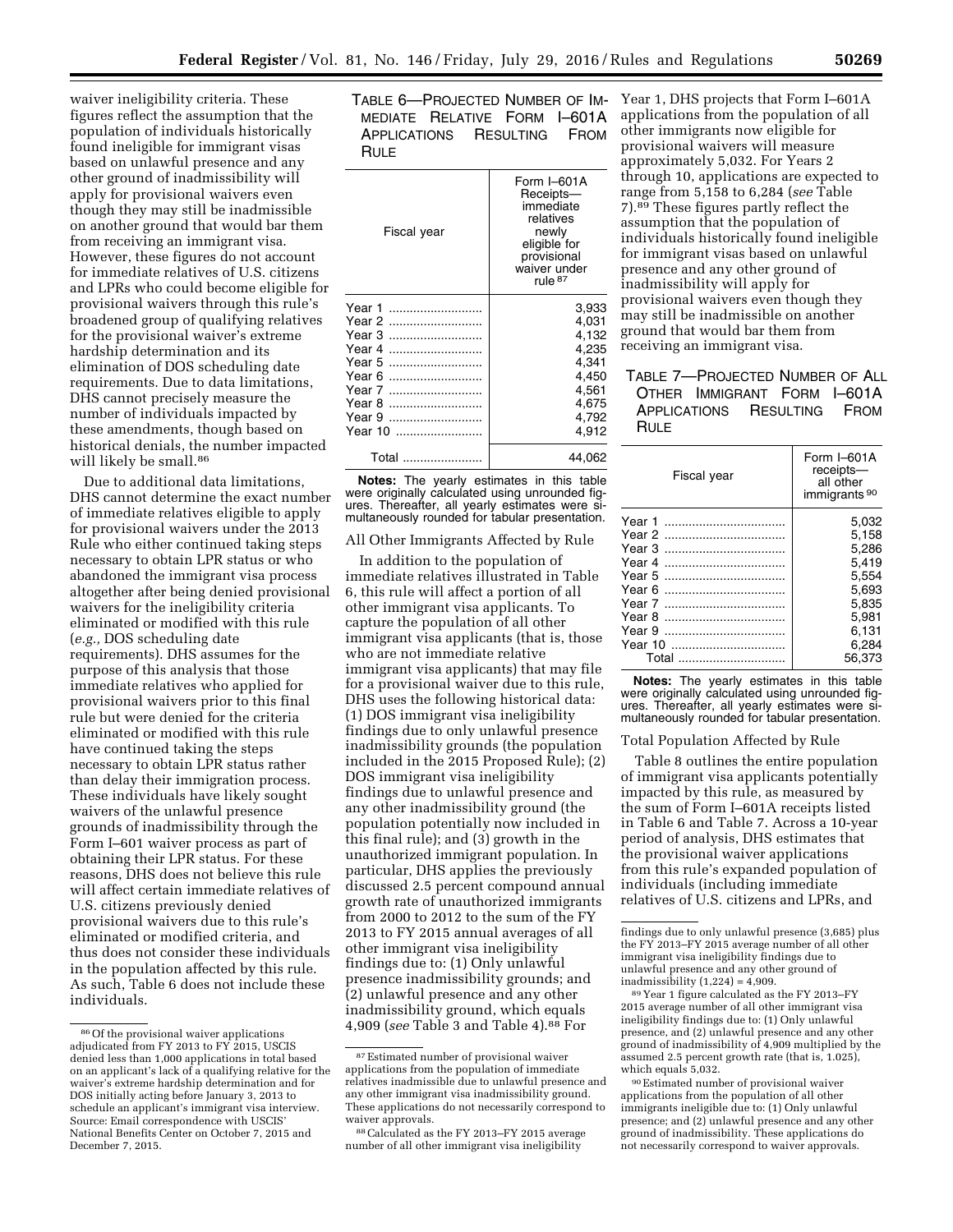family-sponsored, employment-based, Diversity Visa, and (certain) special immigrant visa applicants) will be nearly 100,000. These provisional waiver applications may ultimately result in waiver approvals or denials. Note that Table 8 presents only the additional Form I–601A filings that will occur as a result of this rule; it does not account for the provisional waiver applications that DHS anticipates will be filed in the absence of this rule by currently eligible certain immediate relatives of U.S. citizens (*see* Table 5). As stated earlier, the figures in Table 8 may underestimate the total Form I– 601A applications resulting from this rule because they do not account for immediate relatives of U.S. citizens and LPRs who could become eligible for provisional waivers through this rule's broadened group of qualifying relatives for the provisional waiver's extreme hardship determination and its elimination of DOS scheduling date requirements. They could also overestimate the total Form I–601A applications resulting from this rule because they are partly based on the assumption that the population of individuals historically found ineligible for immigrant visas based on unlawful presence and any other ground of inadmissibility will apply for provisional waivers even though they may still be inadmissible on another ground that would bar them from receiving an immigrant visa.

# TABLE 8—TOTAL FORM I–601A APPLICATIONS RESULTING FROM RULE

| Fiscal year | Form $I$ -601A<br>receipts |
|-------------|----------------------------|
|             | 8.965                      |
|             | 9.189                      |
|             | 9.418                      |
|             | 9.654                      |
|             | 9,895                      |
|             | 10.143                     |
|             | 10.396                     |
|             | 10,656                     |
|             | 10,923                     |
|             | 11.196                     |
| Total       | 100.435                    |

**Notes:** The yearly estimates in this table were originally calculated using unrounded figures. Thereafter, all yearly estimates were simultaneously rounded for tabular presentation.

All public comments about specific elements of the projections, costs, or benefits of the rule are discussed earlier in the preamble.

6. Costs and Benefits

## **Costs**

Individuals who are newly eligible to apply for a provisional waiver strictly

under this rule will bear the costs of this regulation. Although the waiver expansion may require the Federal Government (namely, DHS and USCIS) to expend additional resources on related adjudication personnel, equipment (*e.g.,* computers and telephones), and occupancy demands, DHS expects these costs to be offset by the additional fee revenue collected from the Form I–601A filing fee and the biometric services fee. Currently, the filing fees for Form I–601A and biometric services are \$585 and \$85, respectively.91 Accordingly, DHS does not believe this rule will impose additional net costs on the Federal Government.

With the exception of applicants subject to final orders, 92 eligible individuals must generally first complete Form I–601A and submit it to USCIS with its current \$585 filing fee and \$85 biometric services fee to receive a provisional waiver under this rule. DHS estimates the time burden of completing Form I–601A to be 1.5 hours, which translates to a time, or opportunity, cost of \$15.89 per application.93 DHS calculates the Form I–601A application's opportunity cost to individuals by first multiplying the current Federal minimum wage of \$7.25 per hour by 1.46 to account for the full cost of employee benefits (such as paid leave, insurance, and retirement), which results in a time value of \$10.59 per hour.94 Then, DHS multiplies the

91Source of fee rates: U.S. Citizenship and Immigration Services. ''I–601A, Application for Provisional Unlawful Presence Waiver.'' *Available at<http://www.uscis.gov/i-601a>*(last reviewed/ updated Oct. 7, 2015). The Form I–601A filing fee and biometric services fee are subject to change through the normal fee review cycle and any subsequent rulemaking issued by USCIS/DHS. USCIS/DHS will consider the impact of the provisional waiver and biometrics process workflows and resource requirements as a normal part of its biennial fee review. The biennial fee review determines if fees for immigration benefits are sufficient in light of resource needs and filing trends. *See* INA section 286(m), 8 U.S.C. 1356(m).

92As previously stated, individuals subject to a final order may now seek a provisional waiver only if they also request (and are approved for) consent to reapply for admission under INA section 212(a)(9)(A)(iii), 8 U.S.C. 1182(a)(9)(A)(iii) via an Application for Permission to Reapply for Admission into the United States After Deportation or Removal (Form I–212). Filing and receiving approval for a Form I–212 is a requirement already in place for individuals subject to inadmissibility under INA section 212(a)(9)(A), 8 U.S.C. 1182(a)(9)(A), to be eligible for an immigrant visa. Thus, USCIS does not include the cost to file Form I–212 to the applicable population of provisional waiver applicants in this rule.

93*See* 80 FR 16688 (Mar. 30, 2015) for the estimated Form I–601A completion time burden.

94Federal minimum wage information source: U.S. Department of Labor, Wage and Hour Division. ''Wages- Minimum Wage.'' *Available at [http://](http://www.dol.gov/dol/topic/wages/minimumwage.htm) [www.dol.gov/dol/topic/wages/minimumwage.htm](http://www.dol.gov/dol/topic/wages/minimumwage.htm)* 

\$10.59 hourly time value by the current 1.5-hour Form I–601A completion time burden to determine the opportunity cost for individuals to complete Form I– 601A (\$15.89). DHS recognizes that the individuals impacted by the rule are generally unlawfully present and not eligible to work; however, consistent with other DHS rulemakings, DHS uses wage rates as a mechanism to estimate the opportunity costs to individuals associated with completing this rule's required application and biometrics collection. The cost for applicants to initially file Form I–601A, including only the \$585 filing fee and opportunity cost, equals \$600.89.

After USCIS receives an applicant's completed Form I–601A and its filing and biometric services fees, the agency sends the applicant a notice scheduling him or her to visit a USCIS Application Support Center (ASC) for biometrics collection. Along with an \$85 biometric services fee, the applicant will incur the following costs to comply with the provisional waiver's biometrics submission requirement: (1) The opportunity cost of traveling to an ASC, (2) the opportunity cost of submitting his or her biometrics, and (3) the mileage cost of traveling to an ASC. While travel times and distances to an ASC vary, DHS estimates that an applicant's average roundtrip distance to an ASC is 50 miles, and that the average time for that trip is 2.5 hours. DHS estimates that an applicant waits an average of 1.17 hours for service and to have his or her biometrics collected at an ASC, adding up to a total biometrics-related time burden of 3.67 hours.95 By applying the \$10.59 hourly time value for individuals to the total biometrics-related time burden of 3.67 hours, DHS finds that the opportunity cost for a provisional waiver applicant to travel to and from an ASC, and to submit biometrics, will total \$38.87.96 In addition to the opportunity cost of providing biometrics, provisional waiver applicants will experience travel costs related to biometrics collection. The cost of such travel will equal \$28.75 per trip, based on the assumed 50-mile

95*See* 80 FR 16688 (Mar. 30, 2015) for Form I– 601A biometrics collection time burden.

96 3.67 hours multiplied by \$10.59 per hour equals \$38.87.

*<sup>(</sup>*last accessed Dec. 7, 2015). Employer benefits adjustment information source: U.S. Department of Labor, Bureau of Labor Statistics. ''Economic News Release: Employer Costs for Employee Compensation- September 2015, Table 1. Employer costs per hour worked for employee compensation and costs as a percent of total compensation: Civilian workers, by major occupational and industry group, September 2015- All Workers.'' Dec. 9, 2015. *Available at [http://www.bls.gov/](http://www.bls.gov/schedule/archives/ecec_nr.htm#current) [schedule/archives/ecec](http://www.bls.gov/schedule/archives/ecec_nr.htm#current)*\_*nr.htm#current.*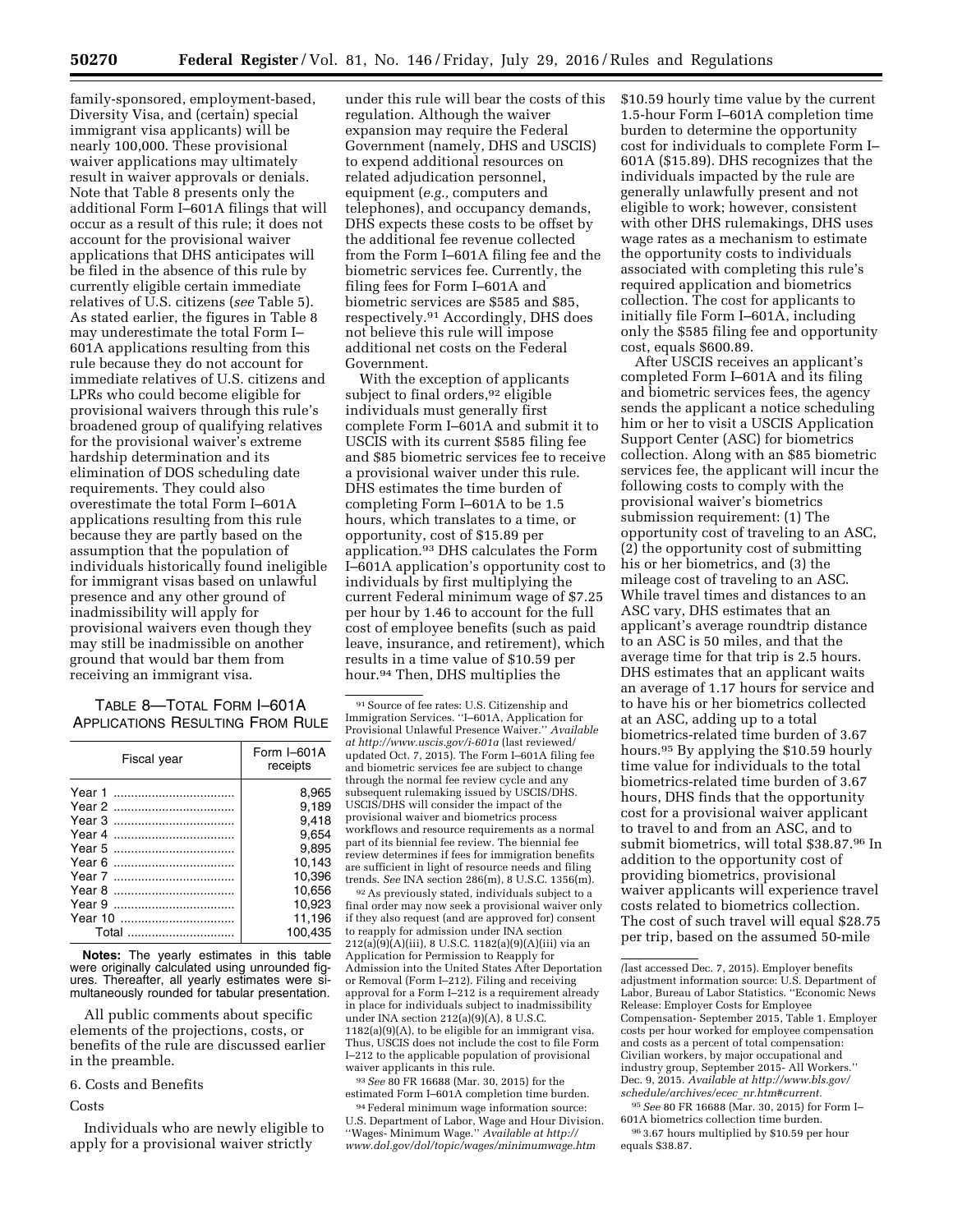roundtrip distance to an ASC and the General Services Administration's travel rate of \$0.575 per mile.<sup>97</sup> DHS assumes that each applicant will travel independently to an ASC to submit his or her biometrics, meaning that this rule will impose a time cost on each provisional waiver applicant. Adding the fee, opportunity, and travel costs of biometrics collection together, DHS estimates that the provisional waiver's requirement to submit biometrics will cost a total of \$152.62 per Form I–601A filing.

Accounting for all of the fee, time, and travel costs to comply with the provisional waiver requirements, DHS finds that each Form I–601A filing will cost an applicant \$753.51. Table 9 shows that the overall cost of this rule to the expanded population of provisional waiver applicants will measure \$75.7 million (undiscounted) over the 10-year period of analysis. DHS calculates this rule's total cost to applicants by multiplying the individual cost of completing the provisional waiver application requirements (\$753.51) by the number of newly eligible individuals projected to apply for provisional waivers each year following the implementation of this rule (*see* Table 8). In present value terms, this rule will cost newly eligible waiver applicants \$52.4 million to \$64.2 million across a 10-year period at 7 percent and 3 percent discount rates, respectively (*see* Table 9). Because this rule will not generate any net costs to the Federal Government (as discussed previously), these costs to applicants also reflect the total cost of this rule. Depending on the population of individuals who apply for provisional waivers beyond the projections shown in Table 8, the costs of this rule may be over- or underestimated.

## TABLE 9—TOTAL COST OF RULE TO APPLICANTS/TOTAL COST OF RULE

|        | Fiscal year | <b>Total waiver</b><br>cost to<br>applicants/<br>total cost of<br>rule |
|--------|-------------|------------------------------------------------------------------------|
| Year 1 |             | \$6,755,217                                                            |
| Year 2 |             | 6.924.003                                                              |
| Year 3 |             | 7.096.557                                                              |
| Year 4 |             | 7.274.386                                                              |
|        |             | 7.455.981                                                              |
| Year 6 |             | 7.642.852                                                              |
| Year 7 |             | 7.833.490                                                              |
| Year 8 |             | 8.029.403                                                              |
| Year 9 |             | 8.230.590                                                              |

<sup>97</sup> 50 miles multiplied by \$0.575 per mile equals \$28.75. *See* 79 FR 78437 (Dec. 30, 2014) for the General Services Administration's mileage rate.

| Table 9—Total Cost of Rule to |      |       |
|-------------------------------|------|-------|
| APPLICANTS/TOTAL              | COST | OF OF |
| RULE-Continued                |      |       |

| Fiscal year                                                 | <b>Total waiver</b><br>cost to<br>applicants/<br>total cost of<br>rule |
|-------------------------------------------------------------|------------------------------------------------------------------------|
| Year 10                                                     | 8,436,298                                                              |
| 10-Year Total:<br>Undiscounted                              | 75,678,777                                                             |
| 10-Year Total: Present<br>Value, Discounted at<br>3 percent | 64.168.205                                                             |
| 10-Year Total: Present<br>Value, Discounted at<br>7 percent | 52.429.216                                                             |

**Notes:** Estimates may not sum to total due to rounding. The cost estimates in this table are contingent upon Form I–601A filing (or receipt) projections as well as the discount rates applied.

#### Benefits

The benefits of this rule are largely the result of streamlining the immigrant visa process for an expanded population of individuals who are inadmissible to the United States due to unlawful presence. This rule will provide applicants seeking provisional waivers and their family members advance notice of USCIS' decision on their provisional waiver application prior to leaving the United States for their immigrant visa interviews abroad, offering many individuals the certainty of knowing they have been provisionally approved for a waiver of certain unlawful presence grounds of inadmissibility before departing from the United States. For those newly eligible individuals who receive a provisional waiver through this rule and their U.S. citizen or LPR family members, this rule's primary benefits are its reduced separation time among family members during the immigrant visa process. Instead of attending multiple immigrant visa interviews and waiting abroad while USCIS adjudicates a waiver application as required under the Form I–601 process, the provisional waiver process allows individuals to file a provisional waiver application while in the United States and receive a notification of USCIS' decision on their provisional waiver application before departing for DOS consular processing of their immigrant visa applications. Although DHS cannot estimate with precision the exact amount of separation time families will save through this rule, DHS estimates that some newly eligible individuals and their U.S. citizen or LPR family members could experience

several months of reduced separation time based on the average adjudication time for Form I–601 waiver applications.98 In addition to the humanitarian and emotional benefits derived from reduced separation of families, DHS anticipates that the shortened periods of family separation resulting from this rule may lessen the financial burden U.S. citizens and LPRs face to support their immigrant relatives while they remain outside of the country. Because of data limitations, however, DHS cannot predict the exact financial impact of this change.

Due to the unique nature of the Diversity Visa program, individuals seeking an immigrant visa through that program and wishing to use the provisional waiver process are likely to enjoy fewer overall benefits from this rule than others. Although an individual may be selected to participate in the Diversity Visa program, he or she may not ultimately receive an immigrant visa due to visa unavailability. Under this rule, Diversity Visa selectees and their derivatives who wish to use the provisional waiver process may file a waiver application before knowing whether their immigrant visa will ultimately be available to them. For those pursuing the Diversity Visa track, the risk of completing the provisional waiver process without being issued a visa is higher compared to applicants of other immigrant visa categories filing Form I–601A.99 If a Diversity Visa program selectee's provisional waiver is approved but he or she is not ultimately issued an immigrant visa, he or she will incur the costs but not obtain the benefits associated with a provisional waiver.

Based on USCIS and DOS efficiencies realized as a result of the current provisional waiver process, DHS believes that this rule could provide additional Federal Government efficiencies through its expansion to a larger population. As previously

99There is a statutory maximum of 55,000 diversity visas authorized for allocation each fiscal year, but this number is reduced by up to 5,000 visas set aside exclusively for use under the Nicaraguan and Central American Relief Act. See NACARA section 203(d), as amended. DOS regularly selects more than 50,000 entrants to proceed on to the next step for diversity visa processing to ensure that all of the 50,000 diversity visas are allotted. Source: U.S. Department of State, Office of the Spokesman. Special Briefing: Senior State Department Official on the Diversity Visa Program. May 13, 2011. *Available at [http://](http://www.state.gov/r/pa/prs/ps/2011/05/166811.htm) [www.state.gov/r/pa/prs/ps/2011/05/166811.htm.](http://www.state.gov/r/pa/prs/ps/2011/05/166811.htm)* 

<sup>98</sup>The average adjudication time of Form I–601 waivers is currently over five months. Source: U.S. Citizenship and Immigration Services. ''USCIS Processing Time Information for the Nebraska Service Center-Form I–601.'' *Available at [https://](https://egov.uscis.gov/cris/processTimesDisplayInit.do) [egov.uscis.gov/cris/processTimesDisplayInit.do](https://egov.uscis.gov/cris/processTimesDisplayInit.do)* (last updated Feb. 11, 2016).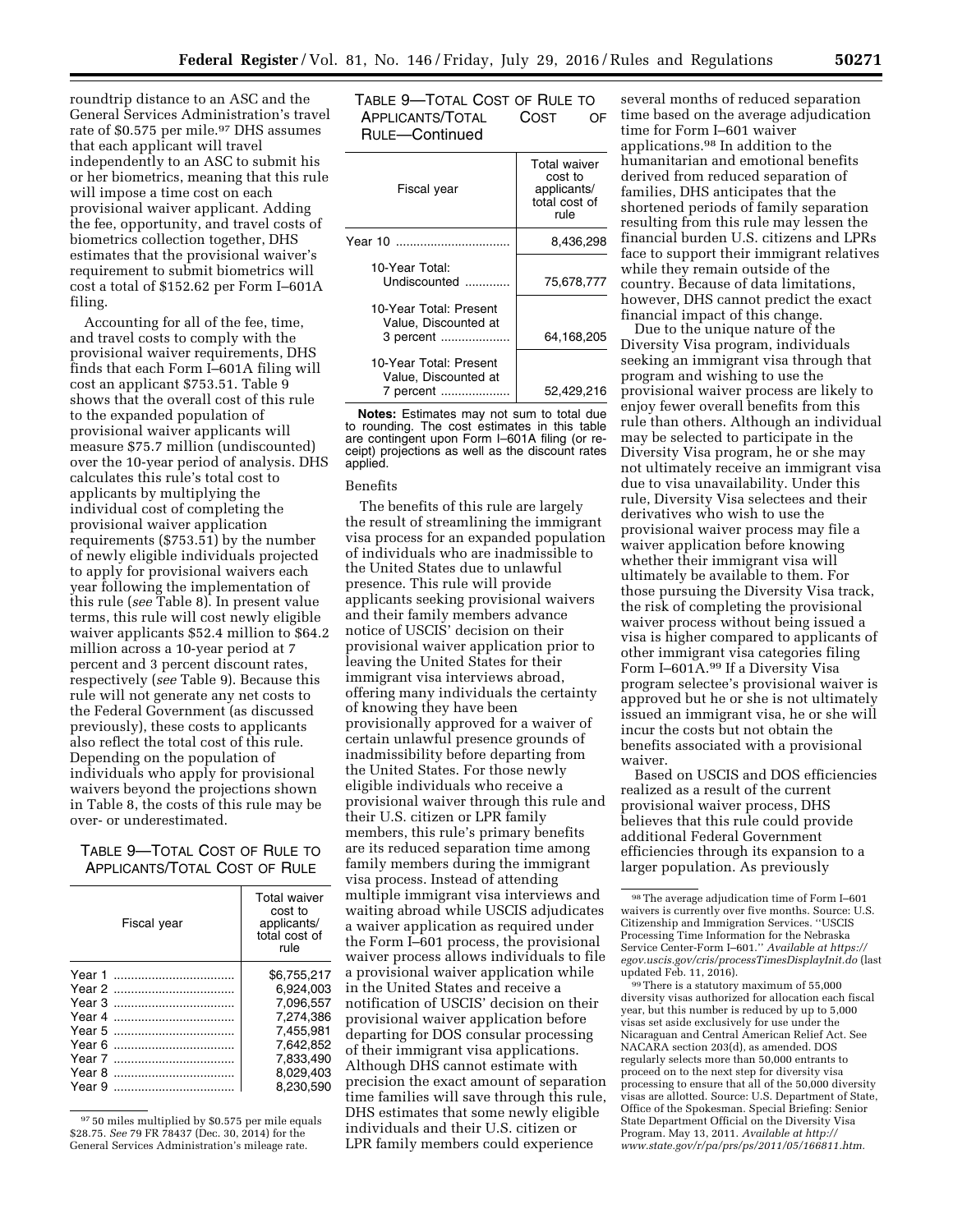described in the 2013 Rule, the provisional waiver process allows USCIS to communicate to DOS the status of the waiver application prior to an applicant's immigrant visa interview abroad. Such early communication eliminates the current need to transfer cases repeatedly between USCIS and DOS when adjudicating an immigrant visa application and Form I–601.100 Through the provisional waiver process, DOS receives advance notification from USCIS of the discretionary decision to provisionally waive certain unlawful presence inadmissibility bars, allowing for better allocation of valuable agency resources like time, storage space, and human capital.

# *D. Executive Order 13132*

This final rule will not have substantial direct effects on the States, on the relationship between the National Government and the States, or on the distribution of power and responsibilities among the various levels of government. Therefore, in accordance with section 6 of Executive Order 13132, it is determined that this rule does not have sufficient federalism implications to warrant the preparation of a federalism summary impact statement.

# *E. Executive Order 12988 Civil Justice Reform*

Section 3(c) of Executive Order 12988 requires Executive agencies to review regulations in light of applicable standards in section 3(a) and section 3(b) to determine whether they are met or it is unreasonable to meet one or more of them. DHS has completed the required review and determined that, to the extent permitted by law, this final rule meets the relevant standards of Executive Order 12988.

#### *F. Paperwork Reduction Act*

Under the Paperwork Reduction Act of 1995 (PRA), all Departments are required to submit to the Office of Management and Budget (OMB), for review and approval, any reporting and recordkeeping requirements inherent in a rule. *See* 44 U.S.C. 3507. This final rule requires that an applicant seeking a provisional waiver complete an *Application for Provisional Unlawful Presence Waiver,* Form I–601A, (OMB Control Number 1615–0123). This form is considered an information collection and is covered under the PRA. USCIS is currently seeking OMB approval of revisions that this final rule is causing to this information collection instrument. DHS specifically requested

public comments on the proposed changes to the Application for Provisional Unlawful Presence Waiver, Form I–601A, and the form instructions in the proposed rule in accordance with 5 CFR 1320.11(a). OMB reviewed the request filed in connection with the proposed rule and also filed comments in accordance with 5 CFR 1320.11(c).

# 1. Comments on the Information Collection

DHS received several comments from the public directly related to the revised form and its instructions, and, in accordance with 5 CFR 1320.11(f), DHS has considered the comments, provided detailed responses to the comments on the form, and explained any modifications it has made in its submission to OMB. The comments and responses are summarized below.

# a. The General Need for a Standardized Application Form

One commenter requested that USCIS adjudicate provisional waiver requests without requiring use of a specific form. The commenter believed requiring the completion of a standardized form effectively requires applicants to retain an immigration attorney, who may exploit them.

DHS has not accepted the suggestion. USCIS forms are generally designed for use by the public in a manner that standardizes the collection of necessary information and streamlines the adjudication of immigration benefits, which benefits both USCIS and applicants. Lack of a standardized information collection document, as well as the acceptance of ad hoc requests, could cause confusion and processing delays that adversely impact both USCIS and applicants. Standardized intake methods and forms help USCIS streamline processing requirements and minimize its costs, thereby moderating the fees it must charge for immigration benefit requests.

b. Form I–601A, Information About Your Immigrant Visa Petition or Your Immigrant Visa Case

DHS received several suggestions for improving the section of the form collecting information about the applicant's immigrant visa petition. Two commenters asked USCIS to include a section for applicants on Form I–601 101 to indicate the name of the employer, sponsor, or petitioner. One of those commenters requested that the form include a section for applicants to submit information about approved

Immigration Petitions for Alien Worker, Forms I–140, particularly for beneficiaries under the employmentbased third preference (EB–3) category.

DHS will not adopt this suggestion because it appears to be related to Form I–601 and not Form I–601A, the form used for this rule. Form I–601A already includes questions about the name of the petitioning employer or sponsor. See Part 3, Information About Your Immigrant Visa Petition and Your Immigrant Visa Case, Item Numbers 3 through 6 of Form I–601A.

Two commenters wanted to ensure that derivative spouses of principal beneficiaries are eligible for the provisional waiver. They requested that USCIS specifically ask whether the individual is filing this application based on an approved Form I–140 petition as a derivative spouse of the primary beneficiary and to provide the USCIS receipt number for the Form I– 140 petition.

DHS agrees with the need to collect additional information, as suggested by the commenters, in light of this final rule's extension of eligibility for the provisional waiver to spouses and children who accompany or follow to join principal immigrants. DHS has added questions to Form I–601A about derivative spouses or children that should address the concern raised by the commenters.

c. Form I–601A, Date of Entry and Place or Port of Entry

One commenter suggested that Form I–601A applicants should be permitted to use approximate dates and places of entry when filling out the form, rather than only specific dates or places of entry. The commenter reasoned that it may be difficult for some applicants, especially those who entered at a young age or without lawful status, to specify an exact entry date or place.

Consistent with these comments, DHS has revised Part 1 of Form I–601A to permit applicants to provide approximate dates and places of entry, if necessary. Specifically, DHS added the phrase ''on or about'' to ''Date of Entry (mm/dd/yyyy)'' and ''(actual or approximate)'' after ''Place or Port-of-Entry (City or Town).''

d. Form I–601A, and Instructions, Certain Inadmissibility and Criminal History Issues

One commenter requested that USCIS should not require Form I–601A applicants to provide all related court dispositions regarding criminal history if the disclosure of such court dispositions is prohibited by state law. The commenter was concerned that

<sup>100</sup>*See* 78 FR 536 (Jan. 3, 2013).

<sup>101</sup>Both commenters referred to Form I–601 rather than Form I–601A.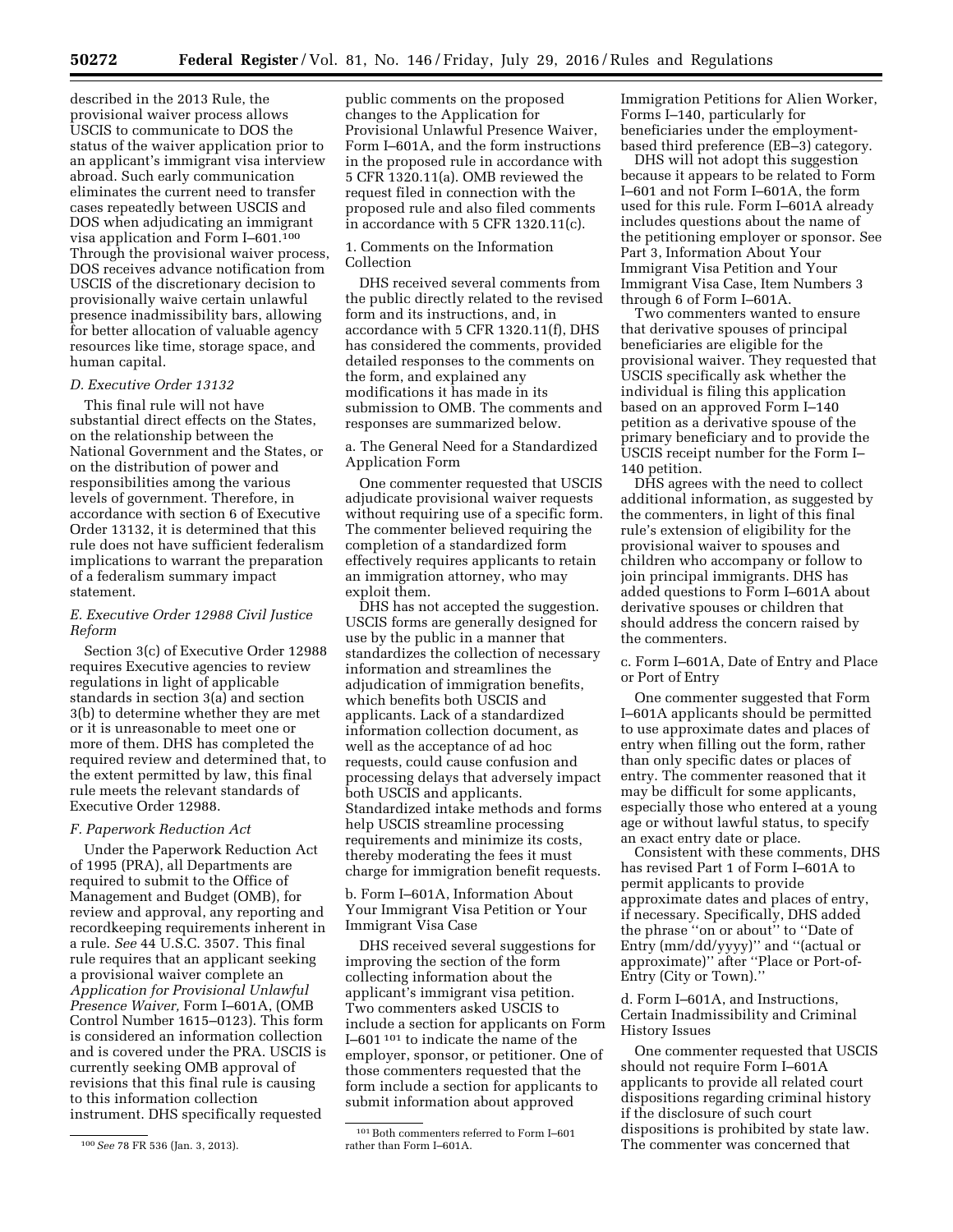such a requirement would effectively ask applicants to violate state confidentiality laws or request records that may be impossible to obtain.

DHS did not adopt this suggestion. DHS does not believe that an individual's request for his or her own court dispositions, and the subsequent disclosure of that information to USCIS, would violate confidentiality laws. Although state confidentiality laws may make it improper for a clerk of court to release information about a case to a third party, such laws do not prohibit the subjects of those proceedings from obtaining information about themselves.102 USCIS may request any evidence relevant to the adjudication of an immigration benefit, including court records, when needed to assess the applicant's eligibility for the benefit. USCIS often requires court records to assess an applicant's eligibility for a provisional waiver, as well as to determine whether the applicant merits the waiver as a matter of discretion.

e. Form I–601A, Statement From Applicant

A commenter suggested that USCIS add questions related to hardship that would allow officers to quickly determine whether a threshold level of extreme hardship has been demonstrated. The commenter cited the Application for Suspension of Deportation or Special Rule Cancellation of Removal, Form I–881, as an example of a form that poses specific questions related to the establishment of extreme hardship.

DHS has not accepted this suggestion. Although Form I–881 includes questions relating to potential hardship, that form—unlike the provisional waiver application (and the statutory inadmissibility waiver grounds upon which it is based)—is used solely to adjudicate relief under NACARA, and thus utilizes questions generally tracking pertinent regulations outlining hardship factors that may be considered under the NACARA program. *See* 8 CFR 240.64; 8 CFR 1240.58(b). Because similar regulations do not exist in the provisional waiver context, DHS does not believe that adding specific hardship questions to Form I–601A is appropriate. Among other things, such questions may be understood as setting the contours of the extreme hardship determination in the provisional waiver context, which may unintentionally lead applicants to restrict the types of

evidence they submit to establish extreme hardship. Moreover, DHS notes that USCIS does provide, in the relevant form instructions, a list of non-exclusive factors that may be considered in making extreme hardship determinations. *See* Instructions to Form I–601 and Form I–601A.

f. Form I–601A Instructions, Criminal History Issues

One commenter suggested clarifications to the Form I–601A instructions regarding documentation of criminal history in two scenarios: those involving brief detentions and those where criminal records do not exist. First, the commenter suggested a change to the instructions to clarify that the relevant documentation requirements do not apply to an applicant unless he or she has been arrested for, or charged with, a criminal offense (*i.e.,* not individuals who were simply stopped or questioned by law enforcement authorities). Second, the commenter suggested a change to the instructions to clarify that an applicant may submit documents from a relevant court to show the lack of criminal charge or prosecution. To accomplish these two suggestions, the commenter recommended amending the instructions by inserting the following underlined text (and deleting the following text that has been struck through) in the instruction for Item Number 31: ''For Item Number 31, if you were *arrested but* not charged with any crime or offense, provide a statement or other documentation from the arresting authority, or prosecutor's office, *or court, if available,* to show that you were not charged with any crime or offense.''

In response to these suggestions, DHS has inserted the words ''arrested but'' and ''or court'' into the relevant instruction as suggested by the commenter. DHS agrees that the insertion of this language would provide additional clarity to applicants. DHS, however, did not add the words ''if available'' as suggested by the commenter, because USCIS believes it is self-evident that documents cannot be provided if they are not available. In this final rule, USCIS has provided applicants with various ways to prove the absence of a criminal conviction without necessarily specifying or limiting the types of documents USCIS will consider.

g. Form I–601A Instructions, Purpose of Form I–601A

A commenter suggested adding language to the Form I–601A instructions clarifying the categories of individuals who may be eligible to apply for provisional waivers under this rule. Specifically, the commenter suggested adding the following underlined text to ensure that certain individuals are eligible to apply for provisional waivers: ''Certain immigrant visa applicants who are relatives of U.S. citizen or Lawful Permanent Residents (LPRs)*; family-sponsored immigrants; employment-based immigrants; special immigrants; and participants in the Diversity Visa Program* may use this application to request a provisional waiver of the unlawful presence grounds.''

DHS has not adopted this suggestion. DHS believes the pre-existing language accurately captures those who have the requisite family relationships to apply for provisional waivers, including those who have become newly eligible to apply under this rulemaking. DHS believes the additional language suggested by the commenter could be read to imply that an applicant is not required to have the requisite relationship with a U.S. citizen or LPR in order to apply for a provisional waiver. DHS has thus not amended this portion of the Form I–601A instructions.

h. Form I–601A Instructions, Who May File

One commenter suggested that DHS add language to the Form I–601A instructions stating that individuals who are not immediate relatives and who filed more than one Form I–601A application are still eligible to file a subsequent Form I–601A application even if DOS acted, before the effective date of this rule, to schedule their first immigrant visa interview.

DHS has not adopted this suggestion. As noted previously, this final rule eliminates the regulatory provisions that make individuals ineligible for provisional waivers depending on the date on which DOS initially acted to schedule their immigrant visa interviews. Therefore, the commenter's suggested amendment is now unnecessary.

i. Form I–601A Instructions, Can I file other forms with Form I–601A?

One commenter suggested adding text to the Form I–601A instructions indicating that an applicant may request electronic notification of USCIS acceptance of the filing of Form I–601A by filing Form G–1145, E-Notification of Application/Petition Acceptance, along with Form I–601A.

DHS adopted this suggestion.

<sup>102</sup>For example, California state law specifies that individuals can obtain a copy of their own case files and can subsequently disclose such records freely. *See* Cal. Welf. & Inst. Code § 827(a)(1)(C) and (5).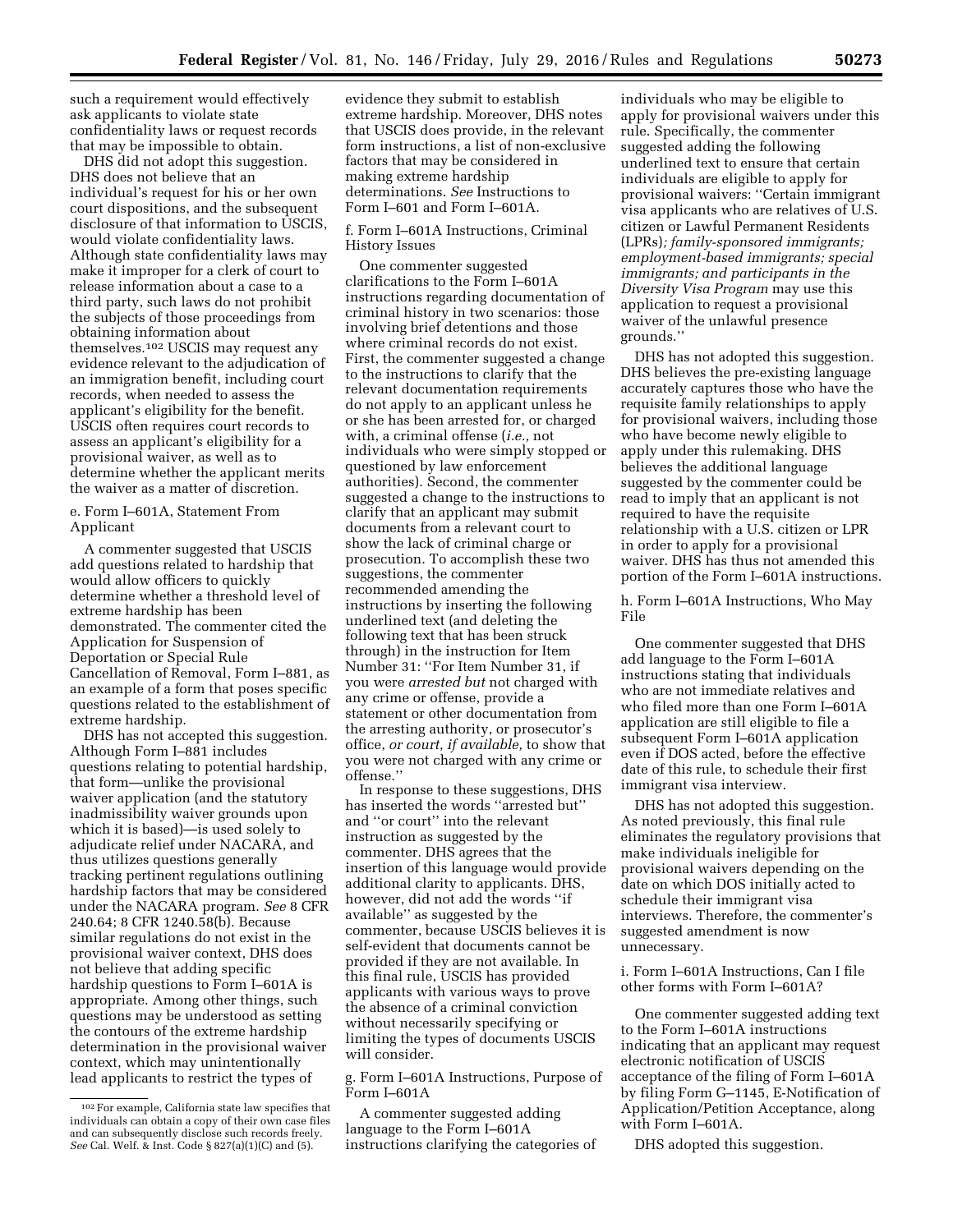j. Form I–601A Instructions, General Instructions

One commenter suggested changes to the Form I–601A instructions to make it easier for individuals with a physical or developmental disability or mental impairment to request waivers. Specifically, the commenter recommended replacing the portion of the Form I–601A instructions concerning the ability of a legal guardian to sign for a mentally incompetent individual with the following: ''A designated representative may sign if the requestor is unable to sign due to a physical or developmental disability or mental impairment.''

DHS has not adopted this suggestion, as the Department believes that current regulations are sufficient to address the commenter's concerns. First, current regulations provide that a legal guardian may sign for an individual who is mentally incompetent. *See* 8 CFR 103.2(a)(2). Second, even if no legal guardianship has been established, applicants with disabilities have various options for affecting signatures. Under USCIS policy, a valid signature does not need to be legible or in English, and it may be abbreviated provided it is consistent with the manner in which the individual normally signs his or her name. An individual who is unable to write in any language may place an "X" or similar mark in lieu of a signature. DHS believes existing regulations already address the commenters concern and did not adopt the suggestion.

k. Form I–601A Instructions, General Instructions

One commenter requested that DHS include an example of a translation certification in the Form I–601A instructions.

DHS did not adopt this suggestion. Regulations require that any document containing foreign language submitted to USCIS must be accompanied by (1) a full English language translation that the translator has certified as complete and accurate, and (2) the translator's certification that he or she is competent to translate from the foreign language into English. *See* 8 CFR 103.2(b)(3). DHS believes the regulation is sufficiently clear, and the Department is worried that providing an example translation certification will be understood by applicants as a required form, thus effectively limiting options for obtaining translation services.

l. Form I–601A Instructions, Specific Instructions

One commenter suggested providing applicants with additional instructions

to help clarify when individuals are deemed to be admitted or to have entered without inspection. Specifically, the commenter suggested that DHS replace the term "EWI" (entry without inspection) with ''no lawful status'' in the Form I–601A instructions and to add a note to the instructions indicating that applicants without lawful status who entered at a port of entry may have nevertheless entered pursuant to inspection and admission. The commenter, citing to the decision of the Board of Immigration Appeals at *Matter of Quilantan,* 25 I. & N. Dec. 285 (BIA 2010), stated that an individual without lawful status who is nevertheless permitted to enter the United States at a port of entry may be ''admitted,'' even if the inspection at the port did not comply with substantive legal requirements and there is no record of the individual having been admitted in any particular status.

DHS has not adopted these suggestions. DHS believes that the form instructions are sufficiently clear for applicants to appropriately answer all relevant questions. DHS does not believe it is necessary to add reminders or warnings on the issue raised by the commenter, as DHS does not believe that an applicant will erroneously state that he or she is present without admission or parole.

m. Form I–601A Instructions, Immigration or Criminal History

One commenter requested that the Form I–601A instructions be amended to provide information about grants of voluntary departure and how such grants affect the provisional waiver process. Specifically, the commenter requested that the instructions include a provision specifying that an immigration judge may grant voluntary departure, or dismiss or terminate removal proceedings, prior to the applicant leaving the United States for immigrant visa processing.

DHS has not adopted this suggestion, as an individual granted voluntary departure is not eligible for a provisional waiver. USCIS, however, modified Form I–601A by including a question asking whether the applicant has been granted voluntary departure. USCIS also made corresponding amendments in the form instructions.

# n. Form I–601A Instructions, Penalties

One commenter asserted that USCIS established an overly broad standard for denying Form I–601A applications, as well as other immigration benefits, due to the submission of false documents with such applications. To address this concern, the commenter suggested that

the Form I–601A instructions be amended to indicate that applications will be denied only if the applicants submit ''materially'' false documents.

DHS has not adopted the commenter's suggestion, as there are existing statutory requirements regarding the use of false documents. DHS, however, has modified the relevant language in the form instructions to more closely match the language of 8 U.S.C. 1324c and 18 U.S.C. 1001(a), which relate to civil and criminal penalties for the use of false documents to defraud the U.S. Government or obtain an immigration benefit. The new language reads, ''If you knowingly and willfully falsify or conceal a material fact or submit a false, altered, forged, or counterfeited writing or document with your Form I–601A, we will deny your Form I–601A and may deny any other immigration benefit.''

2. Changes to the Information Collection (OMB Control No. 1615–0123)

DHS has revised the Form I–601A as indicated in the preceding responses. The revised form and instructions are available for review at *[http://](http://www.reginfo.gov/public/do/PRAMain) [www.reginfo.gov/public/do/PRAMain](http://www.reginfo.gov/public/do/PRAMain)*  under OMB control number 1615–0123, or at *[https://www.regulations.gov/](https://www.regulations.gov/#!home) [#!home](https://www.regulations.gov/#!home)* in docket USCIS–2012–0003.

As a result of the final rule's elimination or modification of certain provisional waiver eligibility criteria, and a result of newer and better data and historical source data revisions,103 DHS has updated the supporting statement for the Form I–601A. The update reflects changes in the respondent estimates that USCIS projected in the 2015 Proposed Rule. In the 2015 Proposed Rule, DHS estimated that approximately 10,258 new respondents would file applications for provisional waivers because of the changes proposed by the rule. DHS also estimated that 42,707 individuals currently eligible for provisional waivers would file Form I–601 applications in the future. DHS has revised these estimates, projecting that approximately 9,191 new respondents will file applications for provisional waivers because of the changes in this final rule and 43,728 individuals currently eligible for provisional waivers will file Form I–601 applications in the future. With these changes in the number of Form I–601A applications, the estimate for the total number of respondents has been

<sup>103</sup> DOS determined that its rules used to collect the inadmissibility data included in the 2015 Proposed Rule resulted in errors. DOS has since revised its rules to correct the errors.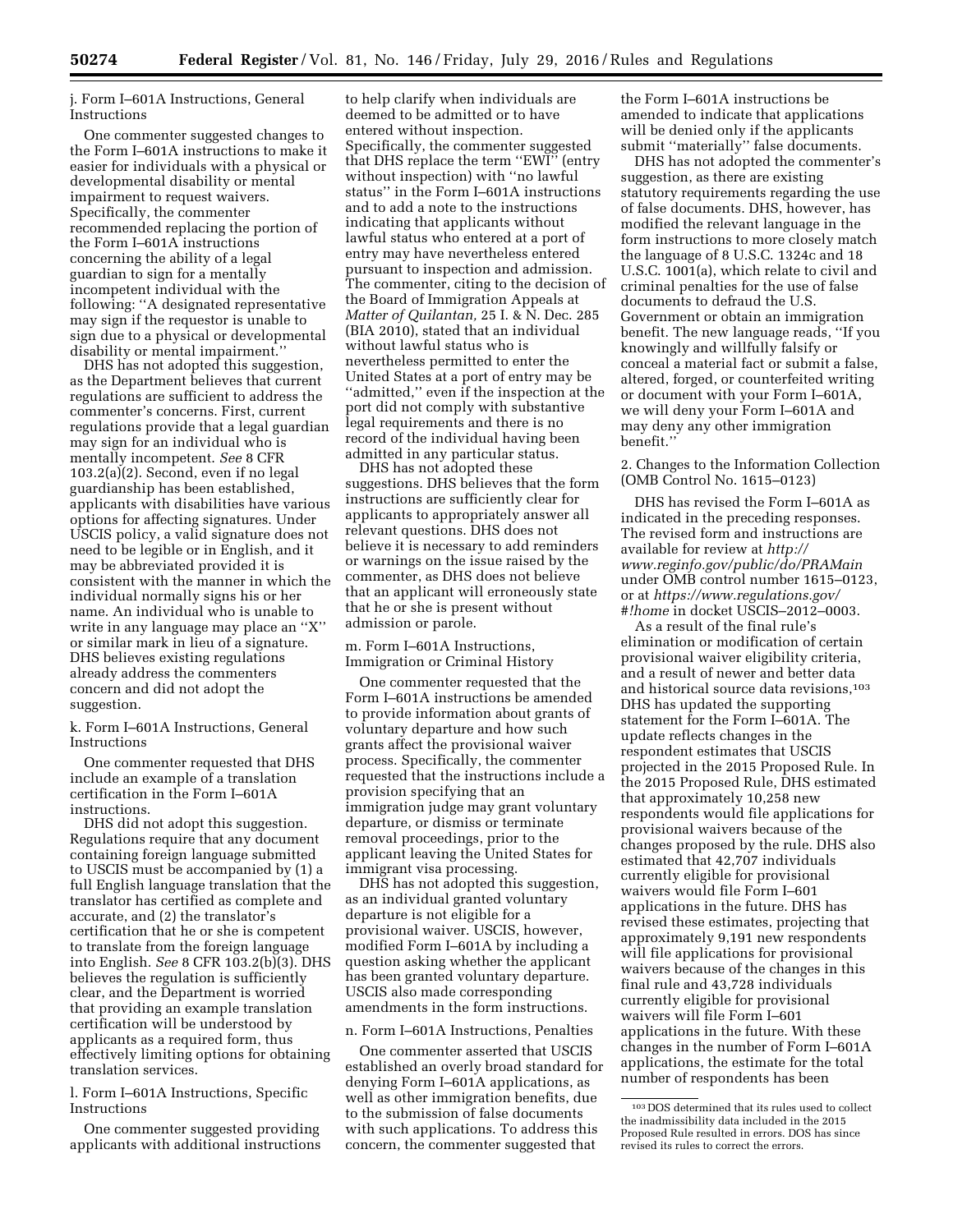updated from 52,965 to 52,918, which represents a decrease of 47 respondents. The current burden hour inventory approved for this form is 141,417 hours, and the requested new total hour burden is 141,292 hours. This revision reflects an increase (47,841 annual burden hours) in the annual burden hours previously reported for this information collection.

Overview of this information collection (OMB Control Number 1615– 0123):

(1) *Type of Information Collection:*  Revision of a Currently Approved Collection.

(2) *Title of the Form/Collection:*  Application for Provisional Unlawful Presence Waiver.

(3) *Agency form number, if any, and the applicable component of the DHS sponsoring, the collection:* I–601A; USCIS.

(4) *Affected public who will be asked or required to respond, as well as a brief abstract: Primary:* Individuals or households: Individuals who are: (a) Immigrant visa applicants, including (1) immediate relatives, (2) individuals seeking to immigrate under a familysponsored, employment-based, or special immigrant visa category, or (3) Diversity Visa selectees and derivatives; and (b) applying from within the United States for a provisional waiver under INA section  $212(a)(9)(B)(v)$ , 8 U.S.C.  $1182(a)(9)(B)(v)$ , before obtaining an immigrant visa abroad.

(5) *An estimate of the total number of respondents and the amount of time estimated for an average respondent to respond:* The estimated total number of respondents for the information collection I–601A is 52,918 and the estimated hour burden per response is 1.5 hours; and 52,918 respondents providing biometrics at 1.17 hours.

(6) *An estimate of the total public burden (in hours) associated with the collection:* The total estimated annual hour burden associated with this collection is 141,292 hours.

(7) *An estimate of the total public burden (in cost) associated with the collection:* The estimated total annual cost burden associated with this collection of information is \$1,496,282.

#### *G. Regulatory Flexibility Act*

The Regulatory Flexibility Act of 1980 (RFA), 5 U.S.C. 601–612, as amended by the Small Business Regulatory Enforcement Fairness Act of 1996, Public Law 104–121 (March 29, 1996), requires Federal agencies to consider the potential impact of regulations on small businesses, small governmental jurisdictions, and small organizations during the development of their rules.

The term ''small entities'' comprises small businesses, not-for-profit organizations that are independently owned and operated and are not dominant in their fields, and governmental jurisdictions with populations of less than 50,000.

DHS has reviewed this regulation in accordance with the Regulatory Flexibility Act and certifies that this rule will not have a significant economic impact on a substantial number of small entities. The factual basis for this determination is that this rule directly regulates individuals, who are not, for purposes of the Regulatory Flexibility Act, within the definition of small entities established by 5 U.S.C. 601(6). DHS received no public comments challenging this certification.

## **List of Subjects**

Accordingly, DHS adopts the regulatory amendments proposed on July 22, 2015. In addition, DHS modifies certain provisions based on comments received in response to the proposed rule so that chapter I of title 8 of the Code of Federal Regulations reads as follows:

# *8 CFR Part 103*

Administrative practice and procedure, Authority delegations (Government agencies), Freedom of information, Privacy, Reporting and recordkeeping requirements, Surety bonds.

#### *8 CFR Part 212*

Administrative practice and procedure, Aliens, Immigration, Passports and visas, Reporting and recordkeeping requirements.

# **PART 103—IMMIGRATION BENEFITS; BIOMETRIC REQUIREMENTS; AVAILABILITY OF RECORDS**

■ 1. The authority citation for part 103 continues to read as follows:

**Authority:** 5 U.S.C. 301, 552, 552a; 8 U.S.C. 1101, 1103, 1304, 1356; 31 U.S.C. 9701; Pub. L. 107–296, 116 Stat. 2135; 6 U.S.C. 1 *et seq.;* E.O. 12356, 47 FR 14874, 15557, 3 CFR, 1982 Comp., p. 166; 8 CFR part 2; Pub. L. 112–54.

#### **§ 103.2 [Amended]**

■ 2. Section 103.2 is amended by:  $\blacksquare$  a. In paragraphs (a)(2) and (3), (b)(6) and  $(7)$ , and  $(b)(9)$  and  $(10)$  by removing ''an benefit request'' and adding in its place ''a benefit request'', wherever it appears; and

■ b. In paragraph (b)(12) by removing ''An benefit request'' and adding in its place ''A benefit request'', wherever it appears.

## **PART 212—DOCUMENTARY REQUIREMENTS; NONIMMIGRANTS; WAIVERS; ADMISSION OF CERTAIN INADMISSIBLE ALIENS; PAROLE**

■ 3. The authority citation for part 212 continues to read as follows:

**Authority:** 8 U.S.C. 1101 and note, 1102, 1103, 1182 and note, 1184, 1187, 1223, 1225, 1226, 1227, 1255, 1359; 8 U.S.C. 1185 note (section 7209 of Pub. L. 108–458); 8 CFR part 2. Section 212.1(q) also issued under section 702, Pub. L. 110–229, 122 Stat. 754, 854.

- 4. Section 212.7 is amended by:
- a. Removing the paragraph (a) subject heading; and
- b. Revising paragraph (e). The revision reads as follows:

# **212.7 Waivers of certain grounds of inadmissibility.**

\* \* \* \* \* (e) *Provisional unlawful presence waivers of inadmissibility.* The provisions of this paragraph (e) apply to certain aliens who are pursuing consular immigrant visa processing.

(1) *Jurisdiction.* USCIS has exclusive jurisdiction to grant a provisional unlawful presence waiver under this paragraph (e). An alien applying for a provisional unlawful presence waiver must file with USCIS the form designated by USCIS, with the fees prescribed in 8 CFR 103.7(b), and in accordance with the form instructions.

(2) *Provisional unlawful presence waiver; in general.* (i) USCIS may adjudicate applications for a provisional unlawful presence waiver of inadmissibility based on section  $212(a)(9)(B)(v)$  of the Act filed by eligible aliens described in paragraph (e)(3) of this section. USCIS will only approve such provisional unlawful presence waiver applications in accordance with the conditions outlined in paragraph (e) of this section. Consistent with section  $212(a)(9)(B)(v)$ of the Act, the decision whether to approve a provisional unlawful presence waiver application is discretionary. A pending or approved provisional unlawful presence waiver does not constitute a grant of a lawful immigration status or a period of stay authorized by the Secretary.

(ii) A pending or an approved provisional unlawful presence waiver does not support the filing of any application for interim immigration benefits, such as employment authorization or an advance parole document. Any application for an advance parole document or employment authorization that is submitted in connection with a provisional unlawful presence waiver application will be rejected.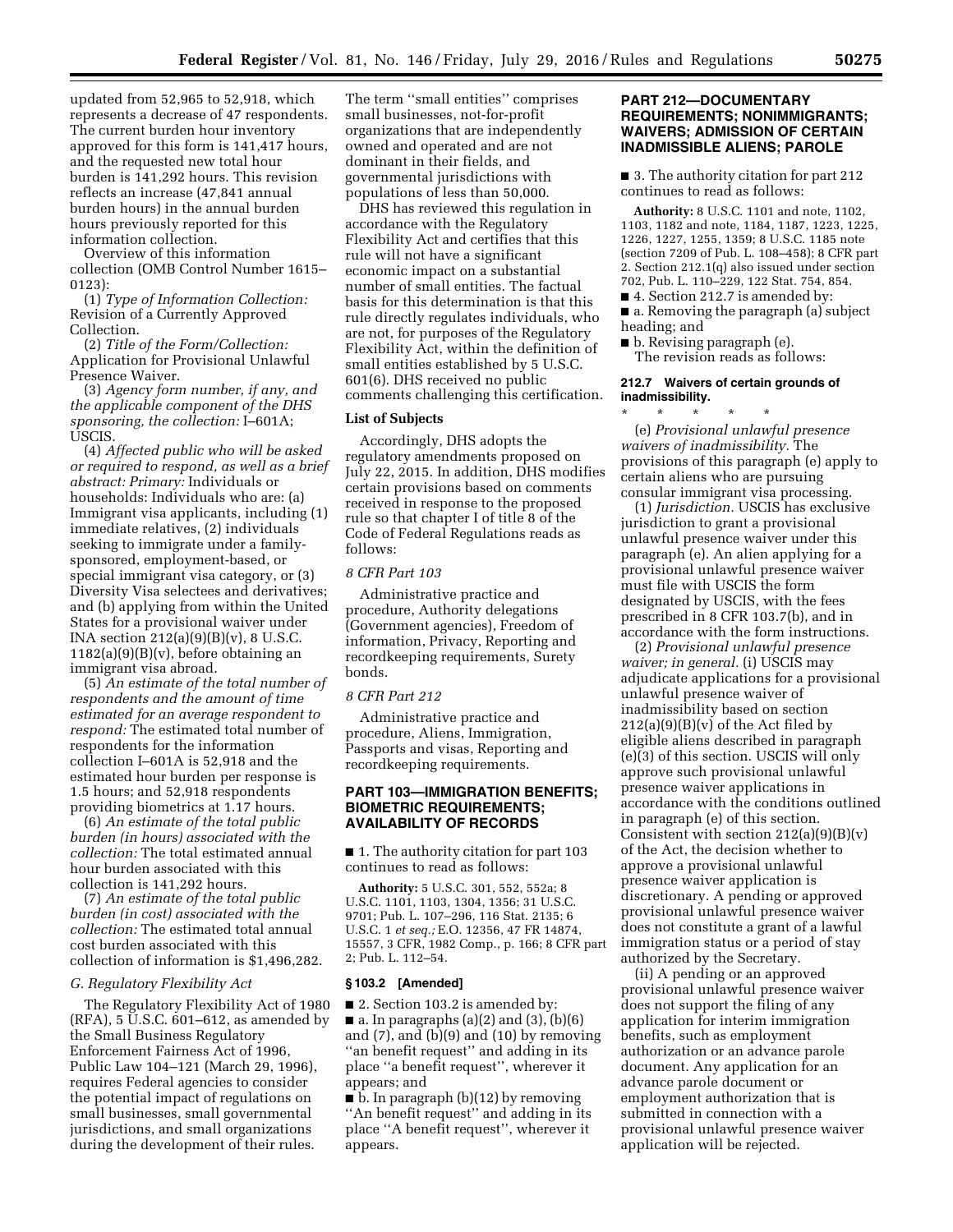(3) *Eligible aliens.* Except as provided in paragraph (e)(4) of this section, an alien may be eligible to apply for and receive a provisional unlawful presence waiver for the grounds of inadmissibility under section  $212(a)(9)(B)(i)(I)$  or  $(II)$  of the Act if he or she meets the requirements in this paragraph. An alien may be eligible to apply for and receive a waiver if he or she:

(i) Is present in the United States at the time of filing the application for a provisional unlawful presence waiver;

(ii) Provides biometrics to USCIS at a location in the United States designated by USCIS;

(iii) Upon departure, would be inadmissible only under section 212(a)(9)(B)(i) of the Act at the time of the immigrant visa interview;

(iv) Has a case pending with the Department of State, based on:

(A) An approved immigrant visa petition, for which the Department of State immigrant visa processing fee has been paid; or

(B) Selection by the Department of State to participate in the Diversity Visa Program under section 203(c) of the Act for the fiscal year for which the alien registered;

(v) Will depart from the United States to obtain the immigrant visa; and

(vi) Meets the requirements for a waiver provided in section  $212(a)(9)(B)(v)$  of the Act.

(4) *Ineligible aliens.* Notwithstanding paragraph (e)(3) of this section, an alien is ineligible for a provisional unlawful presence waiver under paragraph (e) of this section if:

(i) The alien is under the age of 17;

(ii) The alien does not have a case pending with the Department of State, based on:

(A) An approved immigrant visa petition, for which the Department of State immigrant visa processing fee has been paid; or

(B) Selection by the Department of State to participate in the Diversity Visa program under section 203(c) of the Act for the fiscal year for which the alien registered;

(iii) The alien is in removal proceedings, in which no final order has been entered, unless the removal proceedings are administratively closed and have not been recalendared at the time of filing the application for a provisional unlawful presence waiver;

(iv) The alien is subject to an administratively final order of removal, deportation, or exclusion under any provision of law (including an *in absentia* order under section 240(b)(5) of the Act), unless the alien has already filed and USCIS has already granted,

before the alien applies for a provisional unlawful presence waiver under 8 CFR 212.7(e), an application for consent to reapply for admission under section 212(a)(9)(A)(iii) of the Act and 8 CFR 212.2(j);

(v) CBP or ICE, after service of notice under 8 CFR 241.8, has reinstated a prior order of removal under section 241(a)(5) of the Act, either before the filing of the provisional unlawful presence waiver application or while the provisional unlawful presence waiver application is pending; or

(vi) The alien has a pending application with USCIS for lawful permanent resident status.

(5) *Filing.* (i) An alien must file an application for a provisional unlawful presence waiver of the unlawful presence inadmissibility bars under section  $212(a)(9)(B)(i)(I)$  or  $(II)$  of the Act on the form designated by USCIS, in accordance with the form instructions, with the fee prescribed in 8 CFR 103.7(b), and with the evidence required by the form instructions.

(ii) An application for a provisional unlawful presence waiver will be rejected and the fee and package returned to the alien if the alien:

(A) Fails to pay the required filing fee or correct filing fee for the provisional unlawful presence waiver application;

(B) Fails to sign the provisional unlawful presence waiver application;

(C) Fails to provide his or her family name, domestic home address, and date

of birth;

(D) Is under the age of 17;

(E) Does not include evidence of: (*1*) An approved immigrant visa petition;

(*2*) Selection by the Department of State to participate in the Diversity Visa Program under section 203(c) of the Act for the fiscal year for which the alien registered; or

(*3*) Eligibility as a derivative beneficiary of an approved immigrant visa petition or of an alien selected for participation in the Diversity Visa Program as provided in this section and outlined in section 203(d) of the Act.

(F) Fails to include documentation evidencing:

(*1*) That the alien has paid the immigrant visa processing fee to the Department of State for the immigrant visa application upon which the alien's approved immigrant visa petition is based; or

(*2*) In the case of a diversity immigrant, that the Department of State selected the alien to participate in the Diversity Visa Program for the fiscal year for which the alien registered.

(6) *Biometrics.* (i) All aliens who apply for a provisional unlawful

presence waiver under this section will be required to provide biometrics in accordance with 8 CFR 103.16 and 103.17, as specified on the form instructions.

(ii) *Failure to appear for biometric services.* If an alien fails to appear for a biometric services appointment or fails to provide biometrics in the United States as directed by USCIS, a provisional unlawful presence waiver application will be considered abandoned and denied under 8 CFR 103.2(b)(13). The alien may not appeal or file a motion to reopen or reconsider an abandonment denial under 8 CFR 103.5.

(7) *Burden and standard of proof.* The alien has the burden to establish, by a preponderance of the evidence, eligibility for a provisional unlawful presence waiver as described in this paragraph, and under section  $212(a)(9)(B)(v)$  of the Act, including that the alien merits a favorable exercise of discretion.

(8) *Adjudication.* USCIS will adjudicate a provisional unlawful presence waiver application in accordance with this paragraph and section  $212(a)(9)(B)(v)$  of the Act. If USCIS finds that the alien is not eligible for a provisional unlawful presence waiver, or if USCIS determines in its discretion that a waiver is not warranted, USCIS will deny the waiver application. Notwithstanding 8 CFR 103.2(b)(16), USCIS may deny an application for a provisional unlawful presence waiver without prior issuance of a request for evidence or notice of intent to deny.

(9) *Notice of decision.* (i) USCIS will notify the alien and the alien's attorney of record or accredited representative of the decision in accordance with 8 CFR 103.2(b)(19). USCIS may notify the Department of State of the denial of an application for a provisional unlawful presence waiver. A denial is without prejudice to the alien's filing another provisional unlawful presence waiver application under this paragraph (e), provided the alien meets all of the requirements in this part, including that the alien's case must be pending with the Department of State. An alien also may elect to file a waiver application under paragraph (a)(1) of this section after departing the United States, appearing for his or her immigrant visa interview at the U.S. Embassy or consulate abroad, and after the Department of State determines the alien's admissibility and eligibility for an immigrant visa.

(ii) Denial of an application for a provisional unlawful presence waiver is not a final agency action for purposes of